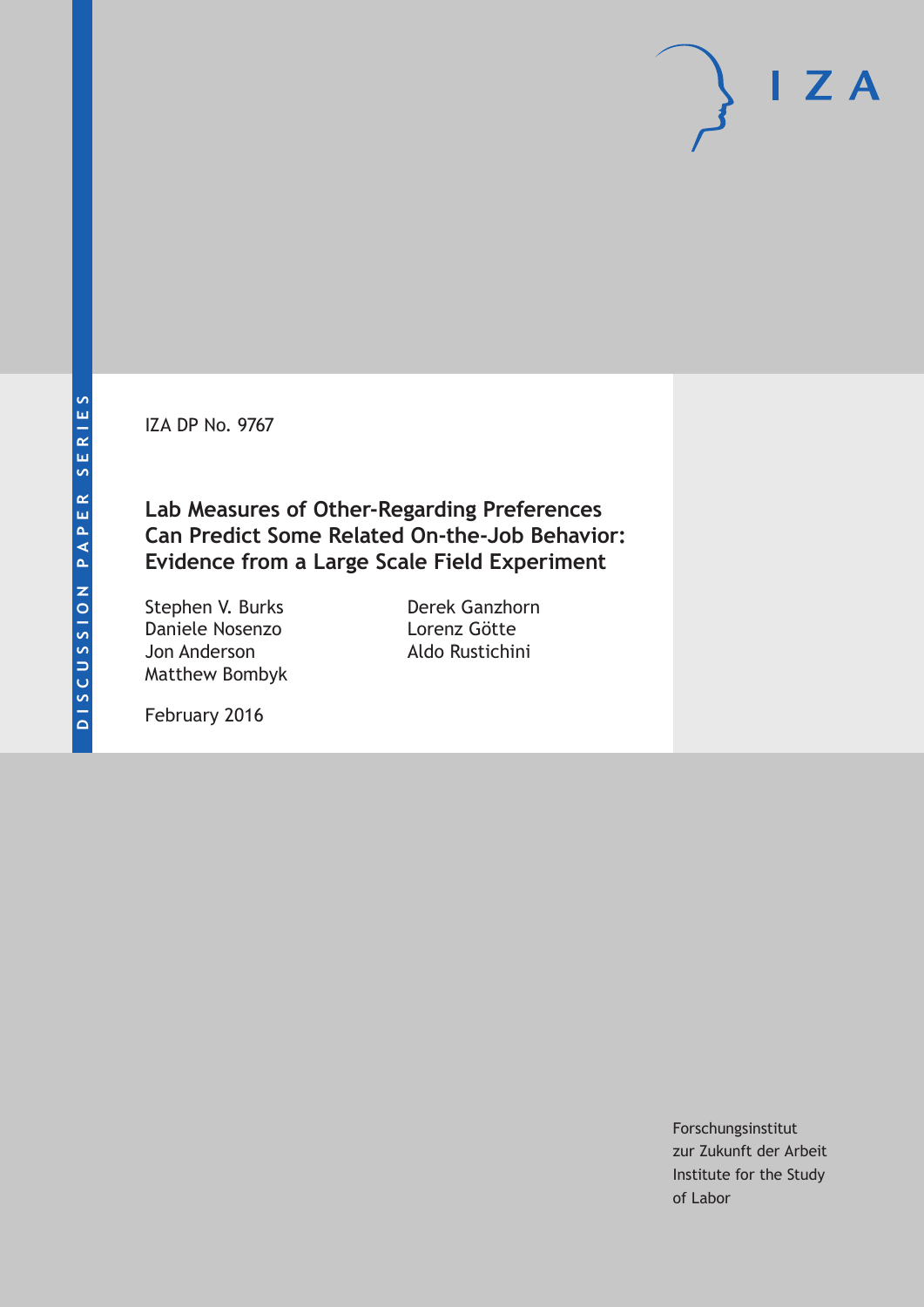# **Lab Measures of Other-Regarding Preferences Can Predict Some Related On-the-Job Behavior: Evidence from a Large Scale Field Experiment**

### **Stephen V. Burks**

*University of Minnesota, Morris, IZA and CeDEx, University of Nottingham* 

### **Daniele Nosenzo**

*CeDEx, University of Nottingham* 

### **Jon Anderson**

*University of Minnesota, Morris*

## **Matthew Bombyk**

*Innovations for Poverty Action* 

### Discussion Paper No. 9767 February 2016

IZA

P.O. Box 7240 53072 Bonn Germany

Phone: +49-228-3894-0 Fax: +49-228-3894-180 E-mail: iza@iza.org

Any opinions expressed here are those of the author(s) and not those of IZA. Research published in this series may include views on policy, but the institute itself takes no institutional policy positions. The IZA research network is committed to the IZA Guiding Principles of Research Integrity.

The Institute for the Study of Labor (IZA) in Bonn is a local and virtual international research center and a place of communication between science, politics and business. IZA is an independent nonprofit organization supported by Deutsche Post Foundation. The center is associated with the University of Bonn and offers a stimulating research environment through its international network, workshops and conferences, data service, project support, research visits and doctoral program. IZA engages in (i) original and internationally competitive research in all fields of labor economics, (ii) development of policy concepts, and (iii) dissemination of research results and concepts to the interested public.

IZA Discussion Papers often represent preliminary work and are circulated to encourage discussion. Citation of such a paper should account for its provisional character. A revised version may be available directly from the author.

### **Derek Ganzhorn**

*Northwestern University* 

### **Lorenz Götte**

*University of Bonn and IZA*

### **Aldo Rustichini**

*University of Minnesota, Twin Cities*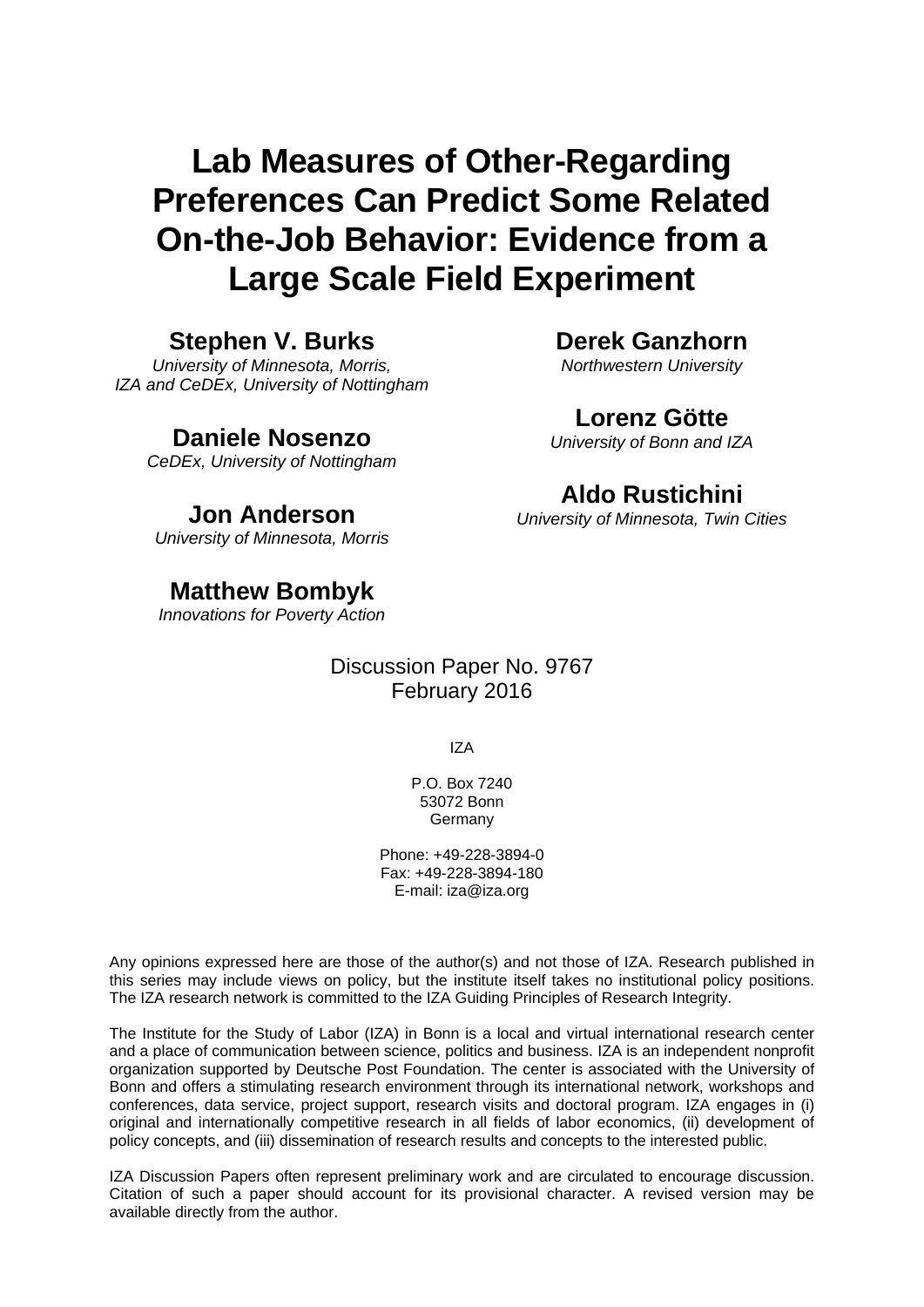## **ABSTRACT**

## **Lab Measures of Other-Regarding Preferences Can Predict Some Related On-the-Job Behavior: Evidence from a Large Scale Field Experiment**

We measure a specific form of other-regarding behavior, costly cooperation with an anonymous other, among 645 subjects at a trucker training program in the Midwestern US. Using subjects' second-mover strategy in a sequential form of the Prisoners' Dilemma, we categorize subjects as: Free Rider, Conditional Cooperator, and Unconditional Cooperator. We observe the subjects on the job for up to two years afterwards in two naturally-occurring choices – whether to send two types of satellite uplink messages from their trucks. The first identifies trailers requiring repair, which benefits fellow drivers, while the second benefits the experimenters by giving them some follow-up data. Because of the specific nature of the technology and job conditions (which we carefully review) each of these otherwise situationally similar field decisions represents an act of costly cooperation towards an anonymous other in a setting that does not admit of repeated-game or reputation-effect explanations. We find that individual differences in costly cooperation observed in the lab do predict individual differences in the field in the first choice but not the second. We suggest that this difference is linked to the difference in the social identities of the beneficiaries (fellow drivers versus experimenters), and we conjecture that whether or not individual variations in pro-sociality generalize across settings (whether in the lab or field) may depend in part on this specific contextual factor: whether the social identities, and the relevant prescriptions (or norms) linked to them that are salient for subjects (as in Akerlof and Kranton (2000); (2010)), are appropriately parallel.

JEL Classification: B4, C9, D03

Keywords: experiments, generalizability, external validity, parallelism, social identity, other-regarding behavior, costly cooperation, social preferences, prisoners' dilemma, trucker, truckload

Corresponding author:

Stephen V. Burks University of Minnesota, Morris Division of Social Sciences 600 East 4th Street Morris, MN 56267-2134 USA E-mail: svburks@morris.umn.edu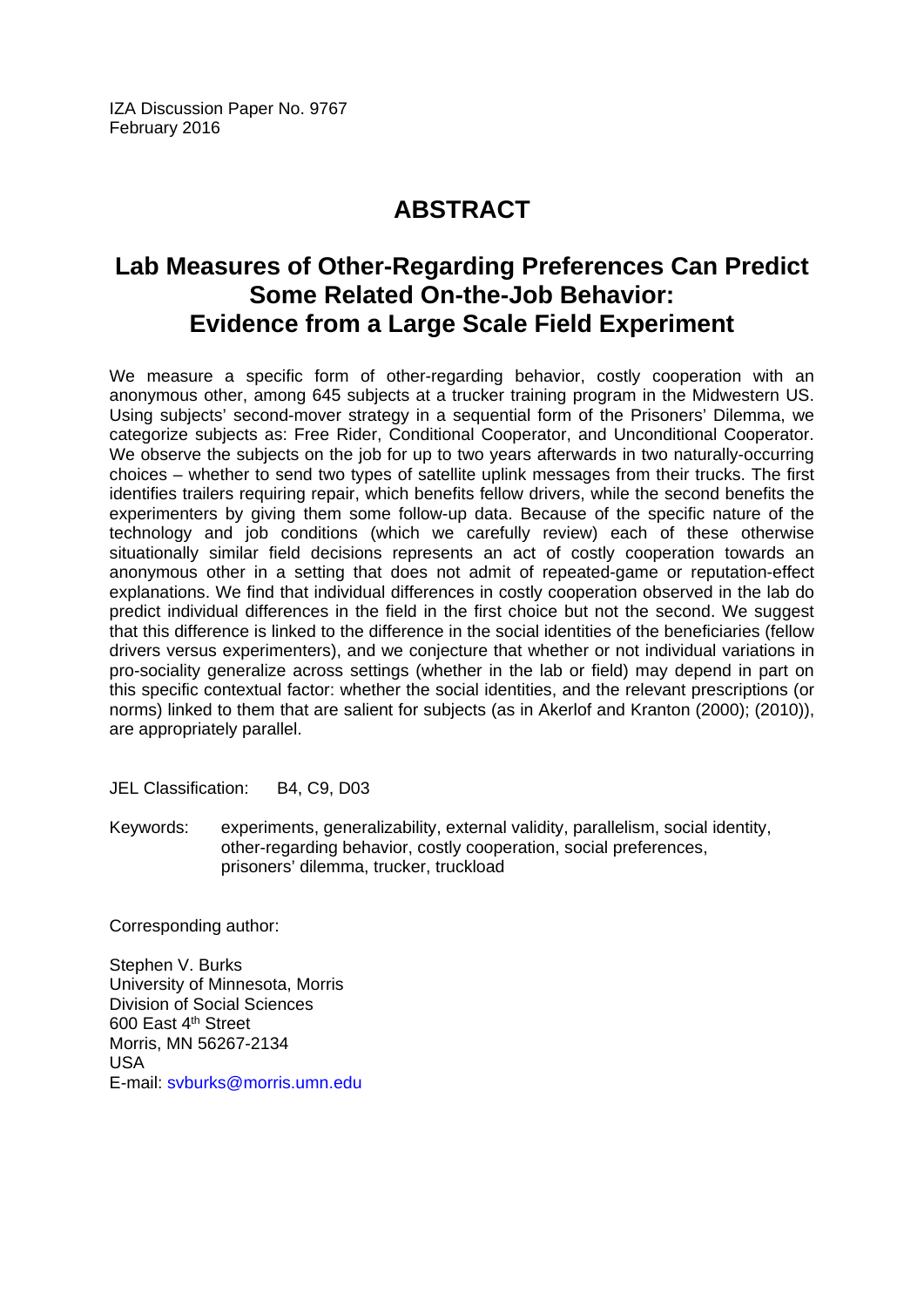#### **1. Introduction1**

 $\overline{a}$ 

The existence of other-regarding preferences is well established in the laboratory: many participants in laboratory game experiments often choose to reduce their own material payoffs in order to increase (or decrease) the material payoff of another participant, even when there are no reputation-based reasons to do so. This suggests that many individuals are not exclusively motivated by the pursuit of material self-interest when engaging in social and economic interactions with others outside the laboratory. This conclusion, however, requires a crucial assumption—that the behaviors observed in a laboratory experiment are informative about behaviors outside the laboratory, where markedly different conditions often apply. The evidence for the range of applicability of this *assumption of parallelism* (Smith 1982) between the lab and field environments is relatively limited in the case of experiments that identify and measure otherregarding preferences.

A key question when parallelism is at issue is whether and to what extent "the social situation of being in an experiment changes the actions under observation" (Bardsley, Cubitt et al., 2010 , p. 233). In the context of experiments that measure other-regarding preferences, the concern is that the prevalence of other-regarding behaviors observed in the lab might be the result of forces that are germane to the social situation of being in a laboratory experiment, but not to the social situations in the field to which we ultimately wish to generalize the insights from the experiment. Levitt and List (2007), for instance, argue that participants' behavior in a lab experiment might be systematically influenced by a number of factors such as participants' awareness that their actions are being scrutinized by the investigators, the context in which the decision situation is embedded, the stakes of the game, and the possibility for subjects who have other-regarding preferences to differentially self-select into the study. To the extent that these factors differ systematically

<sup>&</sup>lt;sup>1</sup> Acknowledgements. We received helpful comments from seminars audiences at the London Experimental Workshop, the University of Paris 1, University of Nottingham, and participants at the Economic Science Association session at the Allied Social Science Associations meeting in Denver (CO), the Wharton School of Business workshop on the Advances in Field Experiments, Carnegie Mellon University workshop on the Behavioral Decision-Making Research in Management 2010, the Asia/Pacific Economic Science Association regional meeting in Melbourne. The Truckers and Turnover Project acknowledges financial and in-kind support from the cooperating firm, and financial support from the MacArthur Foundation's Research Network on the Nature and Origin of Norms and Preferences, the Sloan Foundation's Industry Studies Program, the University of Nottingham, and the University of Minnesota, Morris. Nosenzo acknowledges support from the Leverhulme Trust (ECF/2010/0636). The views expressed are those of the authors, and do not necessarily reflect those of the supporting entities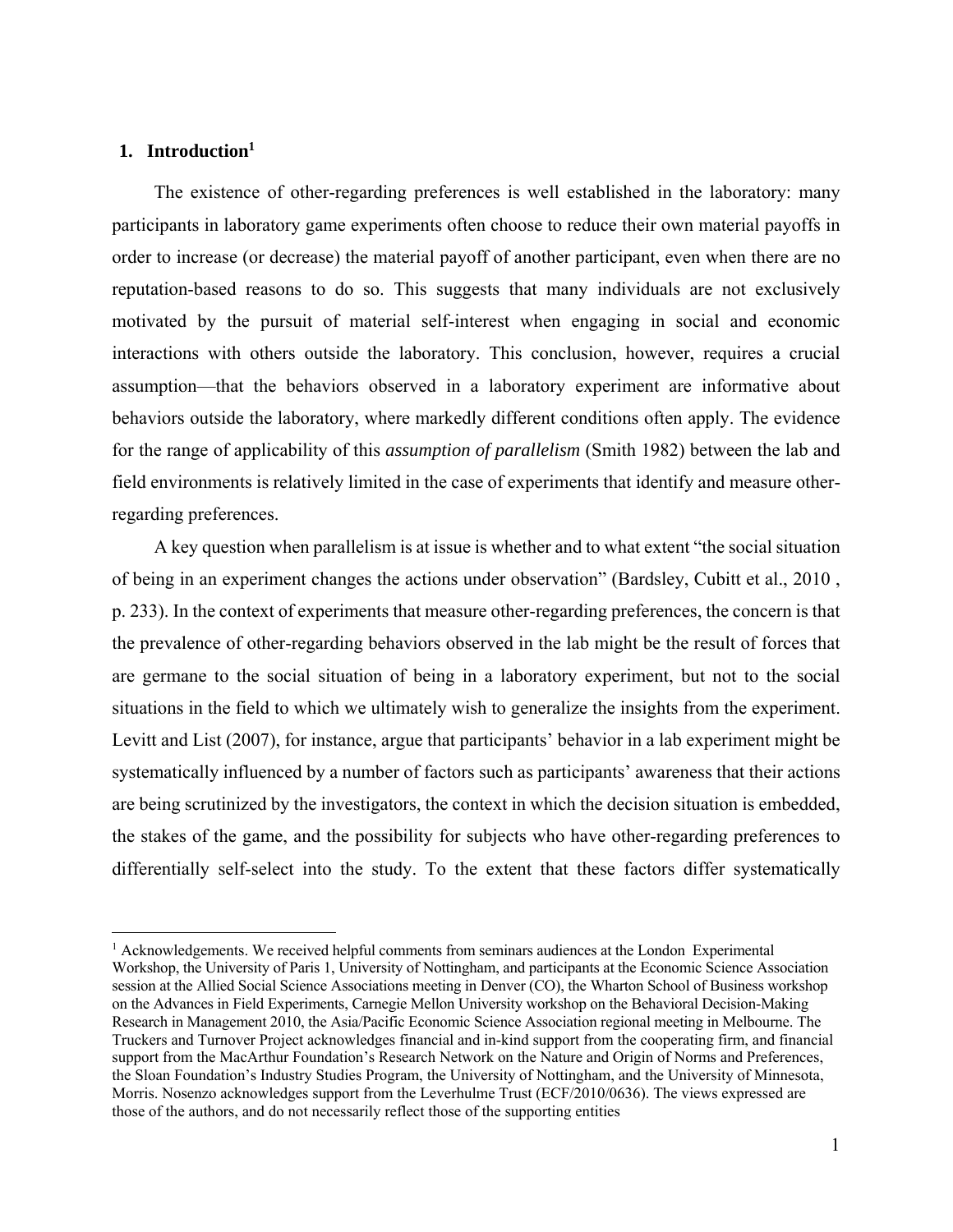between the lab and the field, the evidence of the importance of other-regarding preferences in the lab may not be readily generalized to draw conclusions about the importance of such preferences in the field. $2$ 

In this paper, following the precept that "which kinds of behavior exhibit parallelism and which do not can only be determined empirically" (Smith 1982, p. 936), we combine laboratory experiments with data on the behavior of the *same subjects* in the field in order to examine the extent to which other-regarding behaviors observed in a laboratory social situation correlate with the behaviors that the same individuals exhibit in comparable, naturally-occurring, social situations outside the laboratory. A key feature of our study, which distinguishes it from previous studies in this area (e.g., Barr and Zeitlin (2010), Fehr and Leibbrandt (2011), Kosfeld and Rustagi (2015), Rustagi, Engel et al. (2010) - see Section 5 for a detailed discussion of this literature), is that we are able to correlate our subjects' laboratory behavior with their behavior in two closely related, but distinct, field situations. One of the crucial differences between the two field situations is that in one situation subjects interact with individuals from the same "social category" in both the lab and field settings, whereas in the second situation subjects interact with individuals from different social categories in the lab versus in the field. We find that our measures of other-regarding preferences generated in lab experiments can be successfully extrapolated to the first, but not the second, field situation. This provides the first empirical evidence we know of in which variations in the projection of lab-measured pro-sociality to a field setting are associated with differences in the social identities of the beneficiaries in the field.

As we discuss in detail in Section 2, our subject pool is a sample of truck drivers employed by a large motor carrier headquartered in the Midwest of the United States. The drivers were first recruited to take part in a laboratory experiment during the middle of a two-week residential training program provided to inexperienced new employees, where they participated in a sequential version of the prisoner's dilemma. We use choices in this setting to classify drivers in three main categories: Free-Riders, who always choose actions that maximize own-payoff, Conditional Cooperators, who deviate from own-payoff maximization by behaving cooperatively

<sup>&</sup>lt;sup>2</sup> A number of experimental studies examine the extent to which each of these factors may pose a challenge to parallelism. For example, Anderson, Burks et al. (2013), Cleave, Nikiforakis et al. (2013), Falk, Meier et al. (2013), and Abeler and Nosenzo (2015) study whether allowing subjects to self-select into experiments distorts the measurement of other-regarding preferences. Similarly, numerous studies vary experimentally the stakes of the game, or the extent to which subjects' actions in an experiment are observable (by the experimenter and/or other subjects). For reviews see, e.g., Levitt and List (2007) and Camerer (2015).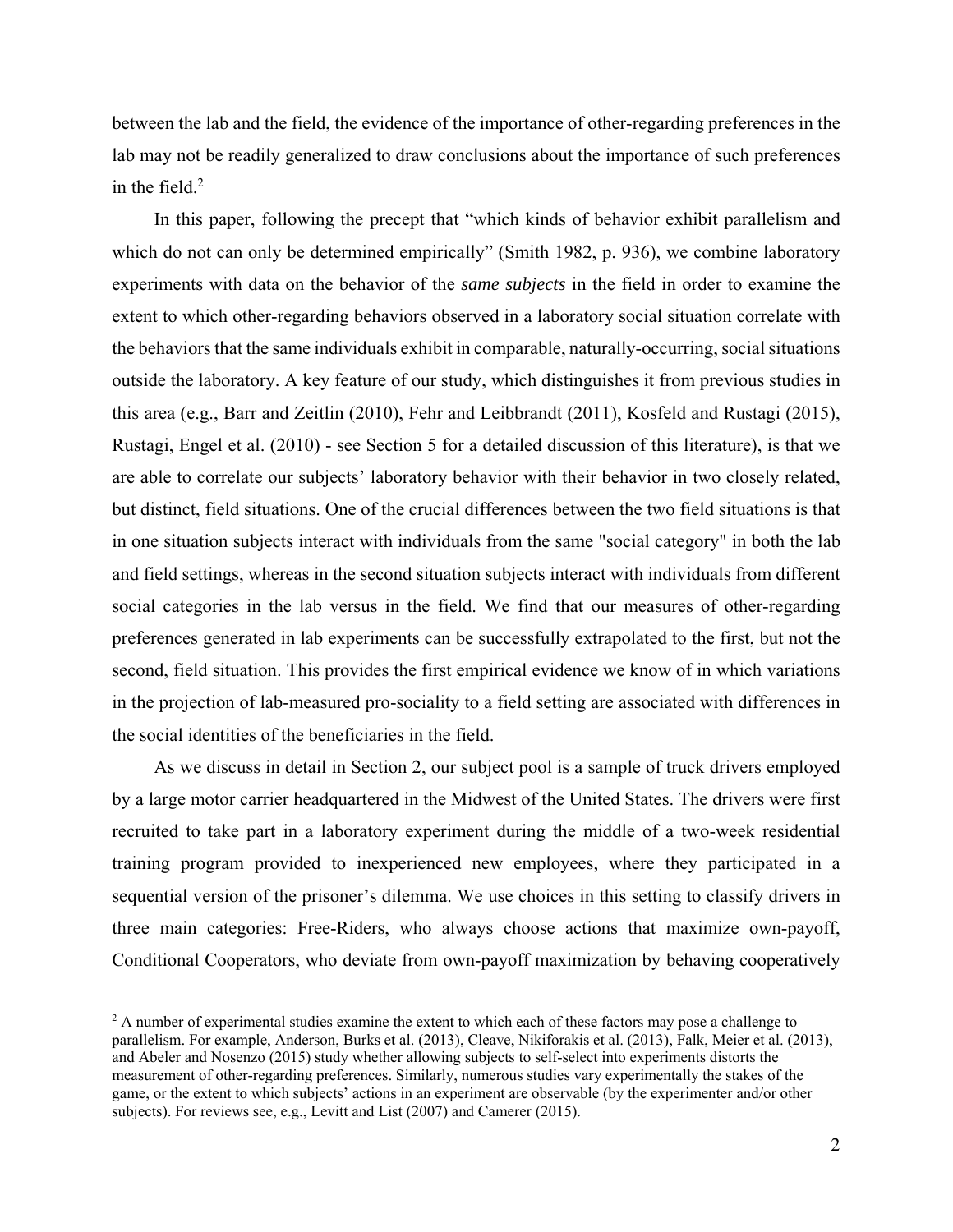if others do, and Unconditional Cooperators, who behave cooperatively independently of others' behavior.

We combine this laboratory data with field data about drivers' on-the-job behavior in the months following the experiment. In particular, our data include information about drivers' satellite communications with the trucking company and, specifically, records of the transmission of "Trailer Maintenance Reports" (TMRs). These reports, which typically take a few minutes to send, are used by drivers to inform the firm of the existence of defective freight trailers in need of maintenance. While drivers are formally required to transmit TMRs, no enforcement mechanism (either direct or indirect) was in place at the trucking company during the period of the study. For this reason, and because there are significant opportunity costs associated with sending TMRs, drivers may be tempted to refrain from doing so whenever the mechanical defect is not serious enough to prevent them from completing a dispatch, or when the defect is detected at the end of a dispatch when the driver no longer needs the trailer. On the other hand, reporting an observed defect is a service to other drivers who may be later assigned the defective trailer and who would then incur a costly delay. Thus, transmitting a TMR is akin to an act of costly voluntary cooperation towards fellow drivers.

Notice that this field decision situation shares important similarities with the laboratory setting we use to measure drivers' cooperativeness. Notably, drivers work alone and seldom encounter other drivers, and neither the firm nor other drivers can in practice identify those drivers who fail to report an observed mechanical defect, so there are no repeated interactions, and drivers cannot generally use TMRs to develop a reputation for cooperation.<sup>3</sup> Moreover, as in the experiment, decisions about sending a TMR are made in isolation, using satellite uplinks installed in a driver's truck tractor. Also importantly, by reporting an observed mechanical defect drivers are cooperating with fellow drivers who are anonymous, just as in the laboratory experiment.

Of course, there are also some important differences between the lab and field settings. First, drivers in the experiment knew that their cooperation decisions were being monitored and recorded by the experimenter, while data on drivers' field cooperativeness were collected under much less obtrusive conditions. Moreover, while the decision situation in the lab was framed in abstract terms as a two-person money-sending task, the field decision situation is embedded in the natural environment in which drivers operate. Both factors have been conjectured to be potential sources

<sup>&</sup>lt;sup>3</sup> We discuss the job conditions in detail in Section 2.3, below.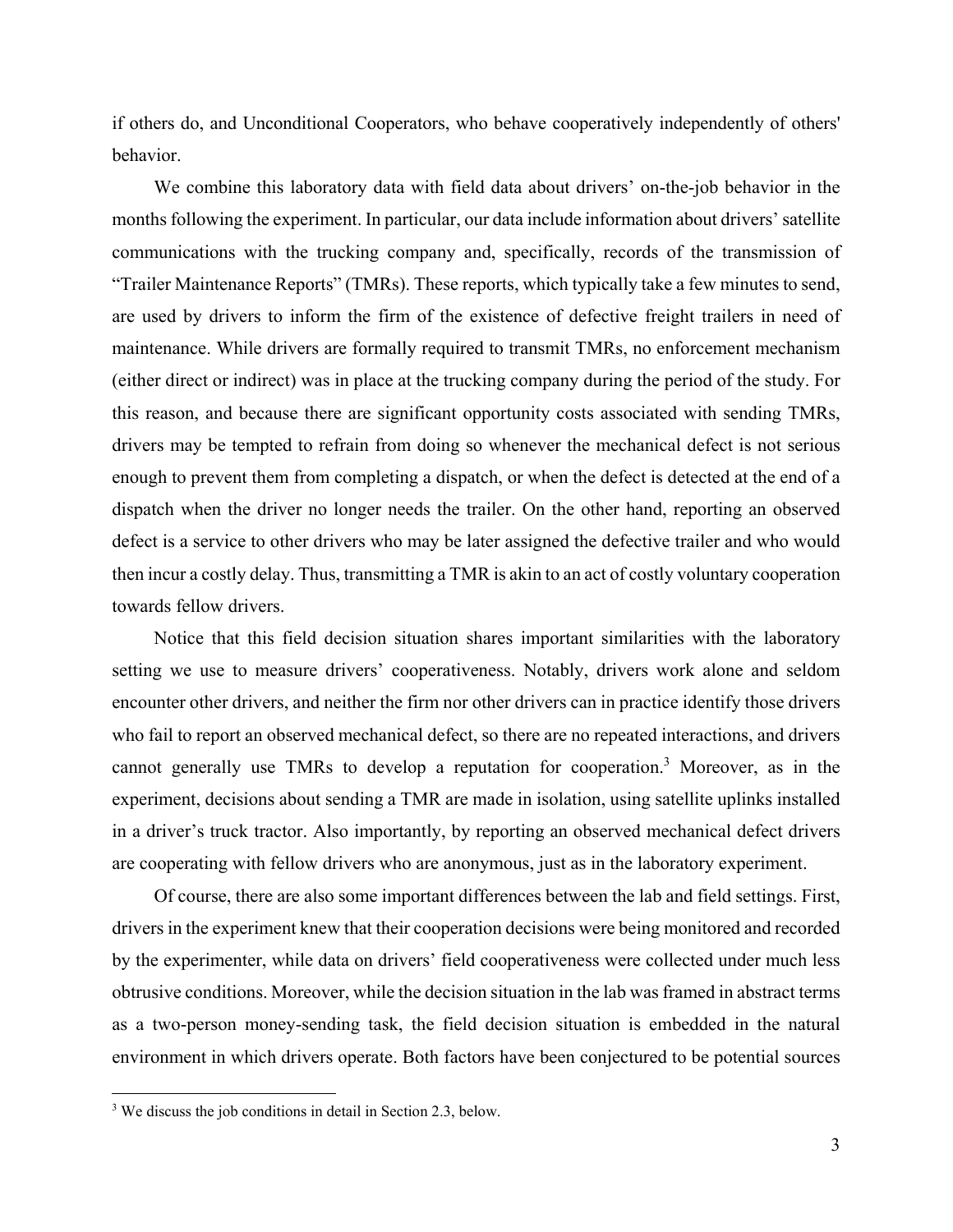of differences between other-regarding behavior observed in the lab and in the field (Harrison and List 2004; Levitt and List 2007).

In Section 3 we show that, despite these differences, our laboratory measure of drivers' cooperativeness successfully predicts variations in the extent to which drivers transmit TMRs to the firm in the months following the experiment. Drivers who are classified as Free-Riders in the experiment send significantly fewer TMRs to the firm than Conditional or Unconditional Cooperators. We do not find differences in TMR transmissions between Conditional and Unconditional Cooperators. These results are robust to controls for potential differences in exposure to the risk of a defective trailer (measured as the number of trailer assignments given to each driver), socio-demographic, and operational differences across drivers. Thus, our findings provide support to the view that parallelism exists between other-regarding preferences measured in the lab and other-regarding preferences manifested by the same subjects under field conditions which exhibit some structural similarities to the lab setting.

In Section 4 we exploit an additional piece of information in our data to examine whether the parallelism between lab and field cooperativeness extends to a related but distinct field decision setting. All drivers employed at the firm who had participated in the laboratory experiment were sent a short electronic survey on behalf of the experimenters in the months following the experiment. The survey questions were administered weekly via satellite, and drivers could respond using the same satellite uplink units that they also used for the TMRs. During the informed consent for the initial data collection during their training drivers were informed these surveys would be sent to them later, on the job, and they were asked to respond to them. They knew that the surveys were not financially incentivized and that there was no formal requirement to respond, and, as with the choice of sending a TMR, drivers faced significant opportunity costs in responding. Thus, as with the TMRs, choosing to respond to the satellite survey is akin to an act of costly voluntary cooperation. However, whereas sending a TMR is primarily a service to other fellow drivers, drivers know that responding to the survey is beneficial to the experimenters. The question is whether our lab measure of drivers' cooperativeness can also predict cooperativeness in this field situation, where the main beneficiaries of drivers' cooperation belong to a different social category relative to the lab setting and the previous field situation. We find that our result on drivers' cooperativeness in the lab does *not* generalize to this second field setting. Although the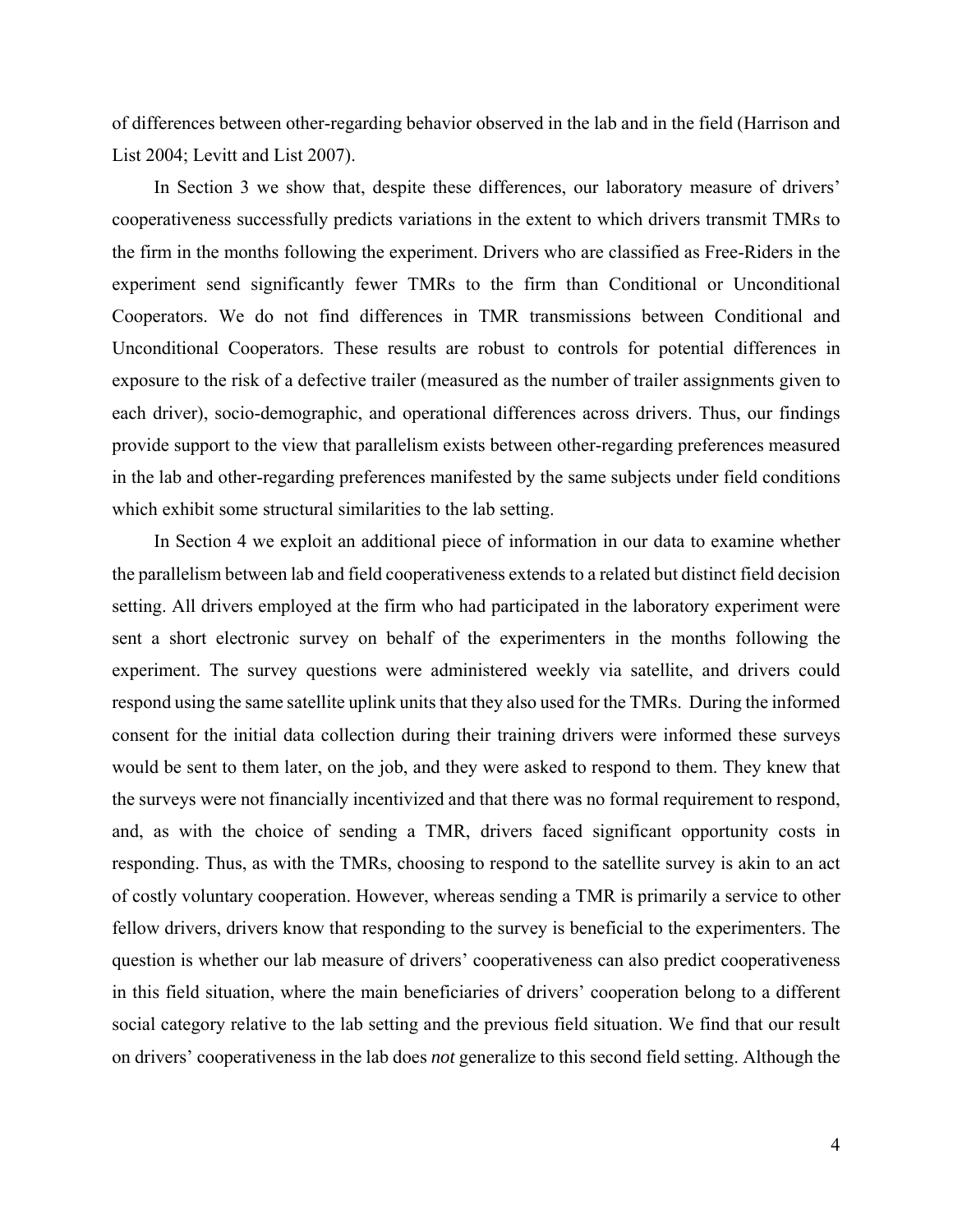survey response rate of Free-Riders is slightly lower than that of Conditional and Unconditional Cooperators, the effect is statistically insignificant.

The upshot of our study is that insights gained from lab experiments can be successfully extrapolated to some naturally-occurring decision settings in the field, but they may not generalize to *every* field decision setting. On the one hand, our findings suggest that factors and conditions that are often idiosyncratic to the laboratory environment (e.g., the high level of scrutiny of subjects' actions, or the abstractness of laboratory decision situations) are not insurmountable barriers to the generalizability of laboratory findings. On the other hand, our results raise questions about the cross-situational stability of other-regarding preferences. As we discuss in Section 5, one potential approach to these questions may be found in recent theoretical and empirical work proposing that individuals' propensity to engage in costly other-regarding behavior may be associated with social norms that vary across decision contexts and conditions, and in particular, with the social identity of the beneficiaries of one's pro-sociality (Akerlof and Kranton 2000; Akerlof and Kranton 2005; Chen and Li 2009; Barr, Lane et al. 2015; Chang, Chen et al. 2015; Gintis and Helbing 2015).

#### **2. Data**

#### *2.1. The Sample & the Data Collection Process*

The data used in this study were collected from a sample of trainee truck drivers employed by a large motor carrier headquartered in the Midwest of the United States as part of a larger project in behavioral personnel economics (Burks, Carpenter et al. 2008). The firm operates in the "long distance truckload" segment of for-hire motor freight, which means its primary business involves hauling full trailer loads of freight from shippers directly to receivers, across medium to long distances (Burks, Belzer et al. 2010).<sup>4</sup>

The experimental data was collected at a driver training school operated by the trucking company, where subjects were recruited to the study. Subjects participated while in the middle of a two-week residential training program designed to earn them a commercial driver's license and to qualify them to operate a truck-tractor and semi-trailer combination freight vehicle (the "18-

 4 In 2007 there were 36,600 firms in the two relevant industry categories, General Commodity and Special Commodity Long Distance Truckload (U.S. Census Bureau 2012; U.S. Census Bureau 2012). These firms employed about one-third of persons in the occupational category Heavy and Tractor-trailer Truck Drivers, which contained almost 1.8 million individuals overall in 2008 (Bureau of Labor Statistics 2012).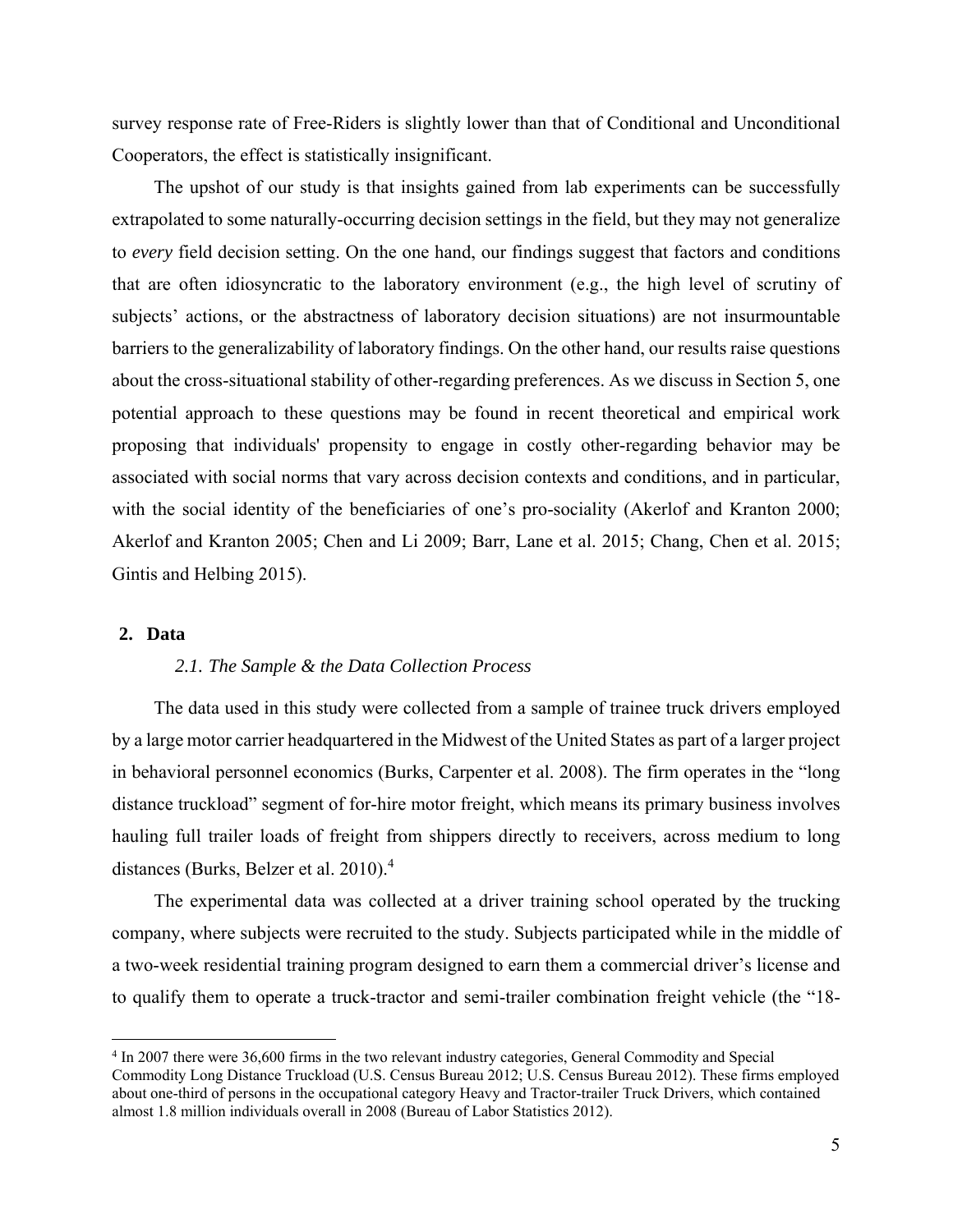wheeler" or "tractor-trailer" of US popular culture (see Burks, Belzer et al. (2010)) for the firm doing the training. The drivers in our sample were first approached at the company training school at the beginning of a class day by one of the authors (Burks), who asked them to participate in an experimental study comprised of several decision tasks and questionnaires, including follow-up questionnaires.<sup>5</sup> In total, 1,065 drivers participated in the experimental study. All subjects participated in a social dilemma game, described in detail in the next sub-section, which will be the basis for our *lab measurement* of drivers' cooperativeness.

In addition to the experimental data, the trucking company provided rich follow-up data about drivers' on-the-job performance in the months following the laboratory experiment. This included data on drivers' satellite communications with the trucking company via a QualComm satellite uplink installed in each truck tractor. Work assignments and related information are sent to the driver, and the driver sends information back to the firm, through this unit, which is mounted in the cab and has looks like a small laptop. (Such a unit is displayed in Figure 1; see Llaneras, Singer et al. (2005, page 23 and following) for operational details.)



**Figure 1: QualComm satellite uplink. (Source: Llaneras, Singer et al. (2005))**

 $\overline{\phantom{a}}$ 

<sup>&</sup>lt;sup>5</sup> The experiment was set up as two two-hour-long blocks that subjects spent doing tasks with the researchers, either on computers or with paper and pencil, with a short break in between. At the beginning of each two-hour-long block subjects received a fixed payment of \$10 for their participation, and could earn additional money in the course of the experiment depending on their performance. Individual earnings from the whole process ranged from \$21 to \$168, with an average of \$53. Data was collected on 23 Saturdays over the course of nine months, between December 2005 and August 2006, two sessions per Saturday, with 20 to 40 subjects per session. The Informed Consent process offering study participation was run with the entire class of students who were at the midpoint of training on each Saturday. The participation rate was very high: 91% of subjects approached chose to join the study. See Burks, Carpenter et al. (2008) for more details on the other tasks used in the experiment and on the experimental protocol.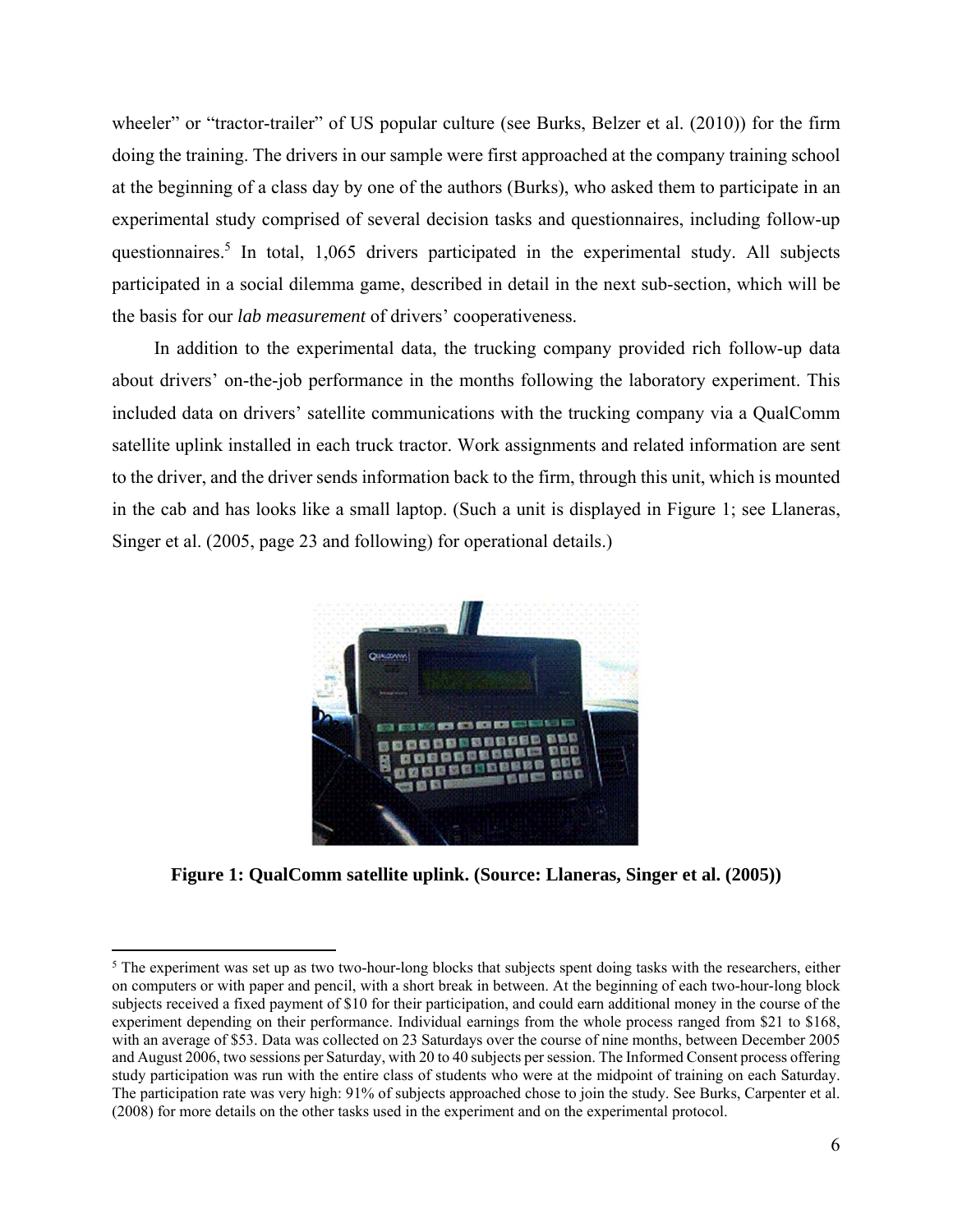The flow of satellite communications messages is very large, and not part of the normal human resource or operational data provided by the firm. For the study of cooperation we requested that the trucking company record the incidence of transmission of "Trailer Maintenance Reports" messages, which are used by drivers to alert the company about freight trailers in need of maintenance or mechanical repair. As explained in detail in Section 2.3, we will use these satellite messages to derive our *first field measurement* of drivers' cooperativeness. Moreover, the firm also agreed to administer a weekly follow-up survey to the drivers on behalf of the experimenters via the same satellite link used for the transmission of Trailer Maintenance Reports. As we discuss in Section 4, we will use responses to the survey questions as our *second field measurement* of drivers' cooperativeness.

We requested the firm to record satellite messages over a follow-up period from December 2005 through late 2008. However, internal delays in implementing this request mean we actually have records running from June  $18<sup>th</sup>$ , 2006 to October  $26<sup>th</sup>$ , 2008. Because of employment separations before collection of the satellite message data began, only 655 of the 958 drivers who completed training<sup>6</sup> are observed in the satellite uplink data, as the others exited before June 18, 2006. We have complete data on all the variables of interest (described in the following subsections) for all but 10 of these drivers: thus, our sample consists of 645 drivers in total.

#### *2.2. Cooperativeness in the Lab*

Our lab measurement of drivers' cooperativeness is based on decisions made in a sequential version of the prisoner's dilemma (PD).<sup>7</sup> At the outset of the game two players, labeled Person 1 and Person 2, are each allocated \$5. Person 1 moves first and chooses an amount  $s_1 \in \{\$0, \$5\}$  to send to Person 2. Person 2 learns Person 1's decision and then chooses an amount  $s_2 \in$  $\{\$0, \$1, \$2, \$3, \$4, \$5\}$  to send back to Person 1. Any amount sent by either player is doubled by the experimenter. The game ends after Person 2's decision, and payoffs are computed as:

$$
\pi_i = $5 - s_i + 2*s_j
$$

for  $i, j \in \{1, 2\}$ , and  $i \neq j$ .

 $\overline{a}$ 

In the experiment subjects played this game once, and subjects made decisions in both roles knowing that the final assignment to roles would be determined randomly at the end of the

<sup>6</sup> 107 of the initial 1065 drivers did not complete training and so we have no data on their on-the-job behavior.

 $<sup>7</sup>$  The computerized tasks were programmed and implemented with the software z-Tree (Fischbacher 2007).</sup>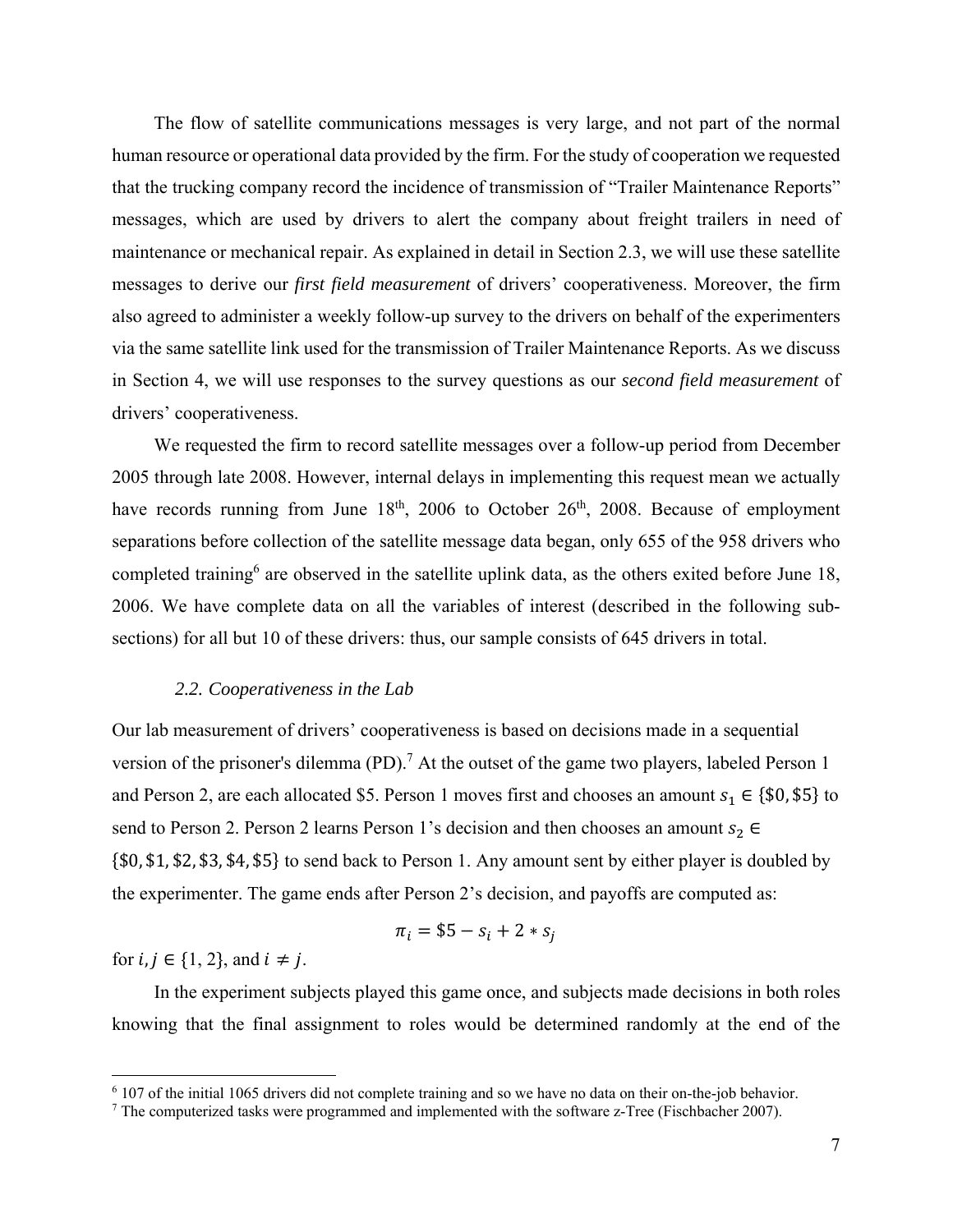experiment. On a first screen subjects were asked to make a decision in the role of Person 1 and on a second screen a decision in the role of Person 2. Person 2's decisions were elicited using the strategy method: subjects had to specify the amount they intended to transfer to Person 1 both for the case where Person 1 had sent \$0 and for the case where Person 1 had sent \$5. Thus, subjects were asked to make three decisions in total: one in the role of Person 1 and two in the role of Person 2.<sup>8</sup> Once all decisions had been made, subjects were anonymously and randomly matched with another participant, were randomly assigned a role, and were shown their payoffs according to the decisions they had made in that role. On average, the 645 drivers in our final sample earned \$8.40 from the game, with a minimum of \$0 and a maximum of \$16.

As in Anderson, Burks et al. (2013), our measure of cooperativeness uses the choices made in the role of Person 2. $9$  The use of the strategy method means we observe two decisions from each participant in the role of Person 2: one for the case where Person 1 behaves uncooperatively and sends \$0, and one for the case where Person 1 is cooperative and sends \$5. This allows us to classify subjects into three well-defined types depending on how cooperatively they respond to Person 1's actions.<sup>10</sup> Subjects who behave uncooperatively and choose the own payoffmaximizing action (return \$0) irrespective of the amount sent by Person 1 are classified as "Free Riders". Subjects who choose the most cooperative action available (send back the maximum, or \$5) if Person 1 sends \$5, but behave uncooperatively and send back \$0 upon receiving \$0 from Person 1 are classified as "Conditional Cooperators". Finally, subjects who always choose the most cooperative action irrespective of what the first-mover sends to them are classified as "Unconditional Cooperators". This approach allows us to classify 65% of the subjects. To assign the remaining participants to a type category we calculate, for each subject, the Euclidean distance between his or her decisions and the decisions that each of the three types just defined would make,

<sup>&</sup>lt;sup>8</sup> Before making their decisions subjects were also asked to predict others' behavior in each possible decision situation, and received an additional \$1 per correct answer (see Burks, Carpenter et al. (2008)). Thus, the maximum possible earnings from the PD game task are \$18.

<sup>&</sup>lt;sup>9</sup> Compared to decisions in the role of Person 2, it is more difficult to infer cooperativeness from Person 1's choices since these may also reflect considerations about the profitability of cooperating, consensus effects, etc. (see, e.g., Gaechter, Nosenzo et al. (2012)).<br><sup>10</sup> Note that in order to classify subjects according to their cooperativeness, it is important to observe Person 2's

behavior in both subgames. Observing behavior in only one subgame is not sufficient. For example, observing that Person 2 sends \$0 when Person 1 sends \$0 does not reveal whether she is a "conditional cooperator" who defects when the first-mover defects, or whether she is exclusively motivated by own payoff maximization. The use of the strategy method solves this problem by allowing us to observe how Person 2 responds to both possible decisions of Person 1.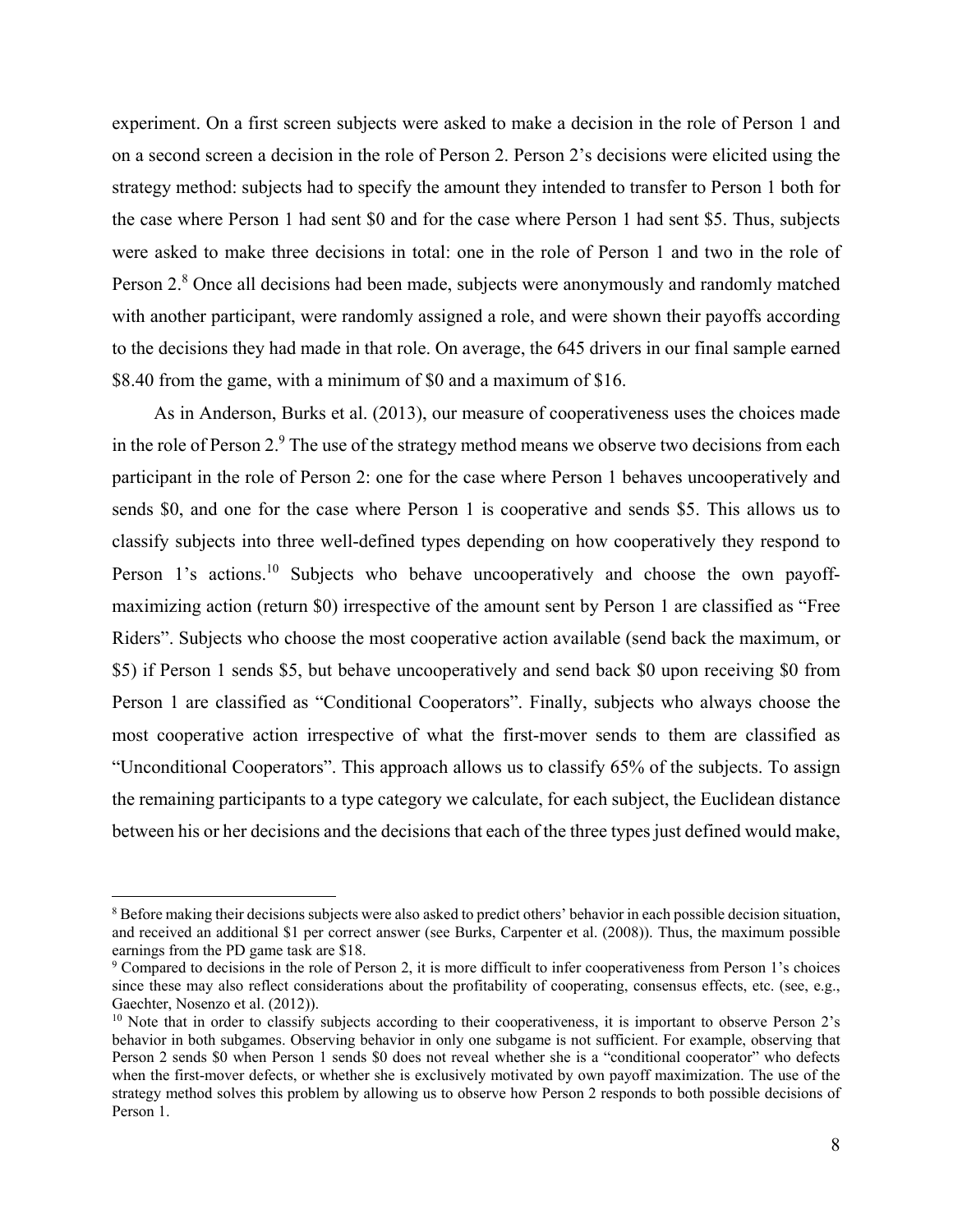

and then assign the subject to the least distant type category.<sup>11</sup> We can thus classify all but 12 subjects: these participants are classified separately as "Others". Figure 2 shows the result of this classification for the 645 drivers in the sample. About 24% of the drivers are classified as Free Riders, 47% as Conditional Cooperators, 27% as Unconditional Cooperators, and 2% as Others. In the rest of the paper, we ignore the latter category, creating a final sample of 633.

#### *2.3. Cooperativeness in the Field*

 $\overline{a}$ 

As our first measurement of drivers' cooperative behavior in the field we use the on-the-job activity of transmitting Trailer Maintenance Reports (TMRs) to the trucking company. These reports are used by drivers to inform the firm that a freight trailer needs maintenance or requires repair. To understand why this is a relevant measure of cooperation we need to give some background information about the work situation. As is typical with firms operating in the truckload segment of the US motor freight industry (Section 2.1 and Burks, Belzer et al. (2010)), the cooperating firm operates about three times as many semi-trailers as it does truck tractors, so that most of the loading and unloading of trailers can be done by the personnel of customer firms that are shipping or receiving freight while the driver and a tractor are not present, but have moved on

<sup>&</sup>lt;sup>11</sup> Formally, the Euclidean distance between a subject's choices and the Free Rider type is computed as  $D_{FR}$  =  $\sqrt{(x_{50} - 0)^2 + (x_{55} - 0)^2}$ , where  $x_{50}$  and  $x_{55}$  are the amounts returned by the subject when the first-mover sends \$0 and \$5, respectively. Analogously, we compute the distance from the Conditional Cooperator and Unconditional Cooperator types as  $D_{CC} = \sqrt{(x_{50} - 0)^2 + (x_{55} - 5)^2}$  and  $D_{UC} = \sqrt{(x_{50} - 5)^2 + (x_{55} - 5)^2}$ , respectively.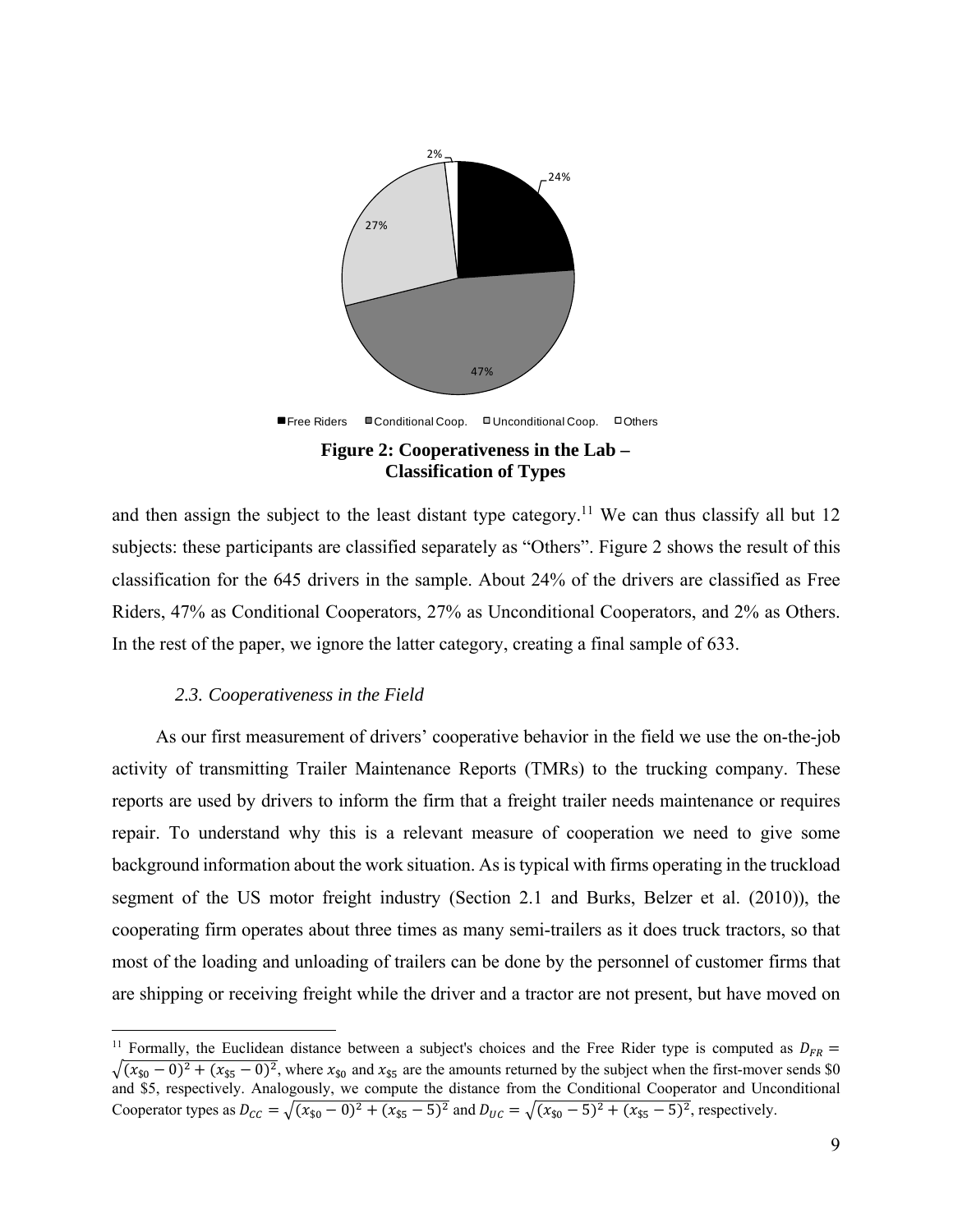to another trailer and load. Thus, at any given time thousands of the firm's trailers are parked at shipper or receiver locations, as well as at trucking-company-controlled parking lots or terminals around the continental US. Drivers typically take an empty trailer to a shipper's location, drop it and hook up to a loaded trailer, then drive to the receiver's location, drop the loaded trailer and hook to an empty, and repeat.

Trailers are quite durable, but periodically develop problems that require repair, such as flat tires, broken spring leaves, brake problems, or burned out running lights. The firm's routine maintenance processes catch most such problems. For instance, when the driver fuels at a company-operated terminal that provides truck services, the trailer is given a periodic maintenance inspection by a mechanic, who can also do spot repairs for non-major problems and can schedule major repairs for trailers that can be taken out of service.

Formally, a driver must file a TMR whenever a trailer is observed to be in a condition requiring repair, and all drivers learn this rule in their training. However, in practice TMRs are statistically rare: among our subjects the mean number of work assignments (our proxy for exposure to different trailers) is 198, over a mean number of weeks in which subjects are observed of 55.6, while the mean number of TMRs sent is only 2.5. This is for two reasons. The first is that the routine maintenance procedures are relatively effective, so drivers don't confront unexpected maintenance problems very often. The second is that most drivers typically only report a trailer maintenance problem when it directly affects their ability to complete a work assignment, because it is on average costly to a driver to send satellite message of any kind, including trailer maintenance reports. This is due to the interaction between the compensation system in place at the firm and the process and consequences of sending a satellite message to the firm.

All driver pay (except the weekly contribution to the health insurance premium by the firm) is in the form of piece rates, either cents per mile driven, or lump sums that are sometimes paid for specific extra activities that are required.<sup>12</sup> Thus, drivers face high-powered incentives to keep the truck in motion.13 Second, the cooperating firm serves a varied set of shipper and receiver locations spread all the way across the 48 states of the continental US. Thus, for each load assignment, the driver must select and travel over routes from a few hundred to several thousands of miles long

 $12$  An example is a flat fee for weighing a trailer loaded by the shipper to make sure both the gross weight and the weight distribution across the rig's axles fall within regulatory limits.

<sup>13</sup> Hence the common saying among drivers: "*you ain't earning if the wheels ain't turning*".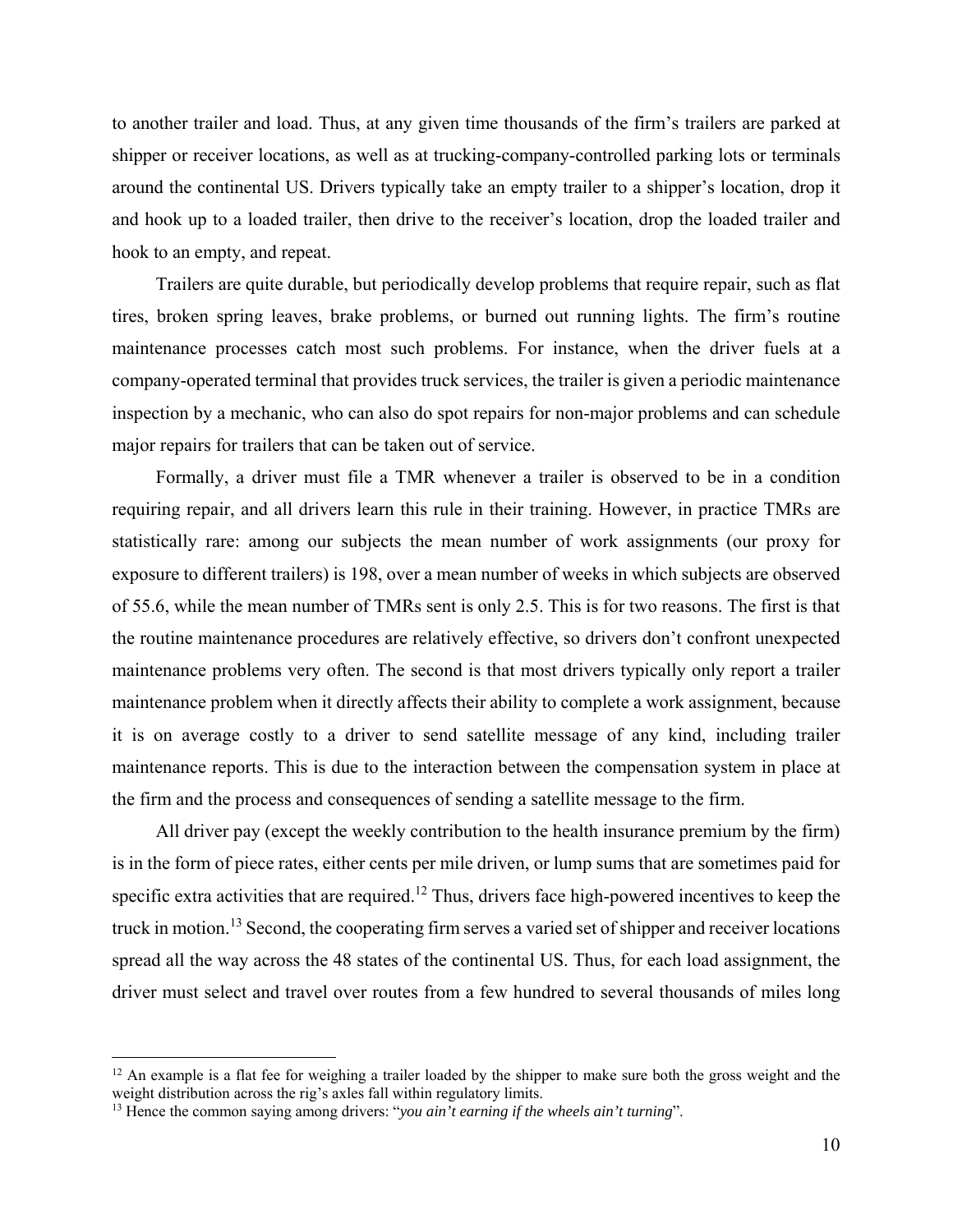while subject to a large array of potentially conflicting and partly stochastic constraints.<sup>14</sup> The sequential nature of trips means that small errors or delays (especially early in a dispatch sequence) can cause larger later hold-ups, as delays with the current load assignment may cause drivers to miss their subsequent assignment, and requiring a new load assignment frequently means waiting. Thus, the driver's effective hourly wage depends on repeatedly solving this ongoing two-to-three day planning puzzle well, and any unexpected additional delay represents an opportunity cost that can reduce earnings.<sup>15</sup>

Sending any satellite message is potentially costly because the satellite uplink used to send messages has an interlock that prevents its use when the tractor is moving. Sometimes the driver is already delayed for some other reason and then sending a satellite message adds only the subjective cost of the effort involved (which is likely to be small), but on average this action is costly to the driver because of the necessity of spending extra time stopped on some occasions.

Every driver will send a TMR under one specific circumstance: that the current condition of the trailer to which the driver is assigned prevents its safe use to complete the current work task. This is bad news because reporting that a trailer is not currently serviceable may result in a potentially much larger delay and much larger opportunity cost, as it can disrupt the driver's work schedule. For example, if a driver observes a mechanical defect on an empty trailer he or she is assigned to move to a shipper location (where the next load is ready), and sends a TMR to report it, the driver will typically have a different trailer assigned to him or her. This may take time if dispatchers are busy and slow to respond with a new trailer assignment, and new empty trailers may not always be immediately available nearby.

But on other occasions, when the defect does not prevent the completion of an assignment, or when the defect is spotted at the end of an assignment and the driver could otherwise keep his or her tractor moving, a purely self-interested driver would be tempted to violate the rule requiring a TMR in the absence of some enforcement mechanism. And, signally, as a managerial decision, the firm did not attempt to track who followed this rule, or to enforce it, during the period of the

<sup>&</sup>lt;sup>14</sup> For example, these include issues such as shipper and consignee day and time requirements at the endpoints, restrictions on toll road use, congestion and weather conditions which can change over the course of a trip (the latter especially important during winter), and daily and weekly limitations on driving and on total work hours from the Federal Hours of Service regulations.

<sup>&</sup>lt;sup>15</sup> In fact, Burks et al. (2009) find that for this driver population the biggest single predictor of making it through the year of service after training that cancels the new driver's several thousand dollar training debt is basic cognitive skills, with a measure of planning ability giving the strongest prediction of three cognitive skill measures used.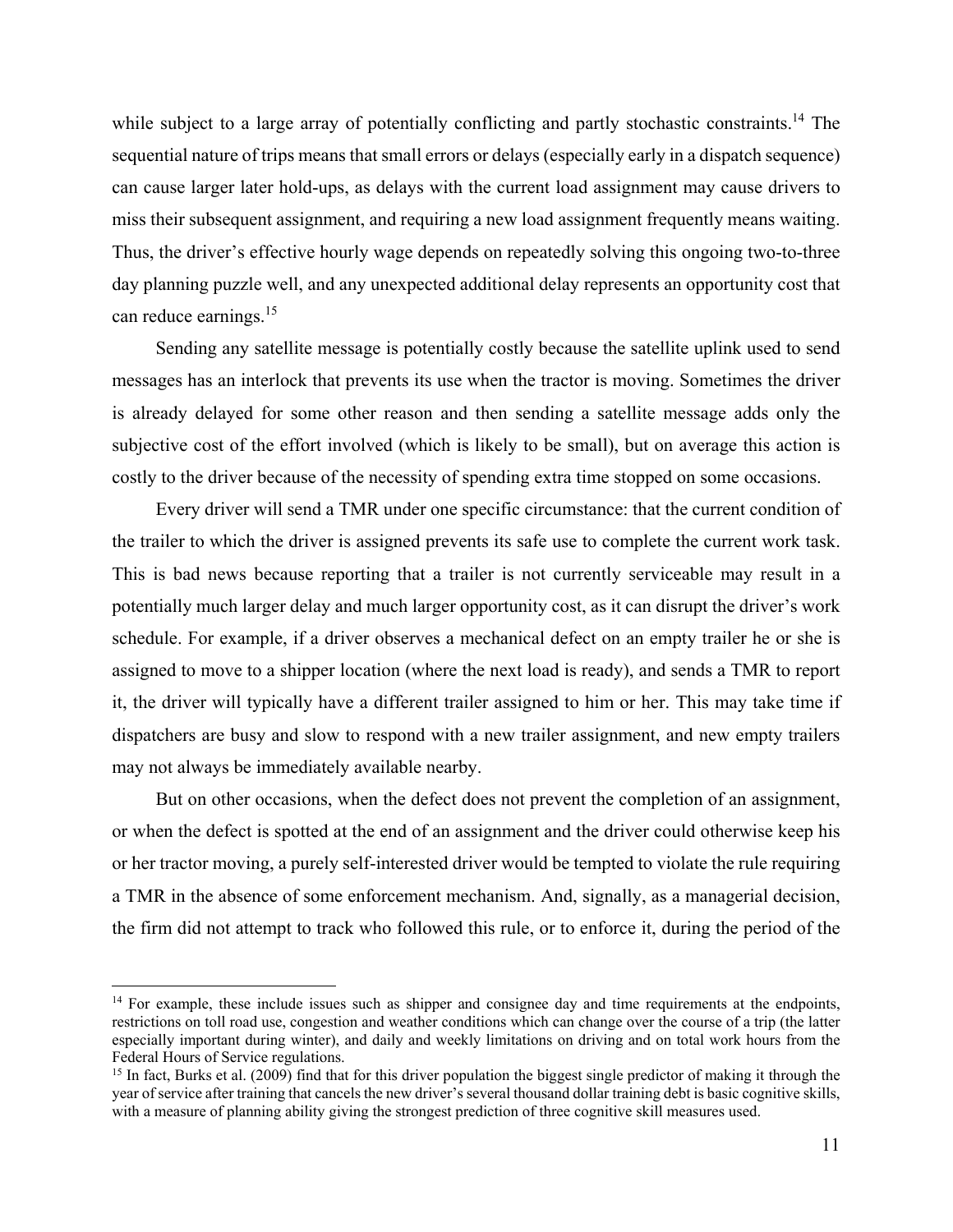study.

1

This was because, given the technology available at the time and the pattern of actual trailer use, the firm could not be sure who is responsible for not having reported a defect. Trailers are often hooked and moved by customer personnel when parked at customer locations, and the firm is often not entirely sure which of the firm's own drivers had last used any given trailer. Plus, many defects only show up over time, and could have been legitimately missed by a prior driver.<sup>16</sup> In addition, the firm's operational organization separates driver supervision from trailer and load assignment. Driver supervision is carried out by a driver leader located at or near the driver's home base, who is available 8 a.m. to 5 p.m. weekdays for coaching, disciplinary matters, resolving payroll issues, and the like. Driver load assignments are made by a team of hundreds of dispatchers operating from a central location with shifts around the clock, and to whom any given driver is essentially anonymous.

Thus, the firm's managers have historically chosen not to try to track whether TMRs are sent according to the formal rule by any specific drivers. This fact was fully known to all drivers, since there are many factors on which performance is tracked by driver supervisors, and this is specifically not included. Moreover, drivers who do not send a TMR to report an observed defect are also unlikely to be identified by other drivers who will subsequently hook up to the defective trailer, as drivers typically do not know who used a trailer before them.

However, since every driver understands that being assigned a defective trailer is bad news, every driver also understands that reporting an observed defect that could hold up someone else's later dispatch would be a service to others. Thus, each time a driver encountered a defective trailer on the job during the data collection period that did not require immediate repair for the driver's own purposes, the driver was effectively playing a one-shot game of costly cooperation with anonymous other drivers. As with the choice of sending back \$5 in the social dilemma game, reporting a defective trailer under these circumstances fundamentally represents a form of voluntary, non-strategic, and costly cooperation towards fellow drivers.

The trucking company recorded all TMRs sent by drivers between mid-June 2006 and October 2008. Thus, for each driver employed by the trucking company within this time frame, we have an exact count of the number of TMRs he or she transmitted to the firm. As mentioned,

<sup>&</sup>lt;sup>16</sup> For instance, the most common problem, a flat tire, could always have developed via a slow leak, and not been apparent at the time a trailer was dropped.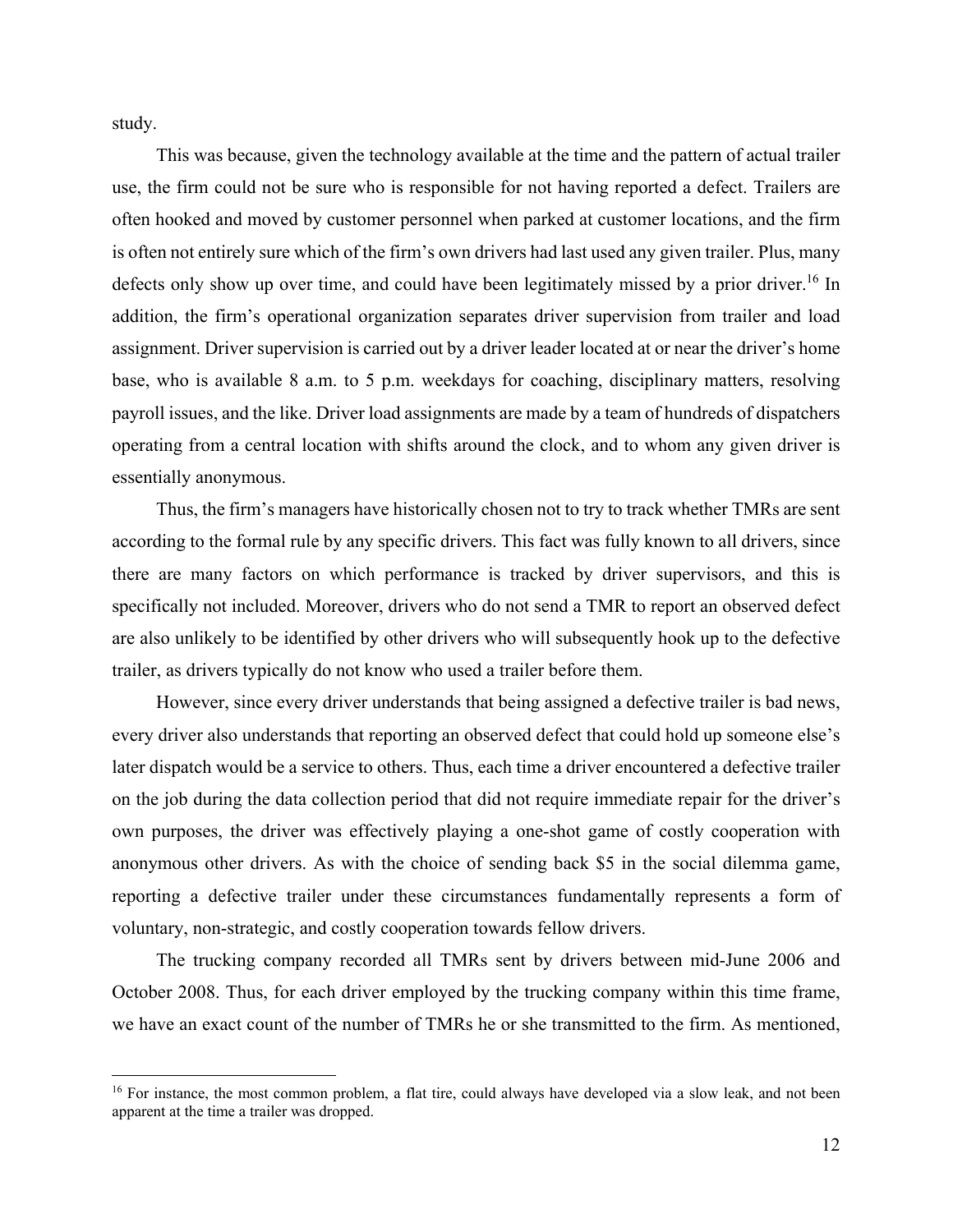we also can observe the number of messages assigning the hooking or dropping of a trailer sent to each driver during this time frame. We use this measurement as a proxy for the level of exposure to potentially unserviceable trailers. So while we cannot tell, any more than the firm's managers can, which specific TMRs represent cooperative actions, what we can do is look for statistical differences in TMR sending behavior, adjusting for a measure of on-the-job exposure to potentially TMR-relevant situations.

#### *2.4. Socio-demographic & Work-related Controls*

We administered a questionnaire during the economic experiments at subject intake into the study to obtain information on the drivers' socio-demographic characteristics. In the analysis of Sections 3.2 and 4 we will use this information to account for the existence of observable differences across the drivers in our sample. Table 1 presents a summary of the socio-demographic characteristics for the 633 drivers in our final sample.

| Age, <i>mean</i> $(min. - max.)$     | $37.2(21 - 68)$ |
|--------------------------------------|-----------------|
| Female $(\% )$                       | $9\%$           |
| Non – White or Hispanic $(\% )$      | 17%             |
| Own Marital Status (%)               | 49%             |
| Married or in marriage-type relation |                 |
| Separated/Divorced/Widowed           | 19%             |
| Single                               | 32%             |
| Education Level $(\% )$              |                 |
| High School or lower                 | 44%             |
| Some College (no degree)             | 33%             |
| Junior/Technical College             | 15%             |
| College $(4 \text{ yr.})$ or higher  | 08%             |
| Household Income Level $(\% )$       |                 |
| \$0-\$10,000                         | 39%             |
| \$10,000-\$20,000                    | 18%             |
| \$20,000-\$30,000                    | 14%             |
| \$30,000-\$40,000                    | 10%             |
| \$40,000 or more                     | 20%             |

**Table 1: Summary of Socio-Demographic Controls (N = 633)** 

Note: the variable "Household Income Level" was derived from the question "*Not counting your earnings, which range best fits the annual income you and your household have from other sources?*"

The data on drivers' on-the-job activities provided by the trucking company also provides important work-related characteristics on a week-by-week basis. These data include operational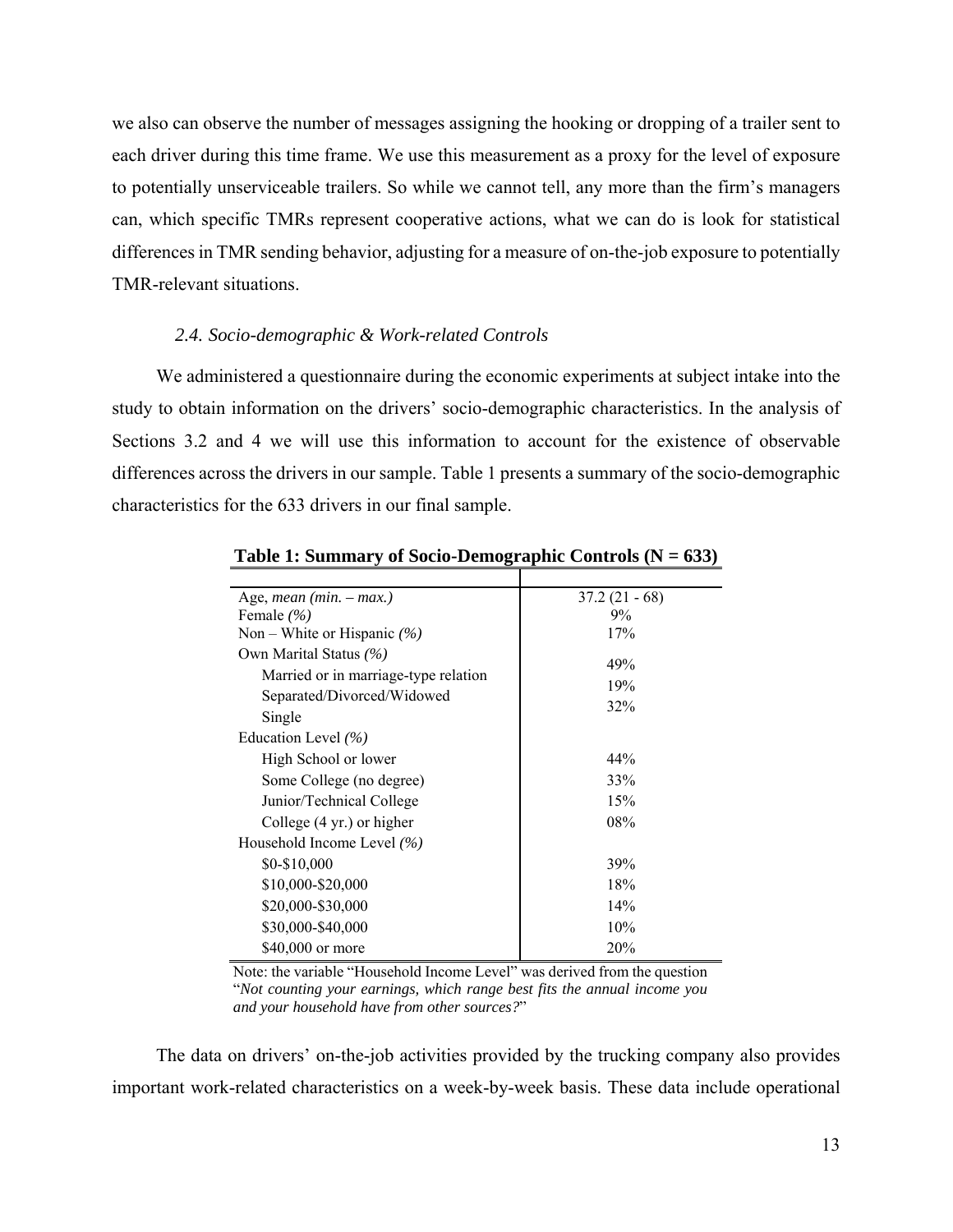measures such the location of the driver's home terminal, the type of work in which the driver is primarily engaged in a given week, as well as the driver's date of separation, if applicable. All of these may affect the probability that a driver encounters a trailer that either has or that develops a serious defect that was not reported already. Table 2 summarizes these measurements averaged across all drivers in the sample and across all weeks of employment.

| Number of TMRs sent, <i>mean</i>        | 2.5  |
|-----------------------------------------|------|
| Number of Work Assignments, <i>mean</i> | 198  |
| Tenure (in weeks), mean                 | 55.6 |
| Terminal of Operation $(\% )$           |      |
| Small City (site of training school)    | 0.37 |
| Big City                                | 0.28 |
| Medium City #1                          | 0.14 |
| Medium City #2                          | 0.22 |
| Medium City #3                          | 0.18 |
| Large company located in the East U.S.  | 0.15 |
| Large company located in the West U.S.  | 0.14 |
| Other terminal                          | 0.17 |
| Type of Work $(\% )$                    |      |
| System                                  | 0.54 |
| Dedicated                               | 0.53 |
| Team                                    | 0.11 |
| Intermodal                              | 0.08 |
| Other                                   | 0.12 |

**Table 2: Summary of Operational Characteristics (N = 633)** 

Note: drivers sometimes change the terminal out of which they operate as well as the type of work they are assigned to. The percentages shown for the "Terminal of Operation" and "Type of Work" variables represent the proportion of drivers who have *at least* one observation in a given category and, thus, do not necessarily add up to 100%. All cities are in the Midwestern United States.

The terminal of operation is the home base to which drivers return, as often as every day, but more commonly once every two or three weeks, and is associated with specific runs that originate or terminate there. Two specific terminals, the two "large company locations", are important because the trailers there are owned and maintained primarily by a customer, so TMRs to the cooperating firm are very rare at those locations. The two most common types of work are "System," which is the archetypal long distance truckload firm driving job described earlier in this section, randomly moving from one customer location to another over the continental US, and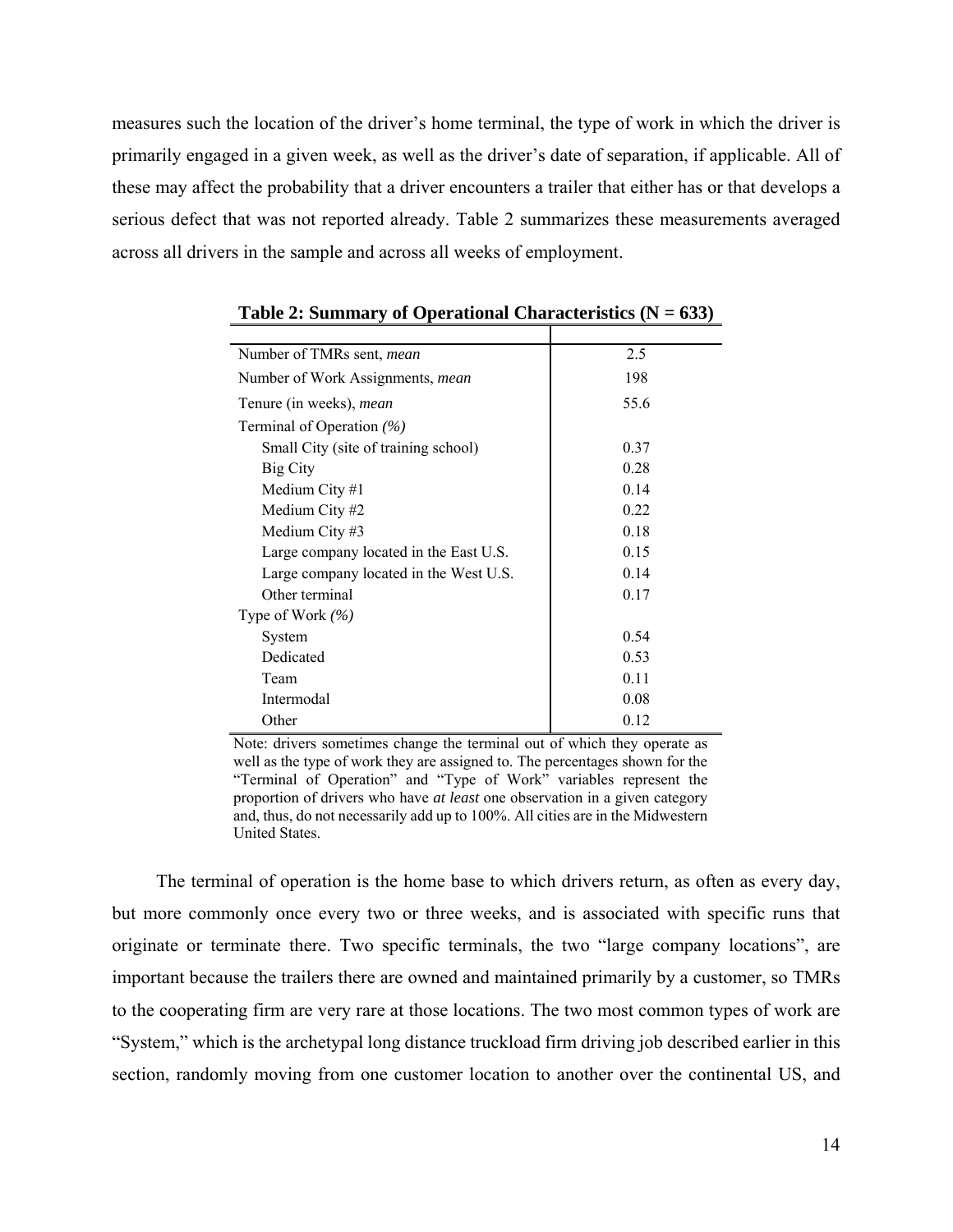"Dedicated," which is work in which the driver is assigned exclusively to the service of a particular large customer.<sup>17</sup>

### **3. Results - Cooperativeness in the Lab Predicts Cooperativeness in the Field as Measured by TMR Sending Rates**

In our sample of 633 drivers we observe a total of 1,608 TMRs sent to the firm between June  $18<sup>th</sup>$ , 2006 and October 26<sup>th</sup>, 2008. About 50% of the drivers never transmitted a TMR to the firm within the period under study, about 25% transmitted between 1 and 2 TMRs, while the remaining 25% transmitted 3 or more TMRs. The median driver transmitted 1 maintenance report to the firm in the period under study, while the average driver transmitted approximately 2.5 reports. In the remainder of this section we examine the link between TMR transmissions and drivers' cooperativeness as measured in the lab experiment.

#### *3.1. Descriptive Analysis*

 $\overline{a}$ 

As a first step, we focus on the aggregate number of TMRs transmitted by drivers to the firm during the period under study. To control for potential differences in exposure to unserviceable trailers, we calculate for each driver the *rate of TMR transmissions per work assignment*. This is the ratio between the total number of TMRs that a driver transmitted to the company in the period under study and the total number of freight trailers that he or she was assigned to hook or drop during the same time frame. Figure 3 shows the average number of TMR transmissions per one hundred work assignments across the three main cooperativeness types classified in the lab experiment.

<sup>&</sup>lt;sup>17</sup> "Intermodal" is shorter-haul work taking specialized trailers or containers between customer locations and rail yards, where the freight is placed on railcars for the long distance part of the freight movement. "Team" work is when two drivers operate the same truck, one driving while the other rests.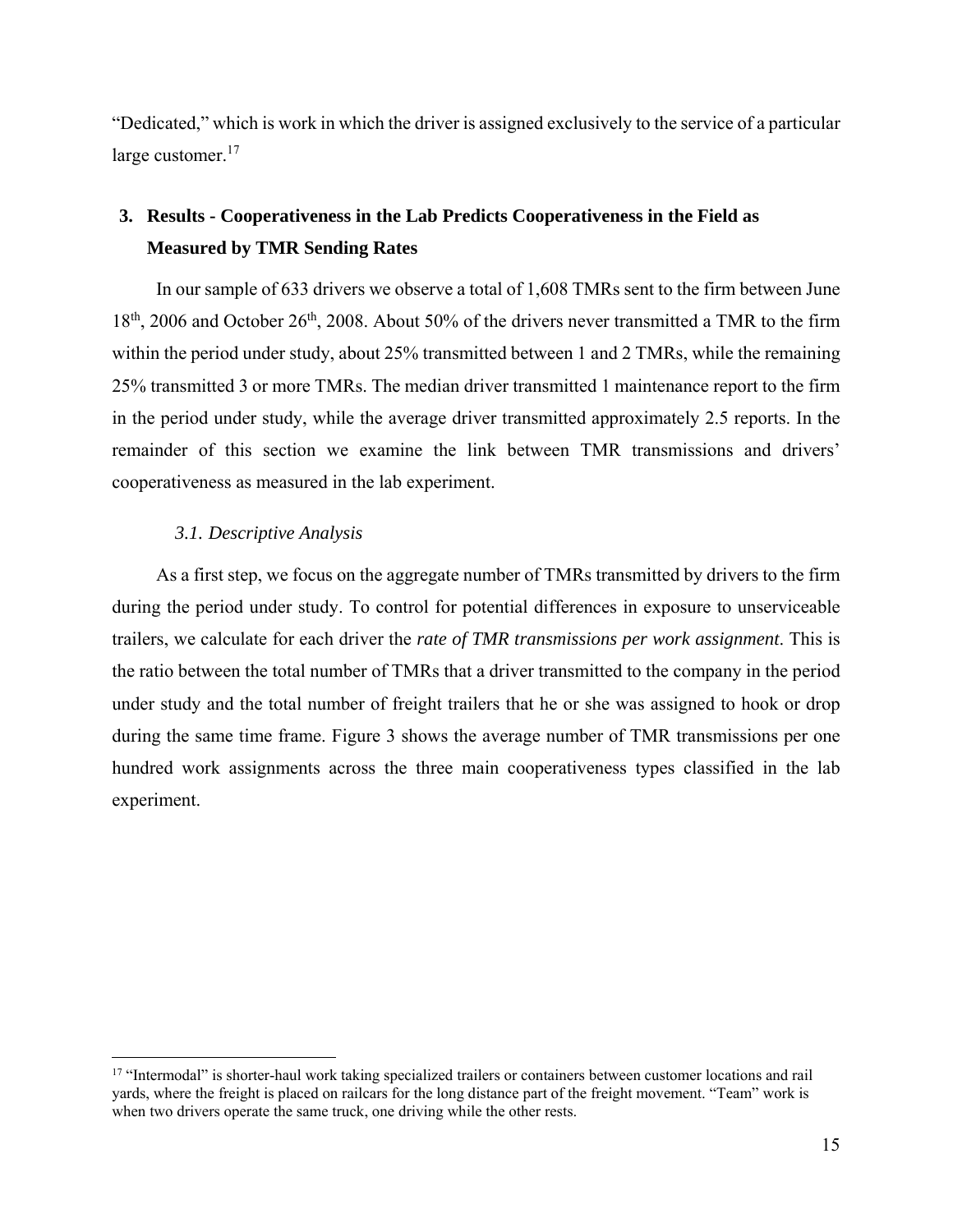

**Figure 3: Rate of TMR Transmissions across Cooperativeness Types** 

The average rate of TMR transmissions is about 0.92 for drivers who are classified as Free Riders in the experiment. The rate is almost twice as high for drivers who are classified as Conditional Cooperators (1.62) and Unconditional Cooperators (1.69). Treating each driver as an independent observation and using two-sided Wilcoxon rank sum tests, we reject the hypothesis that the rate of TMR transmissions of Free Riders is the same as that of Conditional Cooperators  $(z = 2.85; p = 0.004)$ , or Unconditional Cooperators  $(z = 2.24; p = 0.025)$ . We do not find statistically significant differences in the rate of TMR transmissions between Conditional and Unconditional Cooperators ( $z = 0.43$ ;  $p = 0.663$ ).

In summary, this descriptive statistical analysis shows that the drivers who are most cooperative in the laboratory experiment are also those who show the highest degree of cooperativeness on the job by transmitting TMRs to the trucking company at qualitatively higher rate per work assignment. Our next step is to check the robustness of this result by using regression analysis that allows us to control for observable differences across drivers.

#### *3.2. Regression Analysis*

Our regression analysis is based on a panel data set composed of drivers' transmissions of TMRs in all the weeks between June  $18<sup>th</sup>$ , 2006 and October 26<sup>th</sup>, 2008. Our panel data set is unbalanced as drivers were not always on duty during the time frame under study, and not all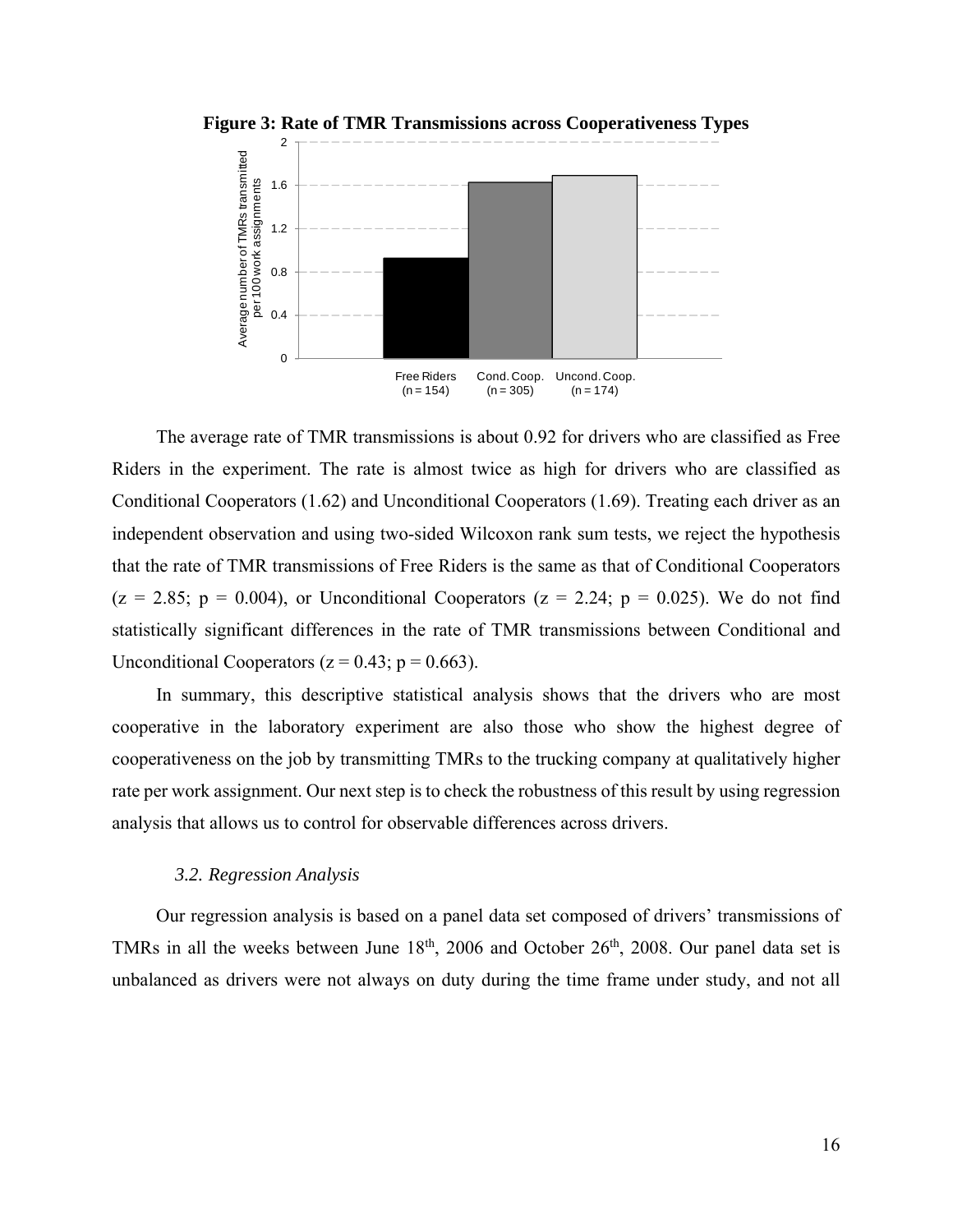drivers were employed by the trucking company for the whole period.<sup>18</sup> Overall, we have data on 24,926 driver-week observations for the period under consideration.

In the regressions we use as dependent variable the total number of TMRs transmitted by a driver in a given week of duty. Because this variable is censored at zero by construction, we utilize a Tobit estimator. We present three regression models. To control for potential differences in exposure to unserviceable trailers, in all models we include as a regressor the variable "Num. of Work Assignments", which measures the total number of trailers a driver hooked or dropped in each week of duty. In Model I we use as additional regressors two dummy variables for the drivers classified as Conditional Cooperators and those classified as Unconditional Cooperators (note that the reference category are drivers classified as Free Riders). In Model II we add the set of controls for socio-demographic characteristics listed in Table 1, and in Model III we add the set of workrelated controls listed in Table 2. To account for the panel structure of the data, we add driverlevel random effects to all regression models. Table 3 reports the regression results.<sup>19,20</sup>

#### [TABLE 3 HERE]

The regression analysis confirms that drivers' propensity to transmit TMRs is positively related to their lab cooperativeness. Starting with Model I, the coefficients on the Conditional Cooperator and Unconditional Cooperator variables are both positive and significantly different from zero at the 1% and 5% level, respectively. The estimates show that these two types of cooperators transmit to the firm about 0.5 TMRs more than Free Riders, the omitted category. The magnitude of the effect is similar across Conditional and Unconditional Cooperators ( $\chi^2$ =0.71, p =

<sup>&</sup>lt;sup>18</sup> As mentioned in Section 2.1, some drivers separate from employment before the firm began giving us satellite message data. Drivers occasionally disappear from the data for a week when they have time off at home. Since we know the level of exposure to the chance of a defective trailer in each week of observation we are confident that the differential presence or absence of specific drivers in specific weeks of the data is not driving our results. We also looked for potential selection effects through differential exits by testing for any effect of tenure on TMR sending rates using flexible specifications, and find none (results available from the authors upon request).

<sup>&</sup>lt;sup>19</sup> We also ran negative binomial random-effects regressions using the count of TMRs transmitted by a driver in a given week of duty as the dependent variable and "Num. of Work Assignments" as the exposure variable. These alternative regressions are reported in Table A3.1 in Appendix 3 and yield very similar results to the Tobit specifications.

<sup>&</sup>lt;sup>20</sup> Note that in Model I the reference subject type is: Free Rider. In Model II the reference subject type is: Free Rider, Male, Married, White (Non-Hispanic), Education level High School or lower, Income category \$0-\$10k. In Model III the reference subject type is Free Rider, Male, Married, White (Non-Hispanic), Education level High School or lower, Income category \$0-\$10k, operating out of the Small City terminal (site of the training school operated by the trucking company), system driver.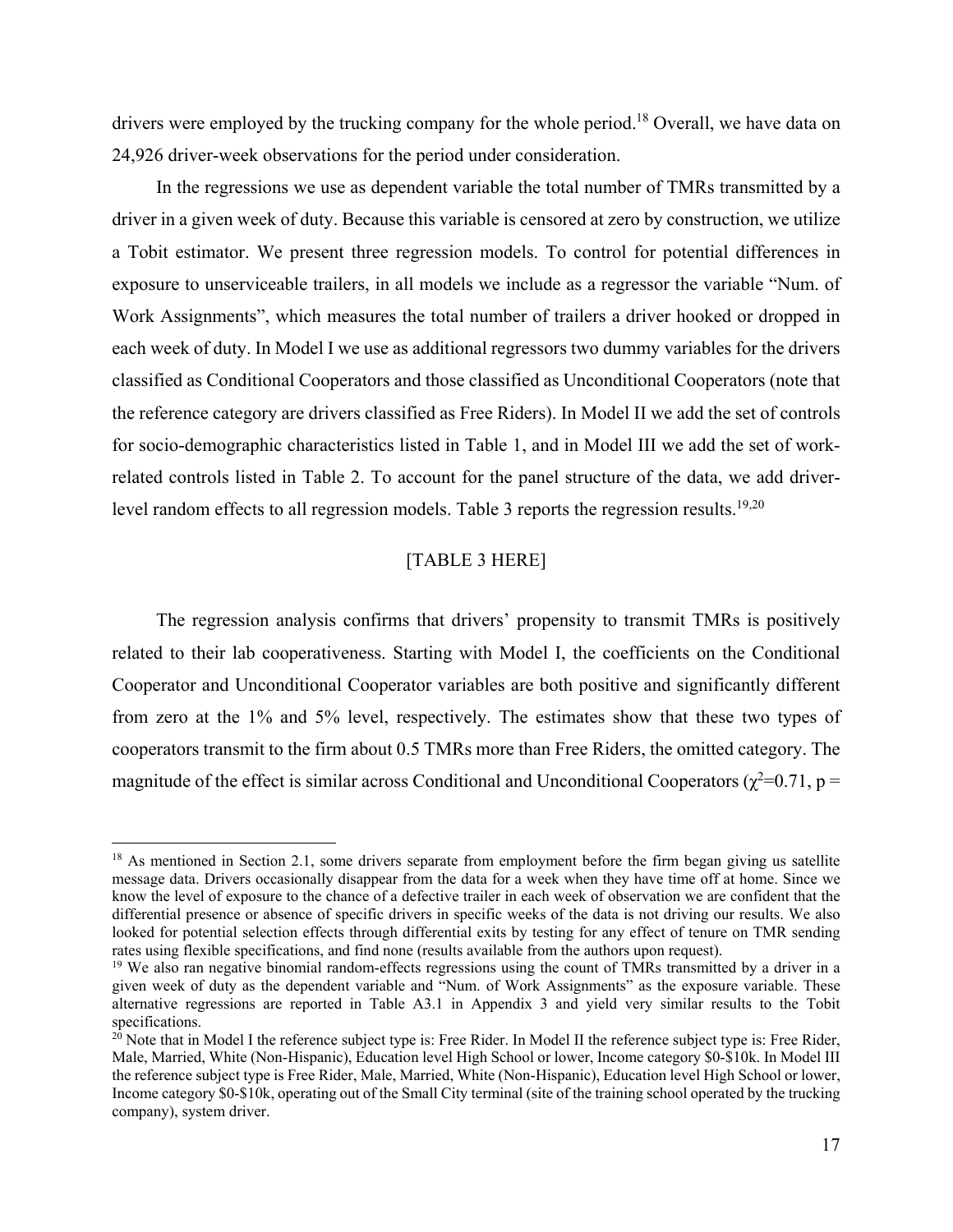$0.398$ <sup>21</sup> While the magnitude of the Conditional and Unconditional Cooperators variables diminishes slightly when we add socio-demographic and operational controls in Models II and III, in both models the effects remain positive and statistically significant at the 1% or 5% level. If we consider that the mean number of TMRs sent by our subjects is 2.5, the regression results suggest that Conditional and Unconditional Cooperators are cooperative about 20% more often than Free Riders.

As expected, in all models we observe a positive and significant relation between TMR transmissions and number of work assignments, which we use to control potential different exposure to unserviceable trailers. Among the controls for socio-demographic characteristics included in the regressions, we identify two effects that are robust across Models II and III: the propensity to transmit TMRs is higher among older drivers, and among drivers who spent more years in education. The result that cooperativeness is positively related to age is in line with several other studies using non-student samples (e.g., (List 2004)).

Model III introduces controls for operational differences across drivers. The regression shows that there are some geographical location and work type effects: in particular, as noted in Section 2.4, drivers operating out of terminals controlled by a large customer corporation located in the East and West of the United States send significantly fewer TMRs than drivers domiciled in the same city as the training school operated by the trucking company. These results show that, while socio-demographic characteristics and work variations affect TMR sending in intuitive ways, our main results are robust to the inclusion of these additional controls.

#### **4. When Generalizability Fails – the Case of Cooperativeness towards the Experimenter**

The results presented in the previous section show that drivers who behaved most cooperatively in the lab experiment were also those who behaved most cooperatively on the job. Thus, the qualitative results on individuals' other-regarding preferences that we obtained in a laboratory environment do generalize to the field, and do so for a large number of subjects who are observed after the lab measurement, over a significant length of time (mean of 55.6 weeks), and while performing work over a broad variety of geographic locations. In this section, we

<u>.</u>

 $21$  It is not entirely surprising that we cannot identify systematic differences in the field behavior of Conditional and Unconditional cooperators: while in the lab we can distinguish between these two types since we control their beliefs about the cooperativeness of others, in the field we cannot observe subjects' beliefs about other divers' cooperativeness.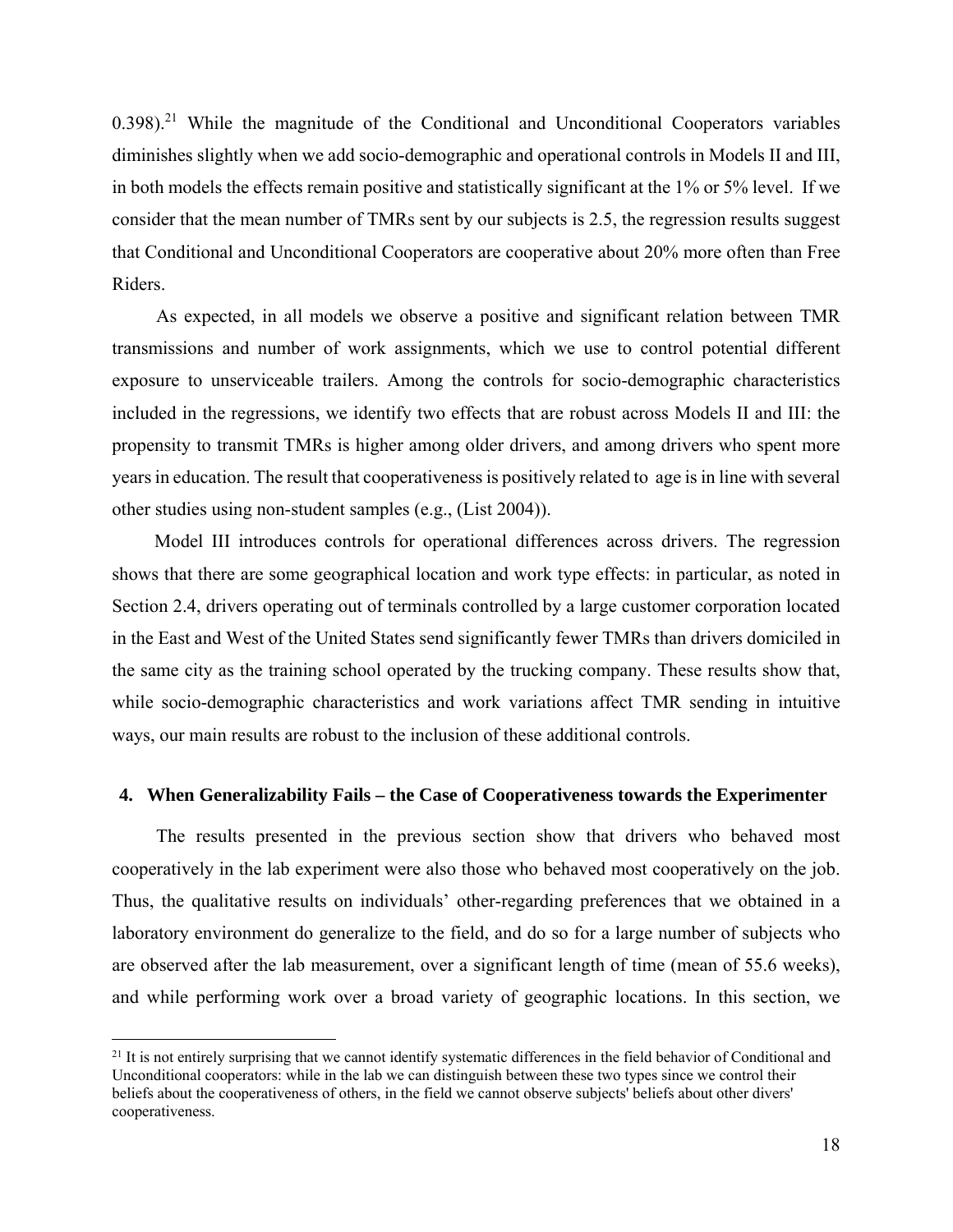examine the robustness of the lab-field link established in the previous section, by examining whether our lab measurement of drivers' cooperativeness can also predict their cooperative behavior in a related, but distinct field situation.

To address this, we use an additional piece of information available in our data. As part of the original study design, the trucking company agreed to administer a follow-up survey to all drivers who participated in the laboratory experiment and who were currently employed at the firm. The survey consisted of two questions, and it was administered weekly to drivers via the same satellite uplink units that they used to transmit the maintenance reports.<sup>22</sup> Because both the survey and the TMR use a preformatted message template, the time and effort involved in sending each type of message are similar.<sup>23</sup>

During the Informed Consent process all the methods that would be used for data collection were explained to potential subjects, including the weekly satellite survey, so drivers were aware that the survey was sent on behalf of the experimenters that conducted the initial study at the training school, and they knew that there was no material consequence associated with responding (or not responding) to the questions. On the other hand, responding to the survey was on average costly in the same manner as sending TMRs (see details presented in Section 2.3, above). Thus, as in the case of TMRs, on average using the satellite units to respond to the survey is an act of costly and voluntary cooperation on the part of the drivers. However, in contradistinction to the TMR case, the main beneficiaries of the drivers' cooperation are not fellow drivers, but the experimenters. Thus, by analyzing drivers' response rates to the follow-up surveys we can explore whether our results on drivers' cooperativeness in the lab generalize to the field even when an important feature of the field decision context—the social identity of the main beneficiary of the acts of cooperation—differs from the lab decision context.

We have data on survey responses from 619 drivers over 85 weeks within the period running from June  $18<sup>th</sup>$ , 2006 to May  $18<sup>th</sup>$ , 2008.<sup>24</sup> The average response rate in the sample is 38%, with

<sup>&</sup>lt;sup>22</sup> The first survey question was about job satisfaction and was elicited with a Likert scale, and the second about the pay miles the driver expected to make the following week. The latter is analyzed in Hoffman and Burks (2014).

 $2<sup>3</sup>$  As explained earlier, these satellite units are installed on drivers' tractors. Thus, all drivers who were on duty (i.e. were assigned to a tractor) in a given week of employment received the two-question survey. If a driver was not on duty in a given week he or she did not receive the survey. In the following data analysis we only use weeks in which drivers were on duty.

<sup>&</sup>lt;sup>24</sup> We do not have data on survey responses for 16 weeks during this period due to a lapse within the firm in transmitting them. Also, we do not have any data for 14 drivers who were included in our final sample used for the TMR analysis, as they were employed only during missing weeks, or were inadvertently left out of the transmission process by the firm.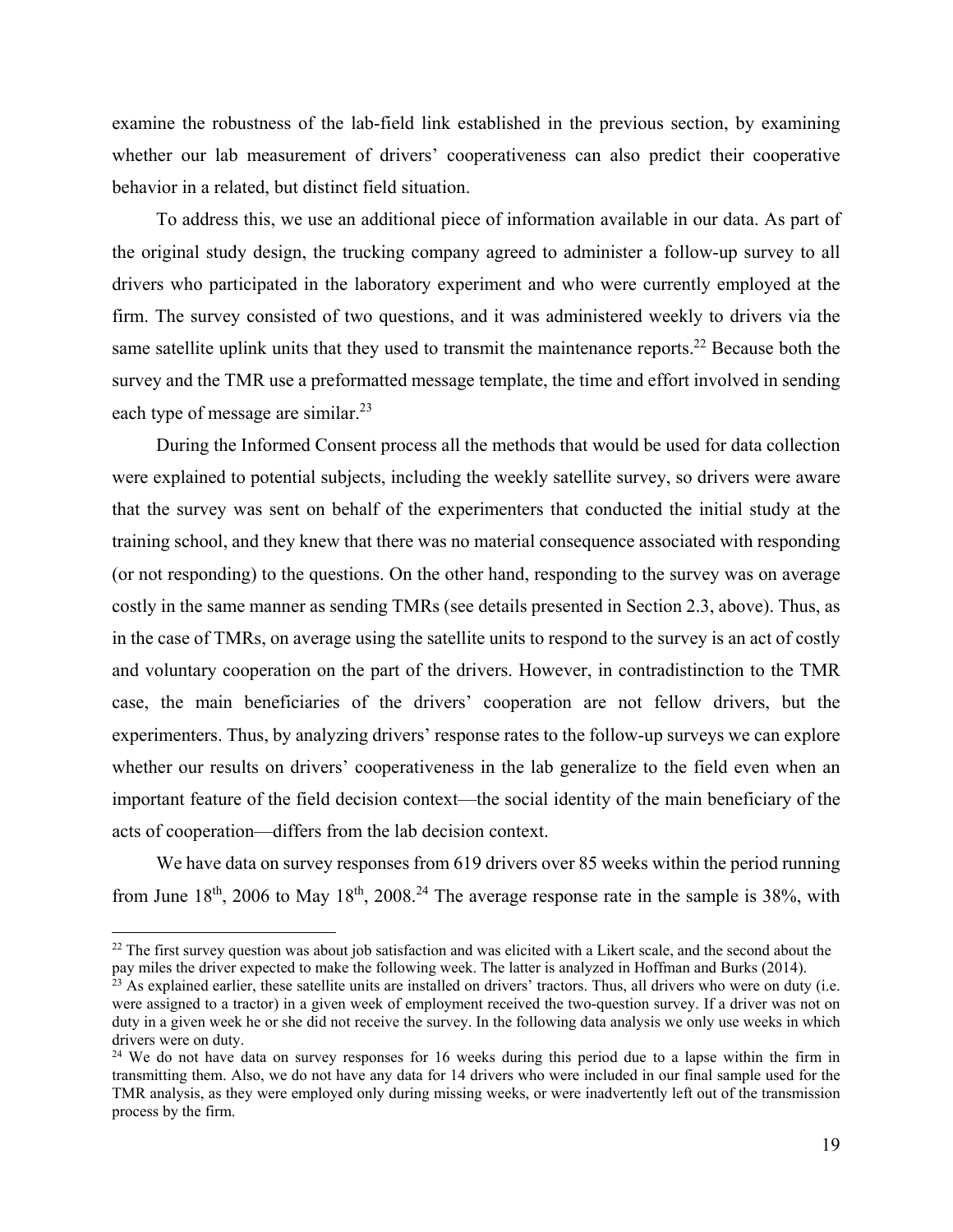about 4% of the drivers responding to all the surveys that they were sent and about 12% of the drivers responding to none. Figure 4 shows the average response rate of the three main cooperativeness types classified in the laboratory experiment.



**Figure 4: Response Rate to the Survey across Cooperativeness Types** 

The average response rate of drivers who were classified as Free Riders in the experiment is about 36%. The response rate of drivers classified as Conditional and Unconditional Cooperators is somewhat higher than this, averaging 39% and 40% respectively. However, these differences are small, especially if compared with the much larger variation across cooperativeness types in TMR transmissions (see Figure 3). In fact, treating each driver as an independent unit of observation and using two-sided Wilcoxon rank sum tests, we cannot find any statistically significant difference between Free Riders' response rate and the response rate of Conditional Cooperators ( $z = 1.16$ ,  $p = 0.246$ ) or Unconditional Cooperators ( $z = 1.17$ ,  $p = 0.244$ ). Conditional Cooperators' response rate is also not significantly different from that of Unconditional Cooperators ( $z = 0.26$ ,  $p = 0.792$ ).

As with the analysis of TMR message sending, we further examine the differences in satellite survey responses across cooperativeness types using regression analysis, to establish whether accounting for any observable differences might change this result. Our dependent variable assumes value 1 if a driver responded to the survey he or she was sent in a given week, and value 0 if the driver did not respond. Similarly to the regressions reported in Table 3, we start with a model that only includes as regressors two dummy variables for drivers classified as Conditional and Unconditional Cooperators. We then augment this model by adding socio-demographic controls (Model II) and operational controls (Model III). Table 4 reports the results of logit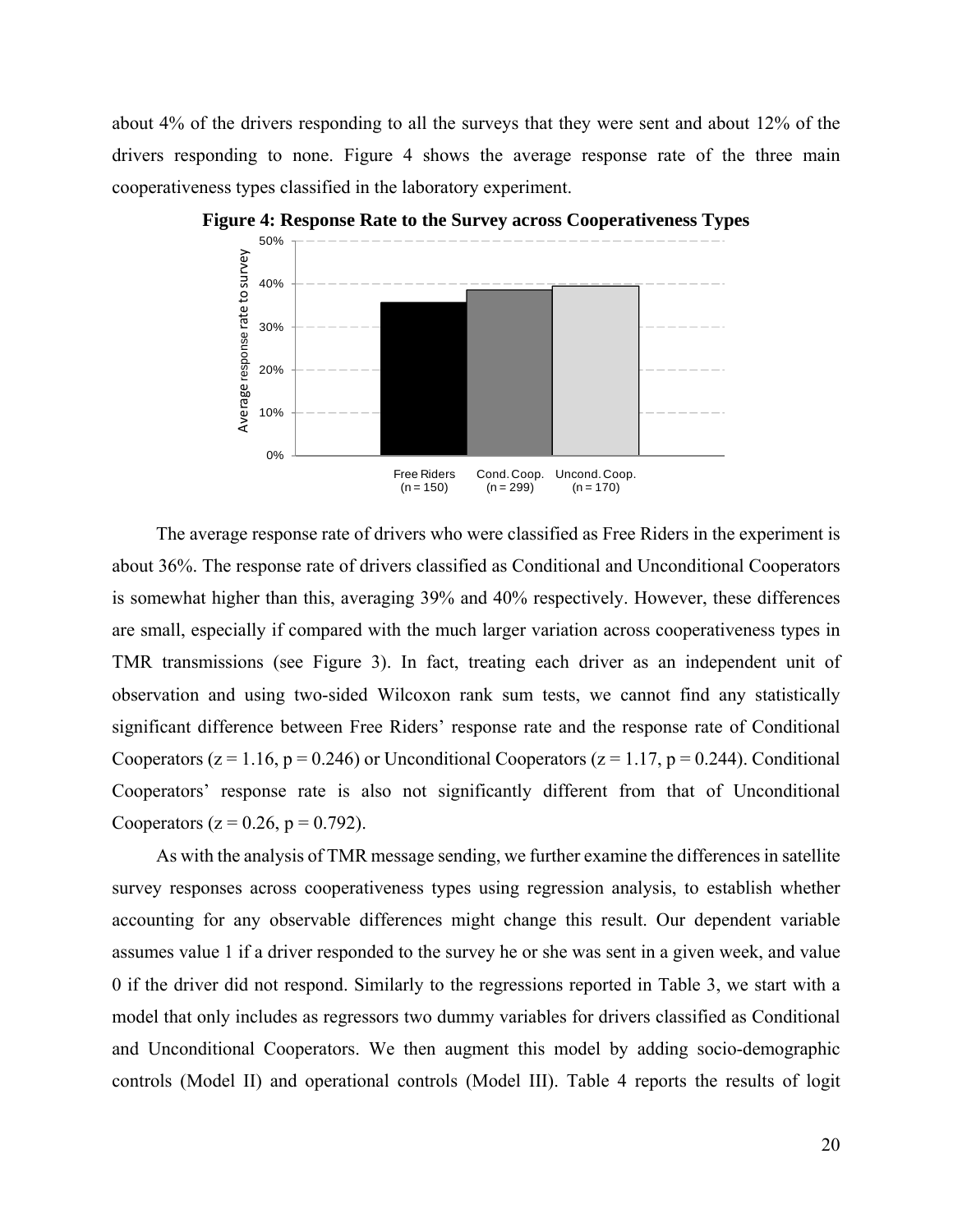regressions with random effects at the driver level.<sup>25</sup> Results are displayed as factor changes in the odds of responding to the survey.26

#### [TABLE 4 HERE]

In all models, the point estimates suggest that Conditional and Unconditional Cooperators have slightly higher odds of responding to the survey than Free Riders. However, in none of the models are the estimated values statistically different from zero (in the models containing the control variables the lowest p-value is 0.585). Overall then, we find no statistical evidence that those who behaved more cooperatively towards fellow drivers in the lab experiment also behave more cooperatively towards the experimenters, in a response setting that is similar to the response setting for TMR sending.

#### **5. Discussion & Conclusions**

 $\overline{a}$ 

In this paper we examine the generalizability of laboratory findings about other-regarding preferences to field settings by combining data from the laboratory and data on behavior in the field from a sample of truck drivers employed by a large U.S. motor carrier. We measure drivers' cooperativeness in a laboratory experiment using a sequential version of the prisoner's dilemma. We then use this measurement to predict drivers' cooperativeness in two naturally-occurring decision situations in the field.

We report two main findings. First, we show that measurement of the individual differences in other-regarding preferences generated in lab experiments can be successfully extrapolated outside the lab under some circumstances: drivers who acted more cooperatively towards fellow drivers in the experiment were also more cooperative towards fellow drivers in the field. This positive correlation between lab and field behavior emerges despite the existence of clear differences across lab and field settings in factors, such as the level of scrutiny and the context that

 $25$  In Model I the reference subject type is: Free Rider. In Model II the reference subject type is: Free Rider, Male, Married, White (Non-Hispanic), Education level High School or lower, Income category \$0-\$10k. In Model II the reference subject type is Free Rider, Male, Married, White (Non-Hispanic), Education level High School or lower, Income category \$0-\$10k, operating out of the Small City terminal (site of the training school operated by the trucking company), system drivers.

<sup>&</sup>lt;sup>26</sup> These have the standard interpretation as multipliers on the odds of a response from a driver in the reference category, so values greater than 1 imply an increase, and values less than 1 imply a decrease, in the odds of responding.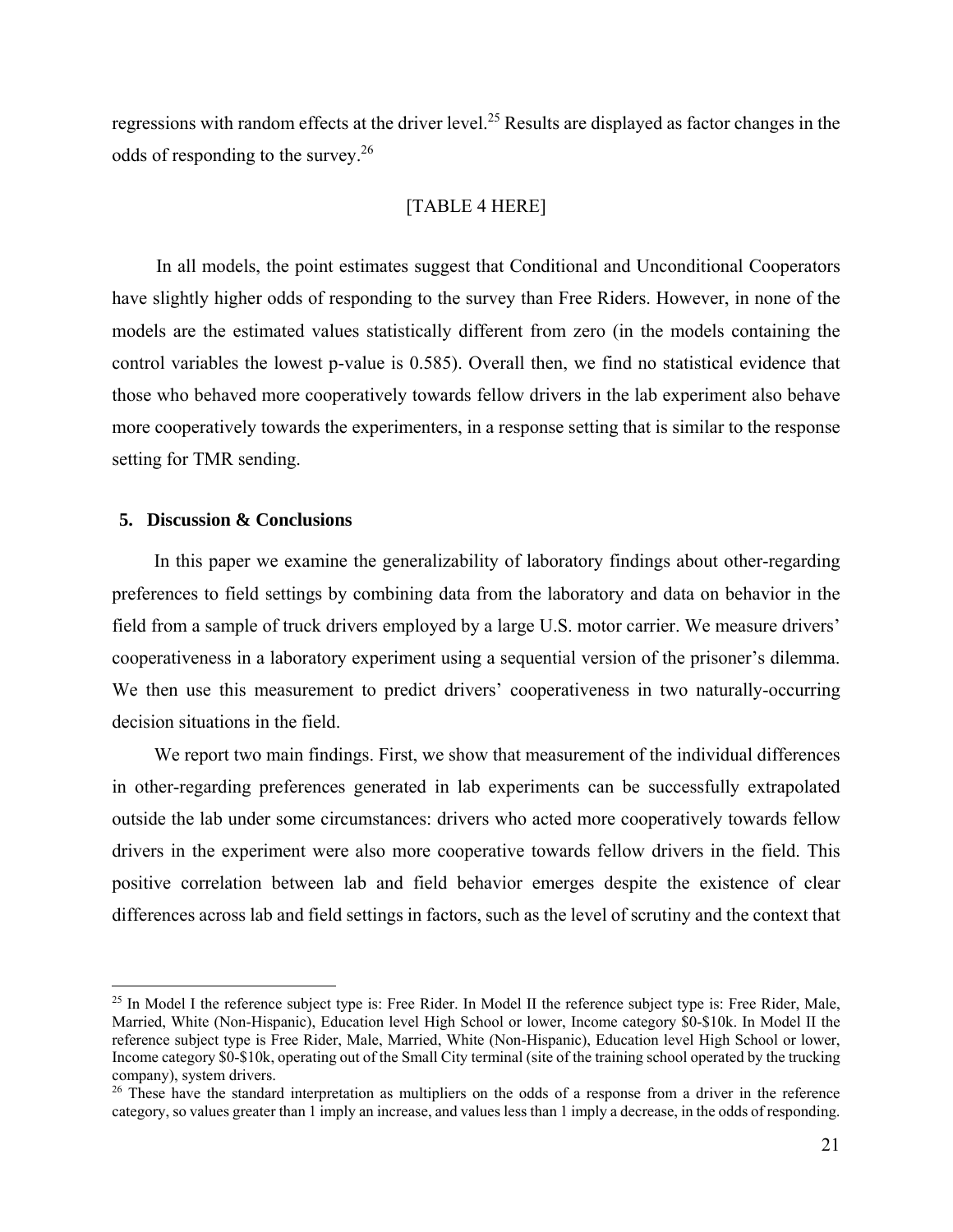embeds the decision situation, which have been conjectured to hinder the generalizability of laboratory findings to non-lab settings (e.g., Levitt and List (2007)).

However, and this is our second and most distinctive main finding, we also show that results obtained in a lab experiment measuring social preferences may not generalize to *every* decision situation: in a similar choice setting, responding on the satellite unit, the individual differences in the lab behavior of drivers did not predict individual differences in responses that benefitted counterparts from a different social identity or category—the experimenters. We are not the first to report either parallels or divergences between other-regarding behaviors in the lab versus in the field. But we believe we are the first to show both in a context in which a reasonable conjecture about the source of the variation in choices across essentially identically structured field decisions made by the same subjects is changing the social identity of the beneficiary of an act of costly cooperation - from an anonymous member of one's own social category to an anonymous member of an out-group.

Our results add to the findings of a rapidly growing literature that, using a combination of lab and field data from the same subjects, documents positive correlations between other-regarding behavior in the lab and in comparable, naturally-occurring social situations (Karlan 2005; Benz and Meier 2008; Baran, Sapienza et al. 2010; Barr and Zeitlin 2010; Carpenter and Myers 2010; Fehr and Leibbrandt 2011; Lamba and Mace 2011; Barr, Packard et al. 2014; Carlsson, Johansson-Stenman et al. 2014; Galizzi and Navarro-Martinez  $2015$ ).<sup>27</sup> Karlan (2005), for instance, uses second-mover behavior in a trust game experiment to measure trustworthiness among participants in a microcredit program in Peru. Using savings and loan outcome data from the same individuals, he finds lower defaults and higher voluntary savings among the individuals who were more trustworthy in the experiment.<sup>28</sup> Similarly, Fehr and Leibbrandt (2011) show that Brazilian shrimp fishermen who behave more cooperatively in a public-goods game experiment also use fishing instruments that are less harmful for the fishing grounds.<sup>29</sup> Benz and Myer (2008), Barr and Zeitlin

<sup>27</sup> See also Camerer (2015), Galizzi and Navarro-Martinez (2015) and Bowles and Polania-Reyes (2012) for exhaustive reviews.

 $^{28}$  Baran, Sapienza et al. (2010) also use a trust game experiment with MBA students at the University of Chicago. They find that students' behavior in the game predicts their donations to the university at the end of the program.

 $^{29}$  Lamba and Mace (2011) find a positive correlation between public goods game behavior and the sharing of a locally valued resource (salt) with people from one's village in India. Relatedly, Rustagi, Engel et al. (2010) and Carpenter and Seki (2011) find that groups whose members are more cooperative (as measured using public goods game experiments) are better in forest management and have a higher fishing productivity, respectively. Kosfeld and Rustagi (2015) find that real-world leaders' behavior in a third-party punishment game explains the relative success of groups in forest management.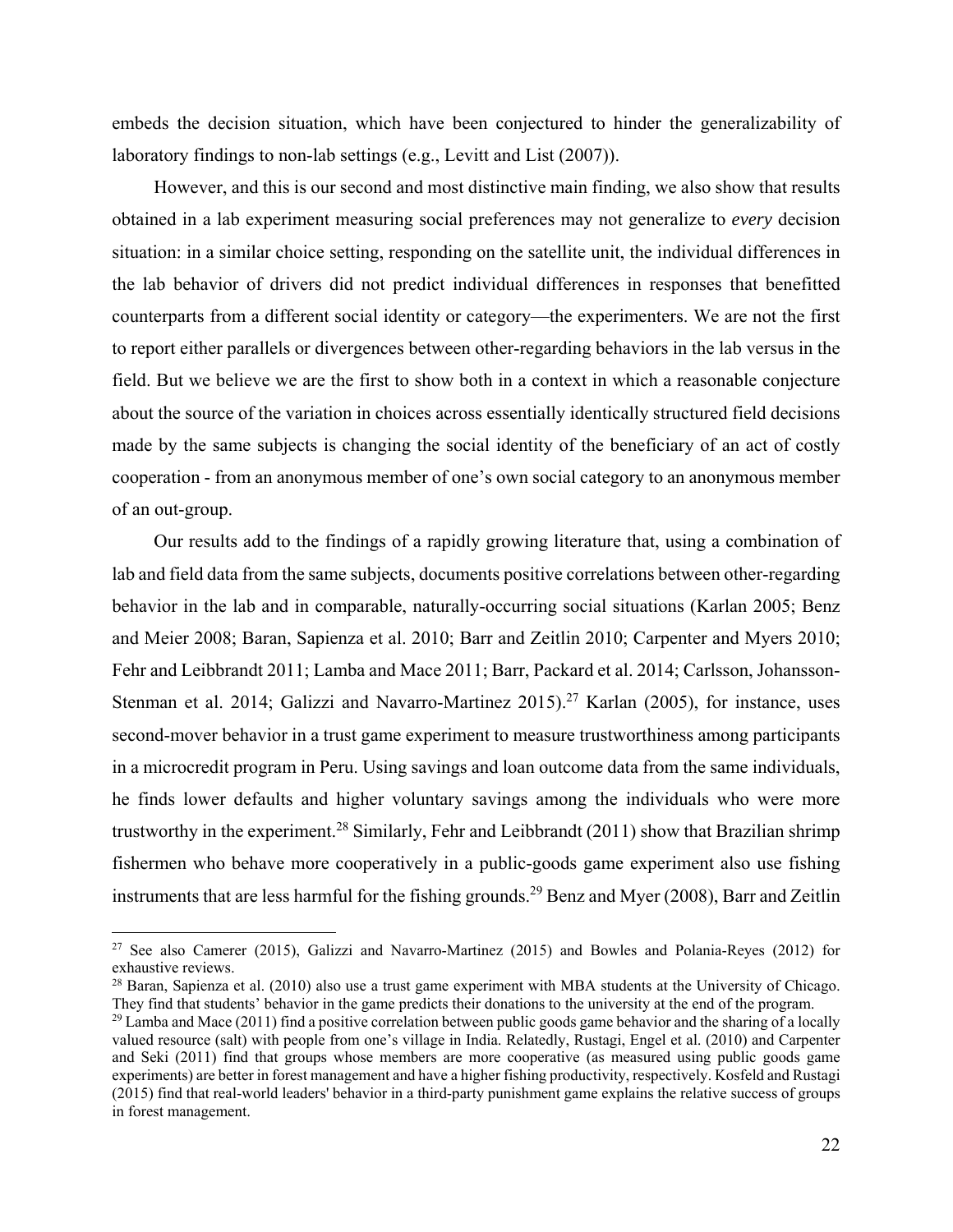(2010), and Carpenter and Myers (2010) find that dictator game giving correlates with otherregarding behaviors in various naturally-occurring social situations.<sup>30</sup> Barr, Packard et al. (2014) find that individual behavior in a public goods game correlates with participation in school accountability institutions and national elections in Albania. Carlsson, Johansson-Stenman et al. (2014) measure individual contribution behavior at four different points in time over several years, both in a lab experiment and in various field situations. They find strong correlations between contributions across the four situations.

However, there are some variations in the findings from this literature. For example, using a sample of subsistence farmers in Sierra Leone, Voors, Turley et al. (2011) and Voors, Turley et al. (2012) report no correlation between behavior in a standard public goods game experiment and contributions to a community project fund for their village. Galizzi and Navarro-Martinez (2015) find no systematic relation between several lab measures of other-regarding preferences and various field behaviors related to donating and helping others. Moreover, some differences between the lab and the field are reported also in the studies that do find support for the external validity of lab experiments. For example, Karlan (2005) reports data from a step-level public goods game experiment conducted with the same participants used in the trust game, and finds no relation between saving and borrowing behavior and choices made in the public goods game, which he attributes to the lower similarity between this game and repayment choices, in contrast to the more direct similarity of the trust game. $31$ 

This variability is not unique to lab-field comparisons; laboratory studies have also shown similar variations in the pattern of individual differences in other-regarding behavior when attempting to generalize across distinct lab settings. For example, Kurzban and Houser (2005) find that individual behavioral types derived from four-person public goods games that are similar to

<sup>&</sup>lt;sup>30</sup> Benz and Meier (2008) find a positive correlation between dictator game giving and charitable giving by students at the University of Zurich. Barr and Zeitlin (2010) find that dictator giving by primary school teachers in Uganda negatively correlates with their absenteeism from work. Carpenter and Myers (2010) find that dictator giving is positively related to the decision to volunteer as a firefighter as well as firefighter training hours.

 $31$  Along with the positive correlation between dictator giving and charitable donations. Benz and Meier (2008) also report that students who never made any donation in the field donated positive amounts in the experiment. This, however, may be due to differences across settings in the action space (binary decision vs. incremental donations) and the endowment used for the donations (earned vs. windfall money). Laury and Taylor (2008) report mixed evidence of a correlation between public good game behavior and contributions to a naturally-occurring public good, as the existence of a link between lab and field decisions depends on how they measure subjects' altruism. List (2006) and Stoop, Noussair et al. (2012) also report evidence lab results that do not generalize to the field, albeit not in the context of within-subject studies – see Camerer (2015) for a discussion of these studies.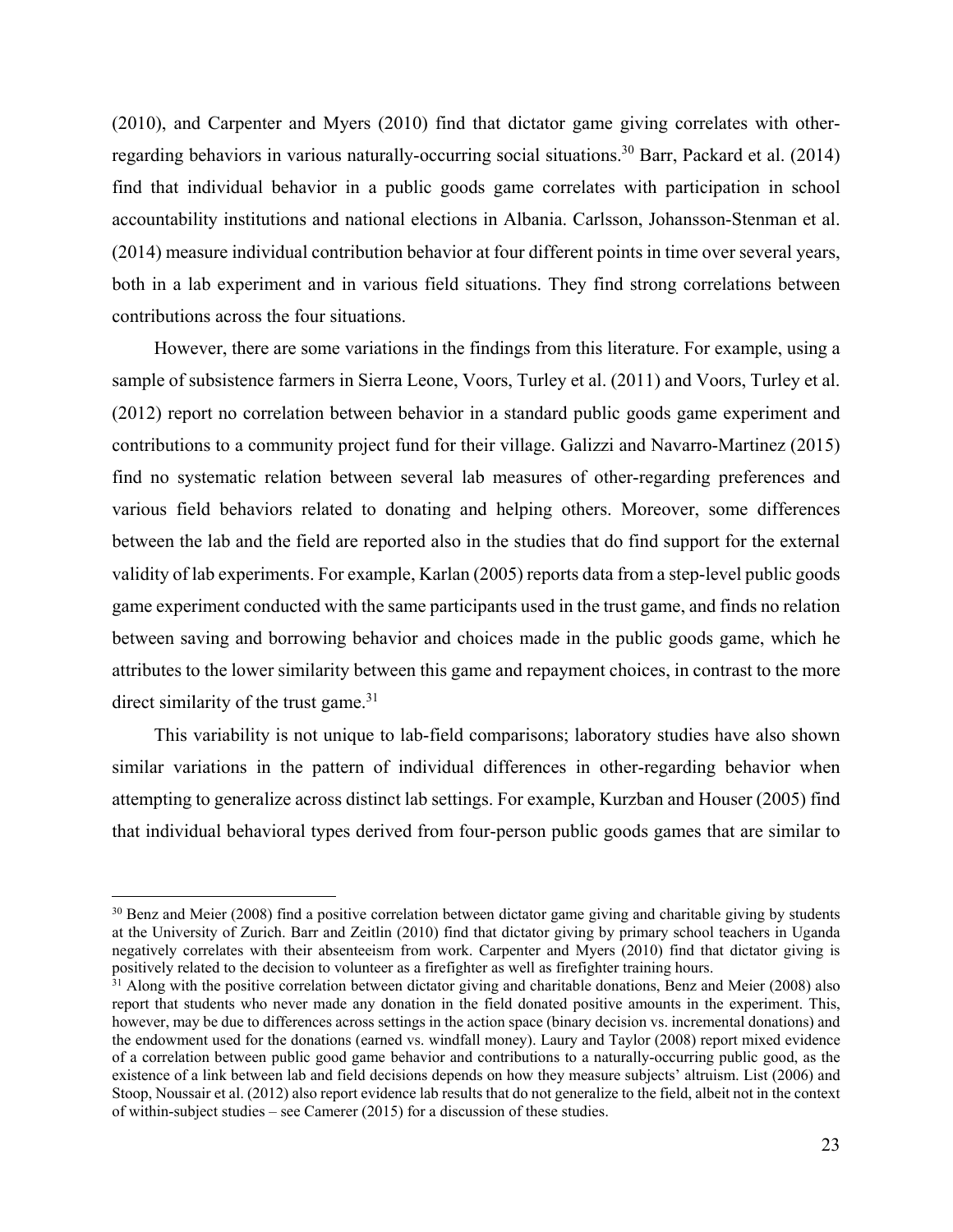those defined in the present study are stable across different experimental settings. Relatedly, in two online experiments, Capraro, Jordan et al. (2014) and Peysakhovich, Nowak et al. (2014) show that behavior in social dilemma games (prisoner's dilemma and public goods games) correlates with dictator giving and behavior in the trust game. By contrast, Herrmann and Orzen (2008) find that subjects' cooperativeness in a prisoner's dilemma laboratory experiment does not predict their investment choices in a rent-seeking laboratory game. Müller, Sefton, et al. (2008) report a lab experiment where subjects play a sequence of five two-stage voluntary contribution games. These authors classify subjects based on their cooperativeness in the game, and find that the classification of about two-thirds of participants varies from game to game.<sup>32</sup>

 Let us then step back and attempt to summarize the present state of this literature. First, the fact that choices made by an individual about other-regarding behavior in one setting may or may not predict his or her other-regarding behavior in a different setting is not idiosyncratic to lab-field comparisons. As shown by the papers cited above it can also occur in generalizing from one lab setting to another, and, as Camerer (2015) argues, from one field setting to another.

Second, in the existing studies observed within-subject variability across contexts in otherregarding behavior does not so far seem to be systematically related to factors that have been cited by skeptics of the external relevance of lab measures of social preferences as notably different between lab and field, such as the higher scrutiny or abstractness of task framing in the typical lab measure.33 For example, Fehr and Leibbrandt (2011) observe a correlation between lab and field cooperativeness despite the fact that their subjects face an abstractly-framed public goods game in the lab and a naturally-framed cooperation problem in the field (the overexploitation of fish resources). Similarly, in our study we find a significant link between lab and field cooperativeness in the case of TMR transmissions despite the fact that in the laboratory experiment drivers made choices under relatively high-scrutiny conditions and in an abstract, neutrally-framed decision setting, while the field setting involved a naturally-framed decision situation in which the level of scrutiny was much lower. Moreover, there are no substantial differences in scrutiny and context

<sup>&</sup>lt;sup>32</sup> Using a within-subject design Blanco, Engelmann et al. (2011) observe subjects' behavior in an ultimatum game, a dictator game, a sequential-move prisoners' dilemma game and a public goods game. While they find significant correlations across some decision games (e.g. second-mover behavior in the prisoners' dilemma game is positively correlated with dictator game and public goods game behavior), they also report lack of correlations across other decision settings (e.g. dictator game behavior is not correlated with public goods game behavior).<br><sup>33</sup> And, as Camerer (2015) has pointed out, though the lab may have "high scrutiny," there are lots of field situations

which embody quite significant scrutiny, and this may occur in association with higher stakes than in labs; see Camerer (2015), Section 3.B.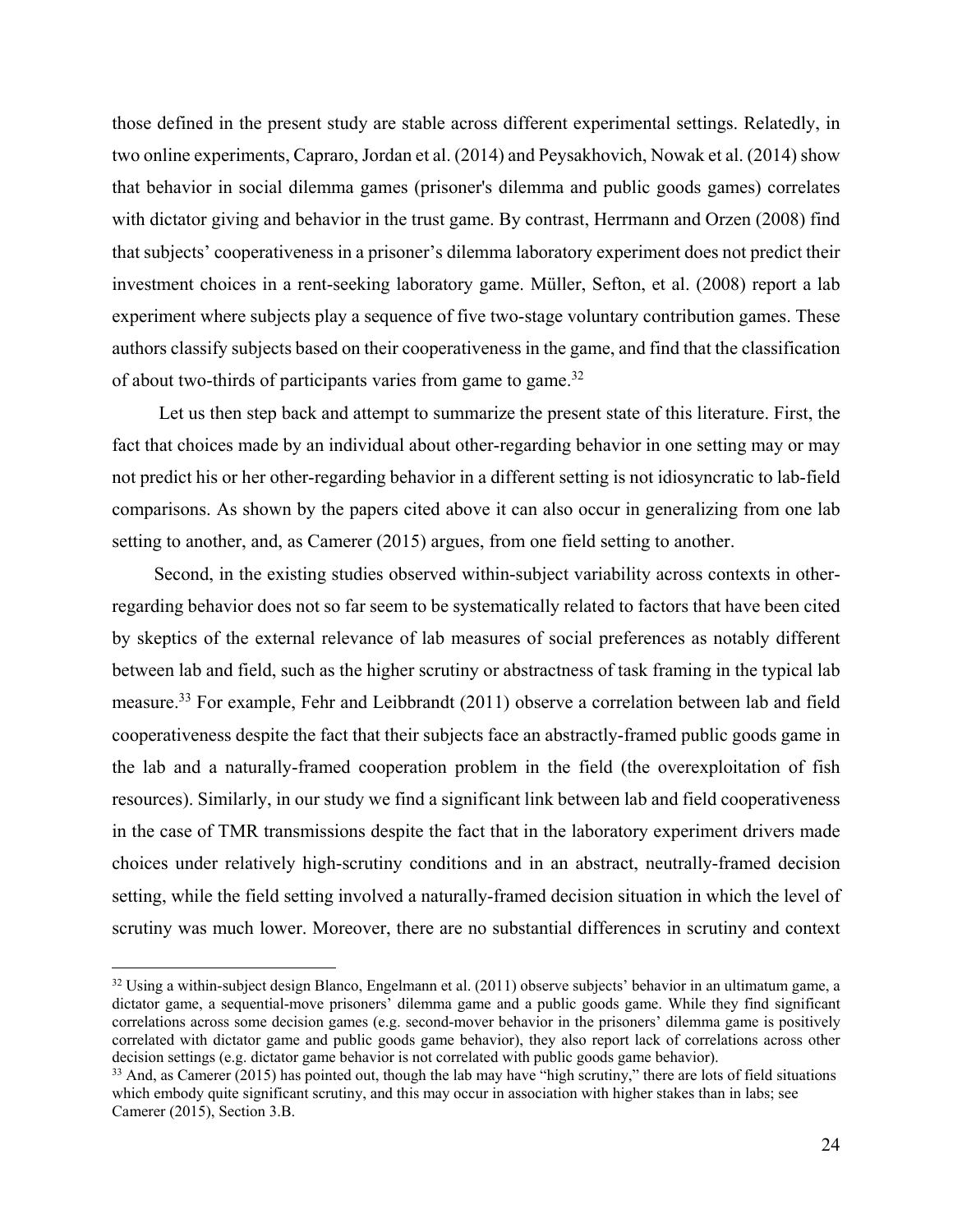across the TMR transmission and satellite survey settings to explain why we find a link between lab and field behavior in the former setting but not in the latter.<sup>34</sup>

So, how should we understand this variability in whether or not other-regarding behavior generalizes from one context to another? Those who are skeptical that social preferences should play a causal role in microeconomic explanations similar to that of other standard economic or decision-theoretic preferences (such as those for consumer goods, for risk-taking, or for the time pattern of monetary payments) may suggest that such variability is evidence that stable otherregarding preferences do not exist. We here suggest an alternative view: that it is at least as sensible to presume social preferences are stable, but to seek other factors that vary by context that might affect their expression in each context.

For instance, a reasonable conjecture is that observed individual differences in otherregarding behavior in the lab (or indeed, in any specific setting) originate from stable differences in the willingness of subjects to forgo individual material benefits when doing so is required in order to comply with social norms, i.e. shared understandings about the social appropriateness of different choices in a given situation (Elster 1989; Ostrom 2000). But, in this framework, the relevant social norms, or what does or does not constitute socially appropriate behavior, may *vary* across decision contexts. Factors affecting this may include the conditions under which a choice is made, how the decision situation is framed, and most crucially, the social identity of the decision-maker and that of the individuals with whom the decision-maker interacts (Akerlof and Kranton 2000; Bicchieri 2006; Huck and Müller 2007; Krupka, Leider et al. 2011; Barr, Lane et al. 2015; Chang, Chen et al. 2015).<sup>35</sup> For example, different norms of cooperation may apply when individuals are confronted with in-group and out-group members (Hedinger and Goette 2006; Goette, Huffman et al. 2012).

On this interpretation we would expect the lab measure of individual differences in costly cooperation towards other drivers to predict individual differences in the willingness to engage in

<sup>&</sup>lt;sup>34</sup> Differences in scrutiny and context seem also unable to explain the lack of correlation between game and field behavior in Voors, Turley et al. (2011) and (2012) given that game and field decisions were collected using the same elicitation procedure. The authors note that note that important differences across the two settings are the size of the stakes and the fact that, relative to the standard public goods game, contributing to the community project benefits a larger number of people (the entire village).

<sup>&</sup>lt;sup>35</sup> For recent studies providing empirical evidence on the existence and variability of social norms across decision situations see Krupka, Leider et al. (2011), Burks and Krupka (2012), Gaechter, Nosenzo et al. (2013), and Krupka and Weber (2013). More specifically, Barr, Lane et al. (2015) and Chang, Chen et al. (2015) relate individual behavior in redistribution games to social norms that are social-identity dependent.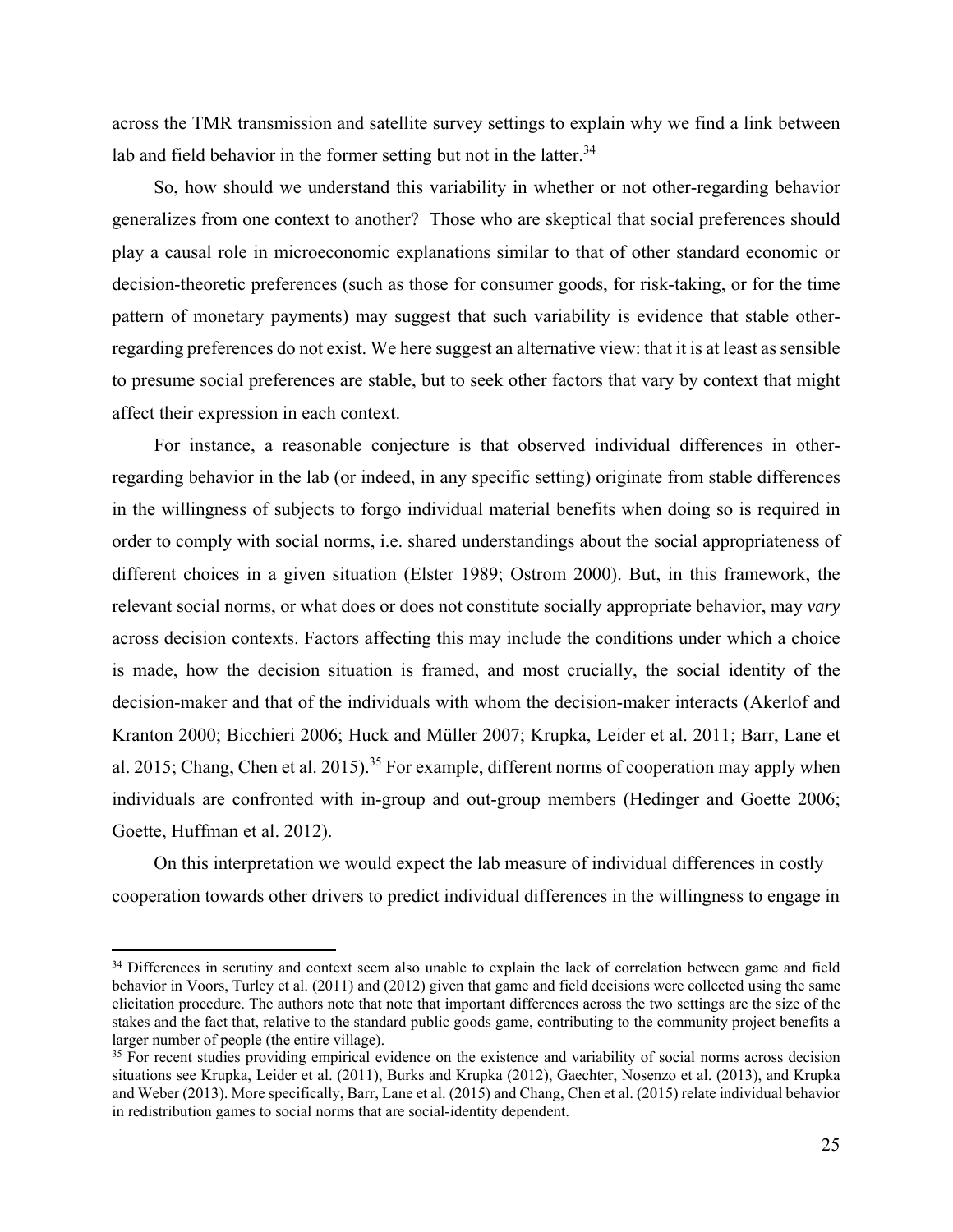similar behavior towards drivers in the field, especially since we measured these differences just as new-to-the-occupation trainees were being socialized into their new social identity as tractortrailer drivers all employed at the same firm. However, the lab measure would only predict such differences in behavior towards the experimenters if the norms for driver behavior towards social scientists are the same as those towards fellow drivers. Since we are not in the drivers' in-group, this seems unlikely, and makes the failure of the lab measure to predict differences in satellite survey responses unsurprising.

Our study was not designed as a test of this approach, and we cannot, of course, rule out alternative explanations of our findings. But we propose that the overall pattern of results in the literature, along with the specific results reported here, suggest that future work should be focused on bringing norms and their context-dependence more fully within the scope of economic theory and economic experiments, while maintaining the current insights from experiments about other-regarding behavior, such as the presumptions that individuals may vary in the extent to which they are motivated by social preferences, and that—other things held equal—the personal material cost (i.e. price) of other-regarding behavior will affect its incidence.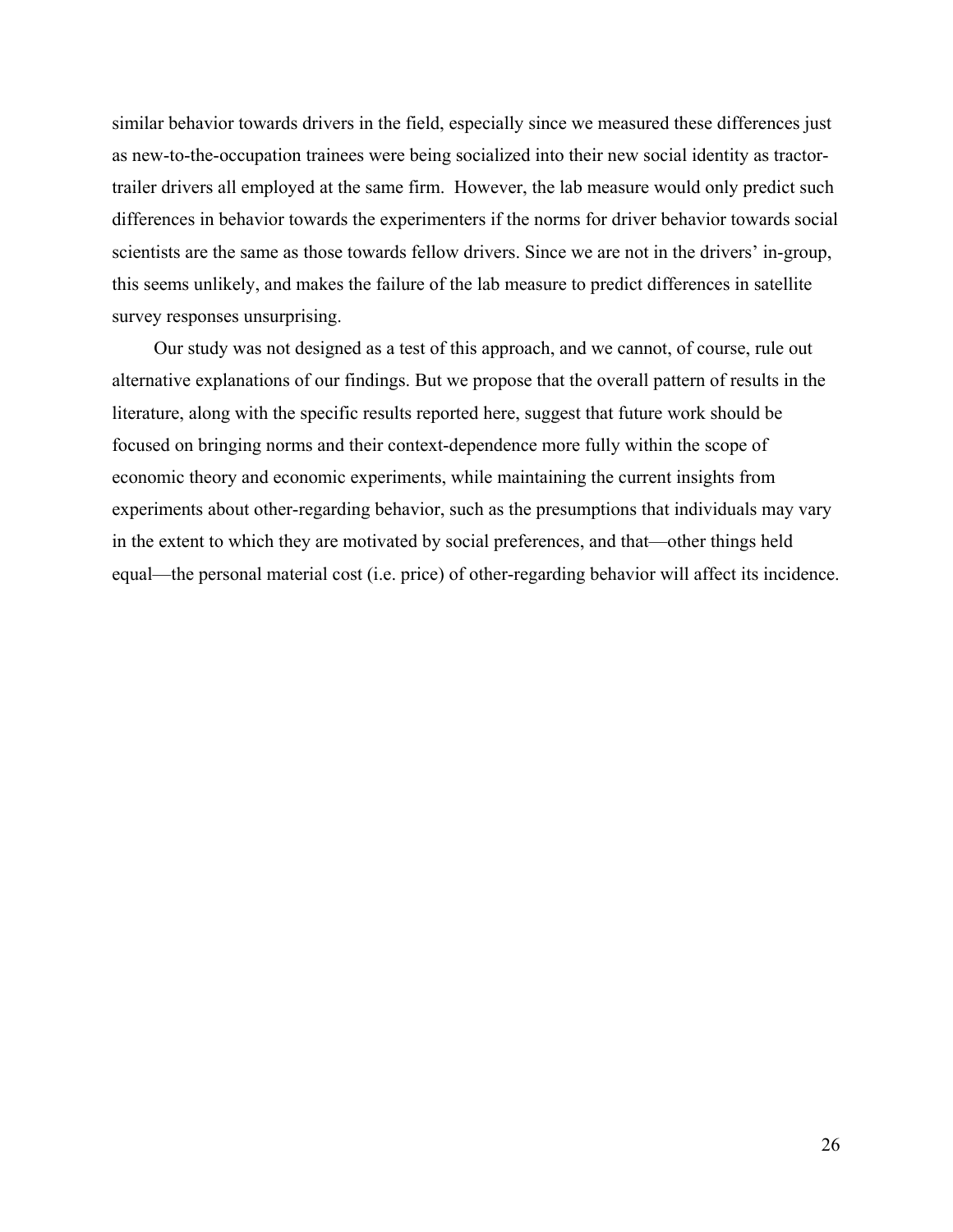|                                                       | Model I                  | Model II                 | Model III              |
|-------------------------------------------------------|--------------------------|--------------------------|------------------------|
| 1 if Conditional Cooperator                           | $0.607***$<br>(0.001)    | $0.561***$<br>(0.002)    | $0.551***$<br>(0.000)  |
| 1 if Unconditional Cooperator                         | $0.464**$                | $0.426**$                | $0.420***$             |
|                                                       | (0.024)                  | (0.038)                  | (0.009)                |
| Num. of Work Assignments                              | $0.164***$<br>(0.000)    | $0.163***$<br>(0.000)    | $0.190***$<br>(0.000)  |
| 1 if Female                                           | $\overline{\phantom{0}}$ | 0.367                    | 0.284                  |
|                                                       |                          | (0.150)                  | (0.147)                |
| 1 if Non-White or Hispanic                            |                          | $-0.141$                 | $-0.282*$              |
| 1 if Single                                           |                          | (0.481)<br>$0.444**$     | (0.070)<br>0.232       |
|                                                       |                          | (0.017)                  | (0.109)                |
| 1 if Separated or Divorced or Widowed                 |                          | $-0.015$                 | 0.138                  |
|                                                       |                          | (0.940)                  | (0.374)                |
| Age (in years)                                        |                          | $0.017**$<br>(0.028)     | $0.015***$<br>(0.014)  |
| 1 if Education = Some College (no degree)             |                          | $0.546***$               | $0.433***$             |
|                                                       |                          | (0.001)                  | (0.001)                |
| 1 if Education = Junior or Technical College          |                          | $0.468**$                | $0.315*$               |
|                                                       |                          | (0.027)<br>$0.564**$     | (0.054)<br>$0.446**$   |
| 1 if Education = College or higher                    |                          | (0.027)                  | (0.022)                |
| 1 if Income Category = $$10k - $20k$                  |                          | $-0.017$                 | $-0.071$               |
|                                                       |                          | (0.932)                  | (0.645)                |
| 1 if Income Category = $$20k - $30k$                  |                          | 0.176                    | 0.165                  |
|                                                       |                          | (0.441)                  | (0.356)                |
| 1 if Income Category = $$30k - $40k$                  |                          | $-0.098$<br>(0.704)      | $-0.095$<br>(0.640)    |
| 1 if Income Category = $$40k$ or higher               |                          | 0.036                    | $-0.070$               |
|                                                       |                          | (0.855)                  | (0.645)                |
| Tenure (in weeks)                                     |                          | $\overline{\phantom{0}}$ | $-0.001$               |
| 1 if Terminal of Operation = Big City                 |                          |                          | (0.441)<br>$-0.032$    |
|                                                       |                          |                          | (0.780)                |
| 1 if Terminal of Operation = Medium City $#1$         |                          |                          | 0.184                  |
| 1 if Terminal of Operation = Medium City $#2$         |                          |                          | (0.253)<br>$-0.220$    |
|                                                       |                          |                          | (0.104)                |
| 1 if Terminal of Operation = Medium City #3           |                          |                          | $-0.080$               |
|                                                       |                          |                          | (0.662)                |
| 1 if Terminal of Operation = company in the East U.S. |                          |                          | $-4.320***$<br>(0.000) |
| 1 if Terminal of Operation = company in the West U.S. |                          |                          | $-3.316***$            |
|                                                       |                          |                          | (0.000)                |
| 1 if Terminal of Operation = other terminal           |                          |                          | $-0.504***$            |
|                                                       |                          |                          | (0.001)                |
| 1 if Type of Work = Dedicated                         |                          |                          | $-0.332***$<br>(0.003) |
| 1 if Type of Work $=$ Team                            |                          |                          | 0.084                  |
|                                                       |                          |                          | (0.684)                |
| 1 if Type of Work $=$ Intermodal                      |                          |                          | $-0.277$               |
| 1 if Type of Work = Other                             |                          |                          | (0.122)<br>$-0.039$    |
|                                                       |                          |                          | (0.841)                |
| Constant                                              | $-5.277***$              | $-6.352***$              | $-5.485***$            |
|                                                       | (0.000)                  | (0.000)                  | (0.000)                |
| N. of observations<br>N. of groups (drivers)          | 24926<br>633             | 24926<br>633             | 24926<br>633           |
| Log-likelihood                                        | $-6266.43$               | $-6252.96$               | $-6099.49$             |
| LR test: Cond. Coop. = Uncond. Coop.                  | 0.71, $p = 0.398$        | 0.65, $p = 0.421$        | 1.01, $p = 0.315$      |

**Table 3: Determinants of TMR Transmissions**

Tobit random-effects models. In all models the dependent variable is the sum of TMRs transmitted in a given week of employment. P-values are reported in parentheses. Significance levels: \* 10%; \*\* 5%; \*\*\* 1%.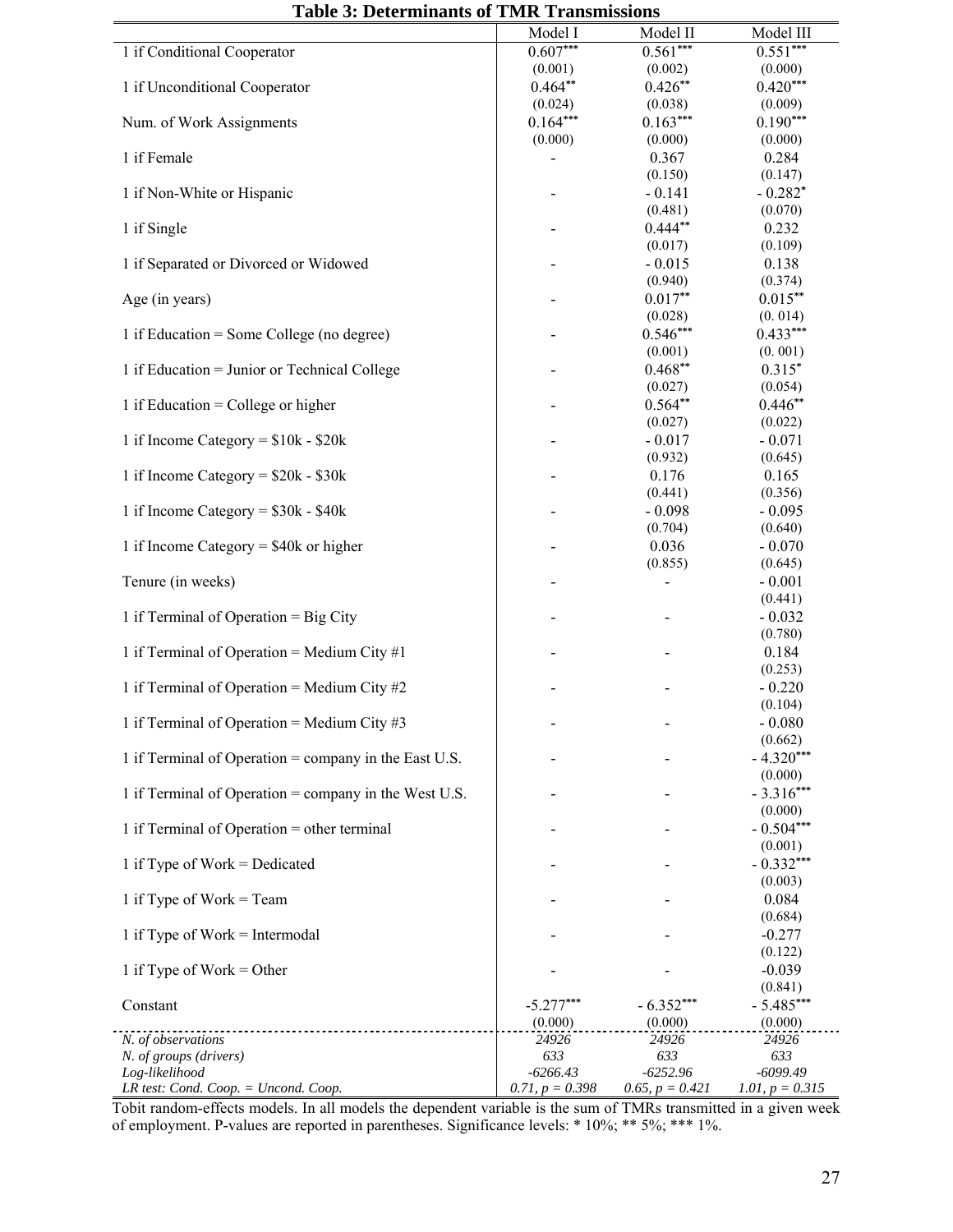| oit ¬. Determinants of satemic survey responses       |                   |                       |                       |
|-------------------------------------------------------|-------------------|-----------------------|-----------------------|
|                                                       | Model I           | Model II              | Model III             |
| 1 if Conditional Cooperator                           | 1.186             | 1.070                 | 1.085                 |
|                                                       | (0.271)           | (0.655)               | (0.585)               |
| 1 if Unconditional Cooperator                         | 1.213             | 1.095                 | 1.062                 |
|                                                       | (0.267)           | (0.594)               | (0.723)               |
| 1 if Female                                           |                   | 1.261                 | 1.244                 |
| 1 if Non-White or Hispanic                            |                   | (0.292)<br>$0.616***$ | (0.318)<br>$0.626***$ |
|                                                       |                   | (0.004)               | (0.005)               |
| 1 if Single                                           |                   | $0.689**$             | 0.778                 |
|                                                       |                   | (0.017)               | (0.106)               |
| 1 if Separated or Divorced or Widowed                 |                   | $0.659**$             | $0.622***$            |
|                                                       |                   | (0.012)               | (0.004)               |
| Age (in years)                                        |                   | $1.017***$            | $1.033***$            |
|                                                       |                   | (0.009)               | (0.000)               |
| 1 if Education = Some College (no degree)             |                   | $1.444***$            | $1.442***$            |
| 1 if Education = Junior or Technical College          |                   | (0.009)<br>1.183      | (0.008)<br>1.118      |
|                                                       |                   | (0.354)               | (0.536)               |
| 1 if Education = College or higher                    |                   | 1.096                 | 1.146                 |
|                                                       |                   | (0.685)               | (0.543)               |
| 1 if Income Category = $$10k - $20k$                  |                   | 0.867                 | 0.857                 |
|                                                       |                   | (0.404)               | (0.364)               |
| 1 if Income Category = $$20k - $30k$                  |                   | 0.978                 | 0.954                 |
|                                                       |                   | (0.906)               | (0.804)               |
| 1 if Income Category = $$30k - $40k$                  |                   | 0.939<br>(0.768)      | 0.882                 |
| 1 if Income Category = $$40k$ or higher               |                   | $0.598***$            | (0.555)<br>$0.555***$ |
|                                                       |                   | (0.002)               | (0.000)               |
| Tenure (in weeks)                                     |                   |                       | $0.988***$            |
|                                                       |                   |                       | (0.000)               |
| 1 if Terminal of Operation = Big City                 |                   |                       | $0.852*$              |
|                                                       |                   |                       | (0.068)               |
| 1 if Terminal of Operation = Medium City $#1$         |                   |                       | 0.917                 |
| 1 if Terminal of Operation = Medium City $#2$         |                   |                       | (0.506)<br>0.943      |
|                                                       |                   |                       | (0.568)               |
| 1 if Terminal of Operation = Medium City $\#3$        |                   |                       | 0.999                 |
|                                                       |                   |                       | (0.994)               |
| 1 if Terminal of Operation = company in the East U.S. |                   |                       | $0.633***$            |
|                                                       |                   |                       | (0.004)               |
| 1 if Terminal of Operation = company in the West U.S. |                   |                       | $0.696**$             |
|                                                       |                   |                       | (0.021)               |
| 1 if Terminal of Operation = other terminal           |                   |                       | 0.901<br>(0.367)      |
| 1 if Type of Work = Dedicated                         |                   |                       | 1.062                 |
|                                                       |                   |                       | (0.516)               |
| 1 if Type of Work = Team                              |                   |                       | 0.777                 |
|                                                       |                   |                       | (0.108)               |
| 1 if Type of Work $=$ Intermodal                      |                   |                       | $0.686**$             |
|                                                       |                   |                       | (0.024)               |
| 1 if Type of Work = Other                             |                   |                       | 1.035                 |
| N. of observations                                    | 17749             | 17749                 | (0.807)<br>17749      |
| N. of groups (drivers)                                | 619               | 619                   | 619                   |
| Log-likelihood                                        | $-9730.26$        | $-9705.70$            | -9583.89              |
| LR test: Cond. Coop. = Uncond. Coop.                  | $0.02, p = 0.881$ | $0.03, p = 0.874$     | 0.02, $p = 0.878$     |

**Table 4: Determinants of Satellite Survey Responses** 

Logit random-effects models. In all models the dependent variable assumes value 1 if the driver responded to the survey he or she received in a given week and value 0 otherwise. Results are displayed as factor changes in the odds of responding. P-values are reported in parentheses. Significance levels: \* 10%; \*\* 5%; \*\*\* 1%.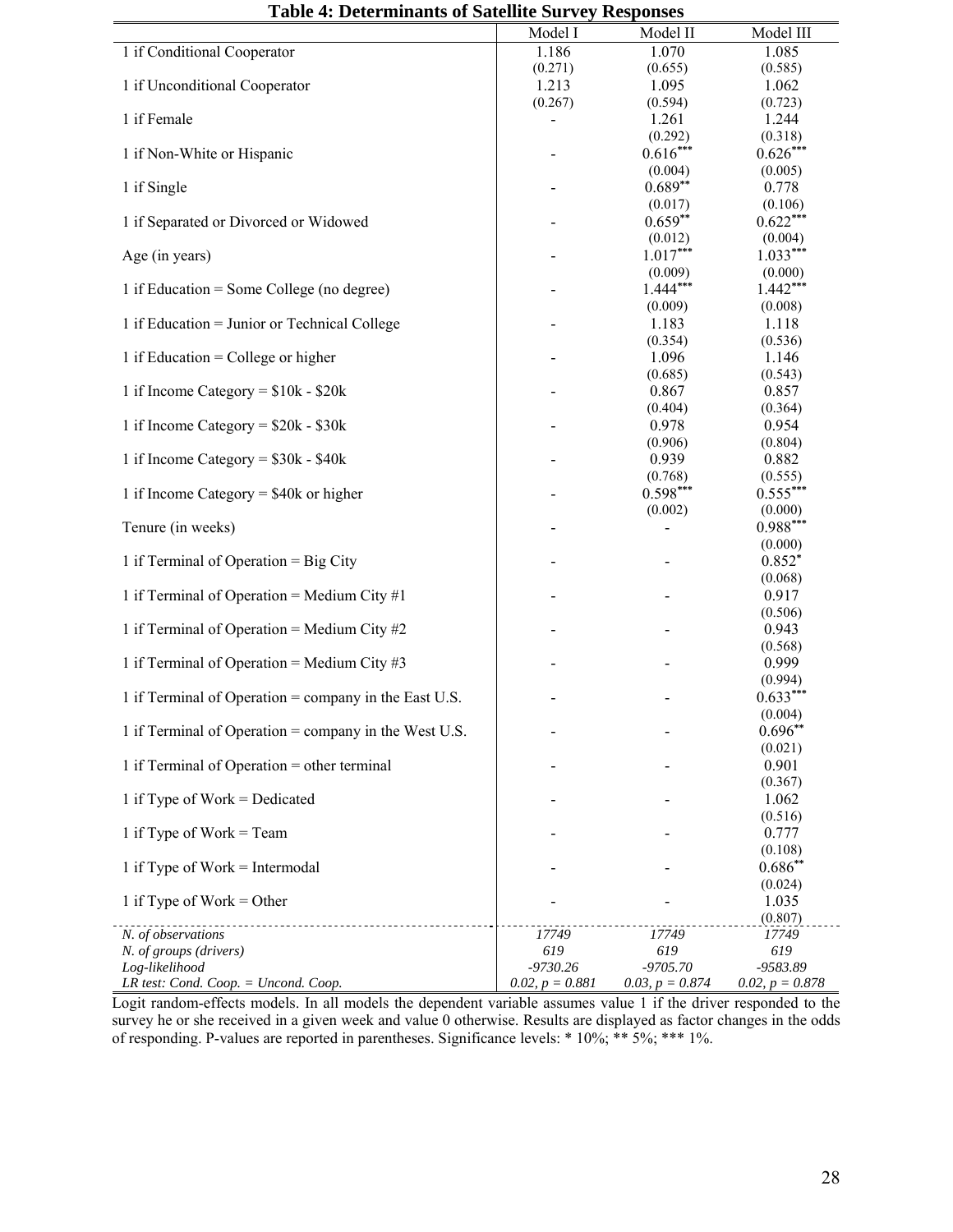#### **Appendix 1: Instruction Script for the Social Dilemma Experiment**

What follows is the text of the script spoken by Burks to each group of subjects. Subjects also saw an abbreviated version of these instructions on their computer screens, while they were listening to the instructions. The table mentioned in this text is in Appendix 2.

#### **ACTIVITY ONE: TWO-PERSON SENDING DECISION.**

This activity does not take very long to do, but it is the most complicated thing to explain that we will do all day. So please bear with me as I give you the details.

You are going to make the decisions in this task ONCE. Some things you do today are going to be repeated, but the decisions in this task are not among the things we will repeat.

The BASICS OF THIS ACTIVITY ARE VERY SIMPLE, and so let me start there.

In this activity there are two different roles, Person 1 and Person 2. When we figure out your payoff you will be either a Person 1, or a Person 2, but not both. Each Person 1 will be matched with a Person 2 here in this room, but neither of you will ever know which specific other driver trainee you have been matched with.

Whether you are a Person 1 or a Person 2, the basics are the same. You will have a new amount of five dollars put in your account at the beginning of this activity by us. You have to decide whether to keep this five dollars, or to send it to the other person you are paired with. If you KEEP the money, it is yours at the end of the activity. If you SEND the money, we will double it, so that the person you send it to gets twice what you sent. Likewise, the person you are matched with will be making a SIMILAR decision about their five dollars. If they keep it, then it is theirs at the end of the activity, but if they send it to you, you will get twice what they sent.

So, that is THE BASIC OUTLINE. NEXT WE WILL LOOK AT THE DETAILS.

If you are a Person 1 your decision is simple. You have to decide whether to send your five dollars to Person 2, or to keep it. If you keep it, it is yours at the end of the activity, but if you send it to Person 2, we will *double* it, so that Person 2 actually gets \$10.

Now, Person 2 also gets to decide about sending money to Person 1. But there are a couple of special features to Person 2's decision.

The first special feature is that Person 2 doesn't just have a yes-no choice about sending the five dollars. Instead, Person 2 can send any exact dollar amount to Person 1. So Person 2 can send: \$0, \$1, \$2, \$3, \$4, or \$5. Just like before, however, whatever Person 2 keeps is theirs at the end of the activity, and whatever Person 2 sends will be *doubled* by the researchers.

Example: if Person 2 keeps \$4 and sends \$1 to Person 1, Person 1 will actually receive \$2, Example: if Person 2 keeps \$2 and sends \$3 to Person 1, Person 1 will actually receive \$6.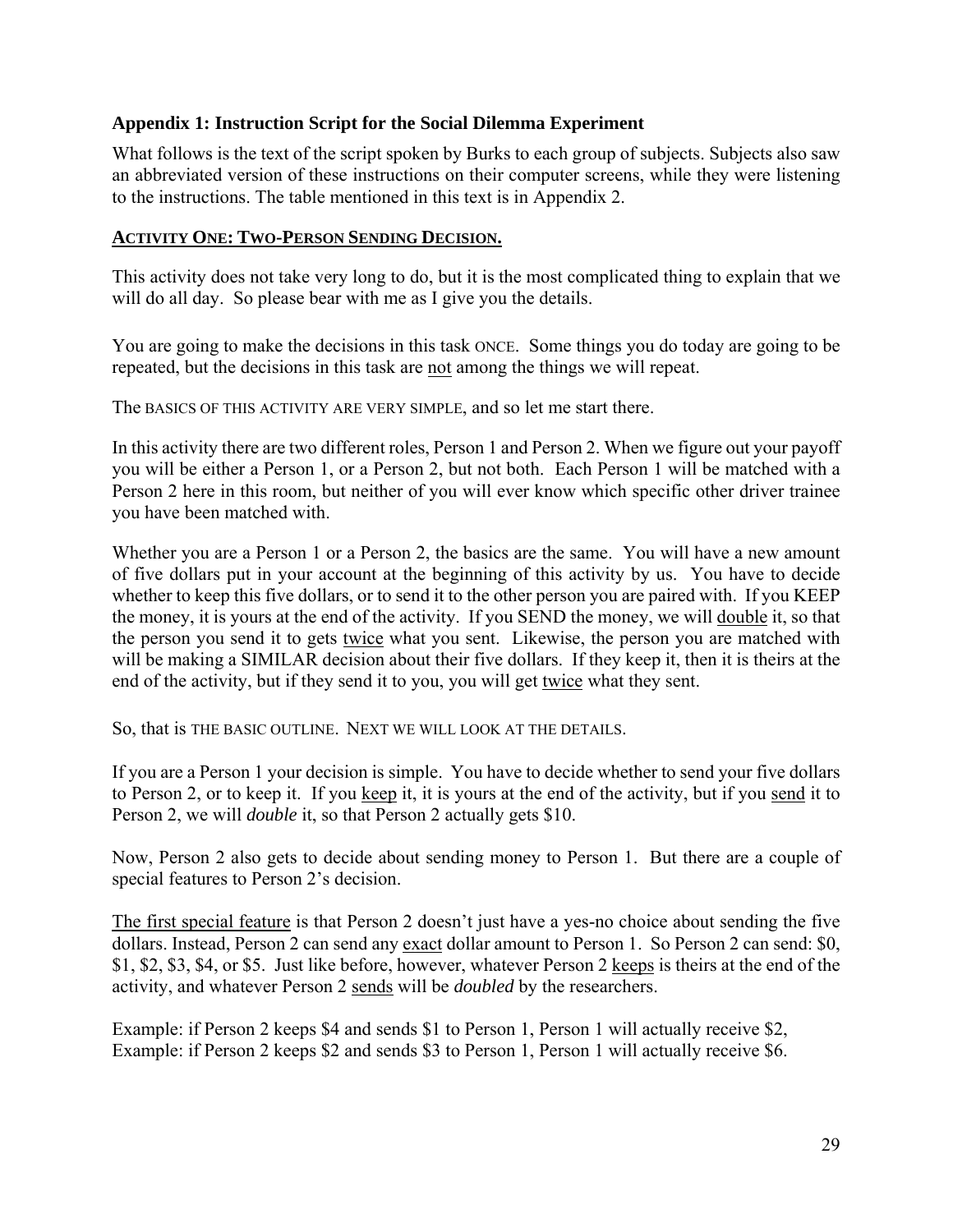The second special feature is that Person 2 gets to decide what to do under two different cases. The first case is how much they want to respond if Person 1 has not sent them money. This choice will be on the LEFT side of the Person 2 choice screen. The second case is how much they want to respond if Person 1 has sent them money. This choice will be on the RIGHT side of the Person 2 choice screen. In both cases the rules are the same: Person 2 can choose how many dollars to keep and how many to send, and whatever is sent is doubled.

TABLE OF PAYOFFS IS HANDED OUT. (table is provided following end of script text)

PLEASE DO NOT WRITE ON THIS SHEET, AS WE WILL RE-USE IT.

Look at payoff handout sheet.

Let's look at the top table. As you can see from looking at the first column (from Line 1 to Line 6), the top table is for the case in which Person 1 decides to send Person 2 \$0. If you look at the second column of the top table (from Line 1 to Line 6), you can see all of the possible choices Person 2 has about how to respond. Finally, in each line, if you follow the arrow to the right, you see two more columns that show what the two people, Person 1 and Person 2, make in earnings. So, Lines 1 through 6 show each response Person 2 can make to the decision of Person 1 to send \$0, and the payoffs each of them receive.

Example: look at Line 1. From the first two columns, this is the situation in which Person 1 sends \$0, and Person 2 responds by also sending back \$0. Following the arrow to the right, you can see that Person 1 makes \$5, because he keeps \$5, and gets \$0 from Person 2, and Person 2 also makes \$5, because he keeps all of his initial \$5, and also receives nothing from Person 1.

Example: look at Line 4. From the first two columns, this is the situation in which Person 1 sends \$0, and Person 2 responds by sending back \$3. Following the arrow to the right, you can see that Person 1 makes \$11, because he keeps \$5, and also gets \$3 doubled to \$6 from Person 2. But Person 2 makes \$2, because he sent \$3 of his initial \$5, but received nothing back.

Example: look at Line 6. From the first two columns, this is the situation in which Person 1 sends \$0, and Person 2 responds by sending back \$5. Following the arrow to the right, you can see that Person 1 makes \$15, because he keeps \$5, and also gets \$5 doubled to \$10 from Person 2. But Person 2 makes \$0, because he sent all of his initial \$5, but received nothing back.

*Now let's look at the bottom table.* This repeats the same pattern as the top table, except that, as you can see from looking at the first column (from Line 7 to Line 12), it is for the case in which Person 1 sends \$5 to Person 2. If you look at the second column of the bottom table (from Line 7 to Line 12), you can see all of the possible choices Person 2 has about how to respond. Finally, in each line, if you follow the arrow to the right, you see two more columns that show what the two people, Person 1 and Person 2, make in earnings. So, Lines 7 through 12 show each response Person 2 can make to the decision of Person 1 to send \$5, and the payoffs each of them receive.

Example: look at Line 7. From the first two columns, this is the situation in which Person 1 sends \$5, and Person 2 responds by sending back \$0. Following the arrow to the right, you can see that Person 1 makes \$0, because he sent all his initial \$5, and gets \$0 back from Person 2, but Person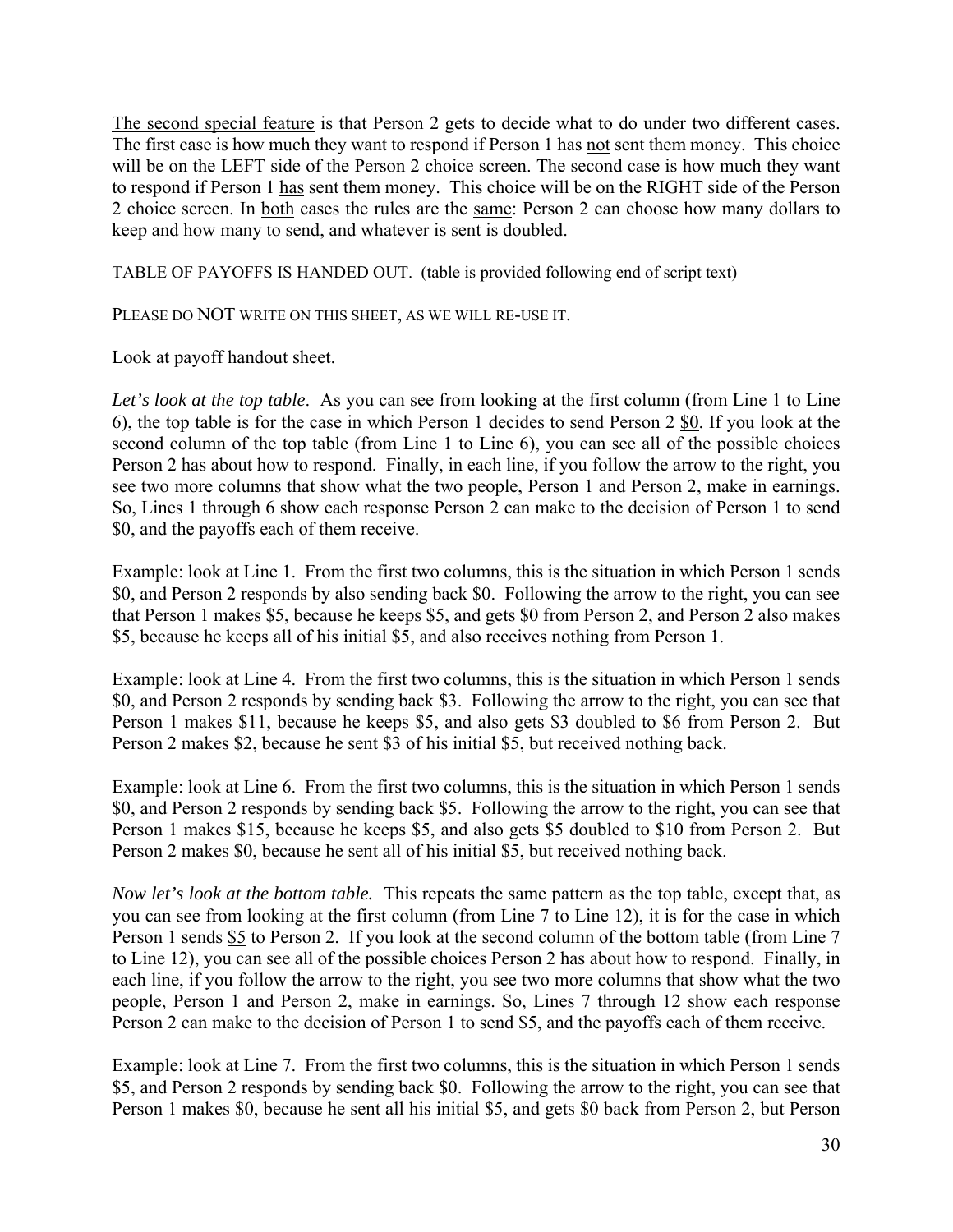2 makes \$15, because he keeps all of his initial \$5, and also gets \$5 doubled to \$10 from Person 1.

Example: look at Line 9. From the first two columns, this is the situation in which Person 1 sends \$5, and Person 2 responds by sending back \$2. Following the arrow to the right, you can see that Person 1 makes \$4, because he sent all of his initial \$5, and gets \$2 doubled to \$4 back from Person 2. And Person 2 makes \$13, because he kept \$3 of his initial \$5, also gets \$5 doubled to \$10 from Person 1

Example: look at Line 12. From the first two columns, this is the situation in which Person 1 sends \$5, and Person 2 responds by sending back \$5. Following the arrow to the right, you can see that Person 1 makes \$10, because he sent all his \$5, and gets back \$5 doubled to \$10 from Person 2. And Person 2 also makes \$10, because he sent back all of his initial \$5, also got \$5 doubled to \$10 from Person 1.

Any questions now?

OK, now for the next to last special feature. This is very important. We are going to randomly assign the roles of Person 1 and Person 2 at the end of the activity, not at the beginning. So, we are going to ask everyone to make a decision first as a Person 1, and then second, a decision as a Person 2.

Let me repeat that: you will first make a decision IN CASE YOU ARE A Person 1, whether you will send \$5 or not. Then, on a new screen, you will also make a two-decision IN CASE YOU ARE A Person 2: how much to send back if you got \$0 (LEFT SIDE of the screen), and how much to send back if you got \$5 (doubled to \$10) (RIGHT SIDE of the screen).

So the way the payoffs will work is that first you will be matched by the computer with someone else here in the room. For example, #11 over here might be matched with #23 over there. Of course, let me remind you that we will never tell you with whom you were matched. Since everyone made both a Person 1 choice and then a Person 2 choice, once you have been matched, the computer will in effect flip a coin—it will randomly make one of you Person 1 and the other Person 2. Then it will look at your choices and those of the person you were matched with, and calculate your payoffs.

Finally, here is the last special feature. Before each decision screen there is another question. We are not only going to ask you what you want to do, I'd like to know what you think everyone else here today will do. So, we will also ask you to guess how others will handle the decisions you are about to make.

So for instance, right before the Person 1 screen asks you whether you will send \$5 to Person 2 or not, we will also ask you to guess what percent of the people here in the room will send \$5 as Person 1. We will pay you \$1 extra if your guess is close (+/- 5%) to what people actually do.

And, when you make your decision as Person 2, you will have to tell us how much you want to send to Person 1 both when Person 1 sent \$0 to you, and also when Person 1 sent \$5 to you. Right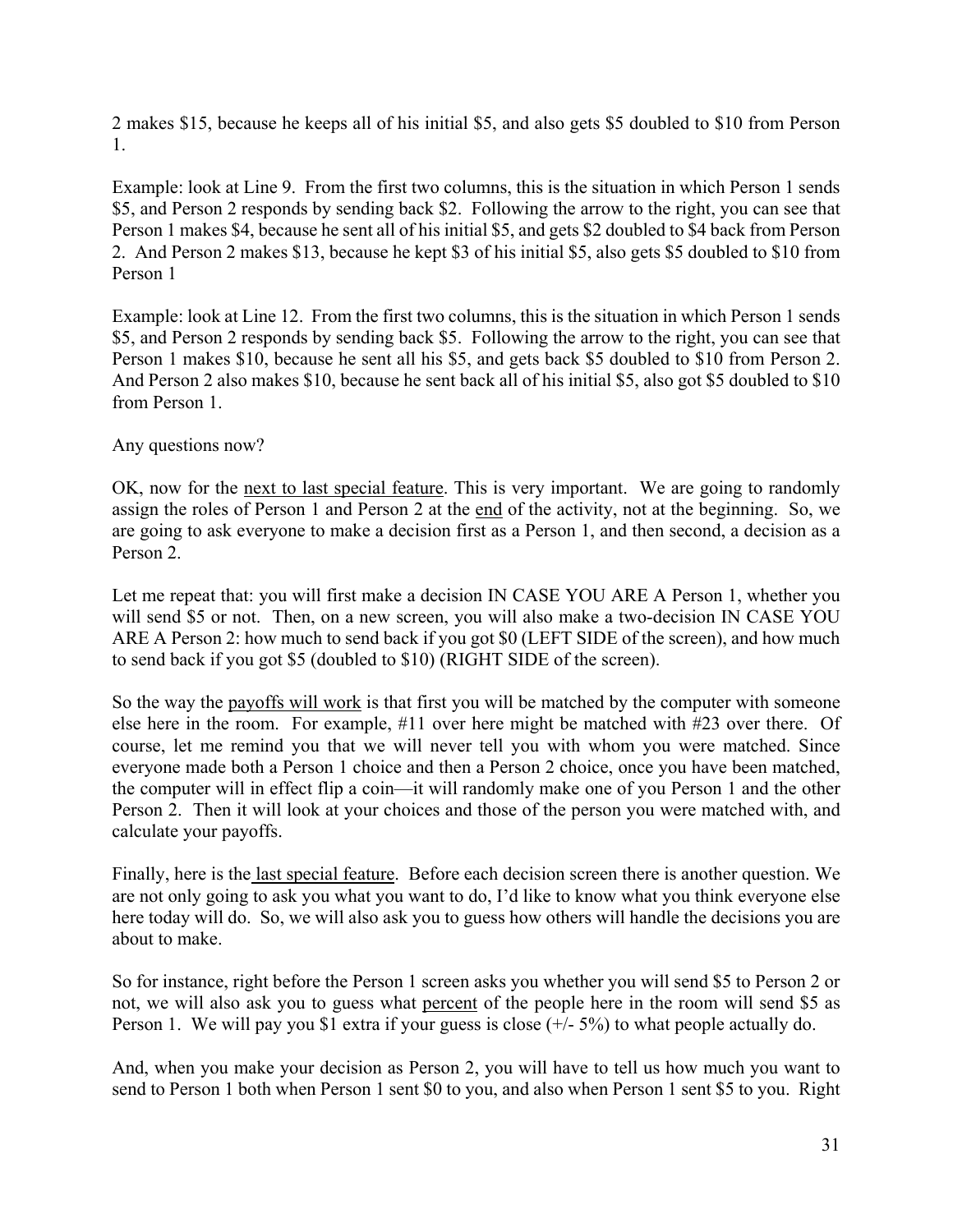before you make this decision, we will also ask you the average amount in dollars you think people in this room will send in each of these cases. We will pay you \$1 extra for each guess that is close  $(+/-$  \$.25) to what people actually choose.

So, to recap, you will have FOUR different screens of choices. FIRST, your best guess about the % of those here today who will send \$5 as Person 1. SECOND, your own decision in case the computer makes you a Person 1 for the payoffs. THIRD, your best guess about how much people here will send as Person 2, for the case when they got nothing (LEFT SIDE of the screen), and again for the case in which they received \$5 (RIGHT SIDE of the screen). FOURTH, your own choice in case the computer makes you a Person 2 for the payoffs, of how much to send back to Person 1 when Person 1 sent you \$0 (LEFT SIDE of the screen), and when Person 1 sent you \$5 (RIGHT SIDE of the screen).

Any questions now?

At the end of the activity, the computer will show you what your earnings are in total, including both from your guesses about others and from your choices as Person 1 or Person 2.

OK, let's look at the instructions on the first computer screen. When you are happy you understand them, please click "continue" or "OK" in the lower right-hand corner of the screen. That will take you to a waiting screen, and when everyone is there, we will move to the first of two practice question screens, to make sure you understand how the payoff table works.

Practice Screen 1: Person 1 sends \$0, and Person 2 responds by sending back \$1. Line 2 (Person 1 gets \$7, Person 2 gets \$4)

Practice Screen 2: Person 1 sends \$5, and Person 2 responds by sending back \$3. Line 10 (Person 1 gets \$6, and Person 2 gets \$12)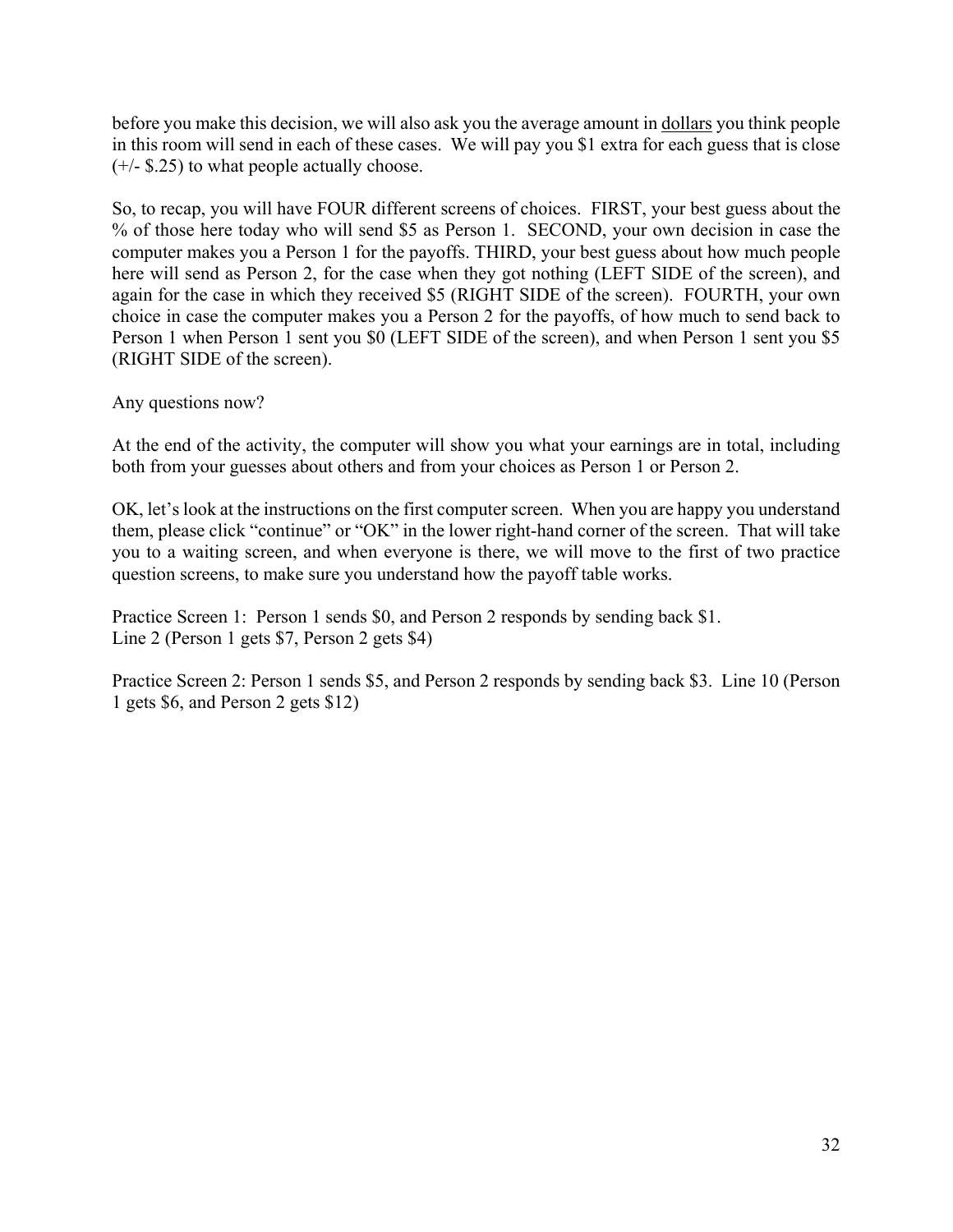|         |     | Person 1 Sends Person 2 Sends |      | Person 1 Makes Person 2 Makes |
|---------|-----|-------------------------------|------|-------------------------------|
| Line 1  | \$0 | \$0                           | \$5  | \$5                           |
| Line 2  | \$0 | \$1                           | \$7  | \$4                           |
| Line 3  | \$0 | \$2                           | \$9  | \$3                           |
| Line 4  | \$0 | \$3                           | \$11 | \$2                           |
| Line 5  | \$0 | \$4                           | \$13 | \$1                           |
| Line 6  | \$0 | \$5                           | \$15 | \$0                           |
|         |     |                               |      |                               |
|         |     |                               |      |                               |
|         |     |                               |      |                               |
|         |     | Person 1 Sends Person 2 Sends |      | Person 1 Makes Person 2 Makes |
| Line 7  | \$5 | \$0                           | \$0  | \$15                          |
| Line 8  | \$5 | \$1                           | \$2  | \$14                          |
| Line 9  | \$5 | \$2                           | \$4  | \$13                          |
| Line 10 | \$5 | \$3                           | \$6  | \$12                          |
| Line 11 | \$5 | \$4                           | \$8  | \$11                          |
| Line 12 | \$5 | \$5                           | \$10 | \$10                          |

## **Appendix 2: Table of PD Game Payoffs Given to Subjects**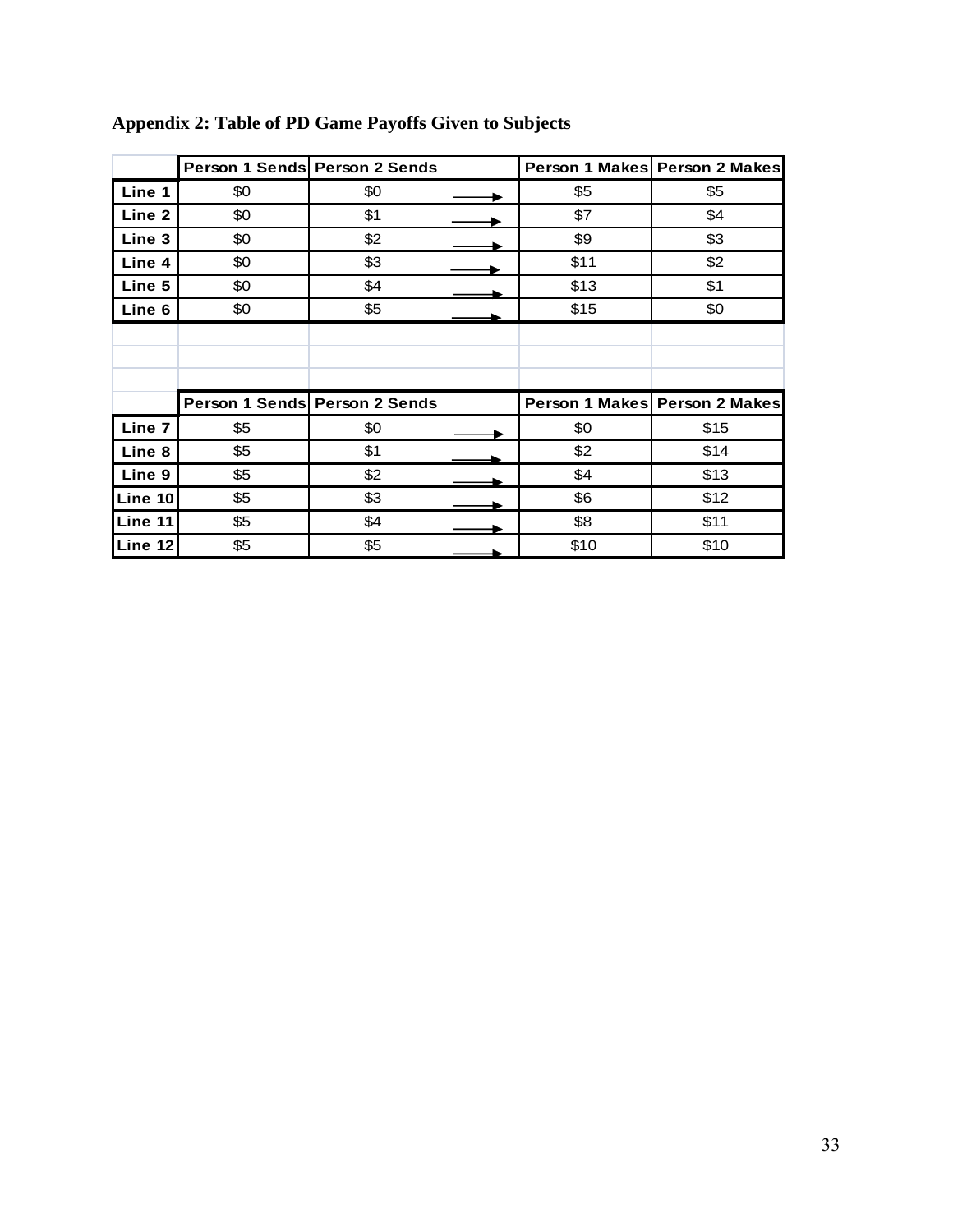#### **Appendix 3 – Additional results**

Table A3.1 contains the results of negative binomial random-effects regressions where the dependent variable is the number of TMRs sent by a driver in a given week of employment and the independent variables are those included in Models I to III in Table 3 in the main text. The number of job assignments received by a driver in a given employment week is used as exposure variable in the regressions. Results are expressed as factor changes in the odds ratios.

|                                                       | Model I<br>$1.518***$    | Model II<br>$1.497***$       | Model III<br>$1.546***$ |
|-------------------------------------------------------|--------------------------|------------------------------|-------------------------|
| 1 if Conditional Cooperator                           | (0.007)                  | (0.009)                      | (0.000)                 |
| 1 if Unconditional Cooperator                         | $1.404**$                | 1.392*                       | $1.402**$               |
|                                                       | (0.049)                  | (0.062)                      | (0.018)                 |
| 1 if Female                                           | $\overline{\phantom{0}}$ | 1.370                        | 1.213                   |
|                                                       |                          | (0.147)                      | (0.260)                 |
| 1 if Non-White or Hispanic                            |                          | 0.845                        | $0.792*$                |
| 1 if Single                                           |                          | (0.321)<br>1.262             | (0.088)<br>1.217        |
|                                                       |                          | (0.137)                      | (0.121)                 |
| 1 if Separated or Divorced or Widowed                 |                          | 1.000                        | 1.155                   |
|                                                       |                          | (0.998)                      | (0.284)                 |
| Age (in years)                                        |                          | $1.012*$                     | $1.013**$               |
|                                                       |                          | (0.089)                      | (0.021)                 |
| 1 if Education = Some College (no degree)             |                          | $1.623***$<br>(0.000)        | $1.520***$<br>(0.000)   |
| 1 if Education = Junior or Technical College          |                          | $1.429**$                    | $1.269*$                |
|                                                       |                          | (0.046)                      | (0.097)                 |
| 1 if Education = College or higher                    |                          | $1.722***$                   | $1.574***$              |
|                                                       |                          | (0.010)                      | (0.007)                 |
| 1 if Income Category = $$10k - $20k$                  |                          | 0.982                        | 0.951                   |
| 1 if Income Category = $$20k - $30k$                  |                          | (0.911)<br>1.073             | (0.702)<br>1.058        |
|                                                       |                          | (0.722)                      | (0.719)                 |
| 1 if Income Category = $$30k - $40k$                  |                          | 0.911                        | 0.917                   |
|                                                       |                          | (0.676)                      | (0.634)                 |
| 1 if Income Category = $$40k$ or higher               |                          | 1.019                        | 0.928                   |
|                                                       |                          | (0.912)                      | (0.578)<br>0.999        |
| Tenure (in weeks)                                     |                          | $\qquad \qquad \blacksquare$ | (0.476)                 |
| 1 if Terminal of Operation = Big City                 |                          |                              | 1.014                   |
|                                                       |                          |                              | (0.888)                 |
| 1 if Terminal of Operation = Medium City $#1$         |                          |                              | 1.233                   |
|                                                       |                          |                              | (0.143)                 |
| 1 if Terminal of Operation = Medium City $#2$         |                          |                              | 0.849<br>(0.184)        |
| 1 if Terminal of Operation = Medium City $#3$         |                          |                              | 1.006                   |
|                                                       |                          |                              | (0.970)                 |
| 1 if Terminal of Operation = company in the East U.S. |                          |                              | $0.011***$              |
|                                                       |                          |                              | (0.000)                 |
| 1 if Terminal of Operation = company in the West U.S. |                          |                              | $0.040***$              |
| 1 if Terminal of Operation = other terminal           |                          |                              | (0.000)<br>$0.633***$   |
|                                                       |                          |                              | (0.001)                 |
| 1 if Type of Work = Dedicated                         |                          |                              | $0.740***$              |
|                                                       |                          |                              | (0.003)                 |
| 1 if Type of Work = Team                              |                          |                              | 1.035                   |
|                                                       |                          |                              | (0.850)<br>$0.779*$     |
| 1 if Type of Work = Intermodal                        |                          |                              | (0.076)                 |
| 1 if Type of Work = Other                             |                          |                              | 0.966                   |
|                                                       |                          |                              | (0.843)                 |
| Constant                                              | $0.119***$               | $0.048***$                   | $0.056***$              |
|                                                       | (0.000)                  | (0.000)                      | (0.000)                 |
| N. of observations<br>N. of groups (drivers)          | 24842<br>633             | 24842<br>633                 | 24842<br>633            |

**Table A3.1 – Negative Binomial Regressions of TMR Transmissions** 

Negative binomial random-effects models. In all models the dependent variable is the number of TMRs transmitted in a given week of employment (the total number of assignments completed in that week is used as exposure variable). P-values are reported in parentheses. Significance levels: \* 10%; \*\* 5%; \*\*\* 1%.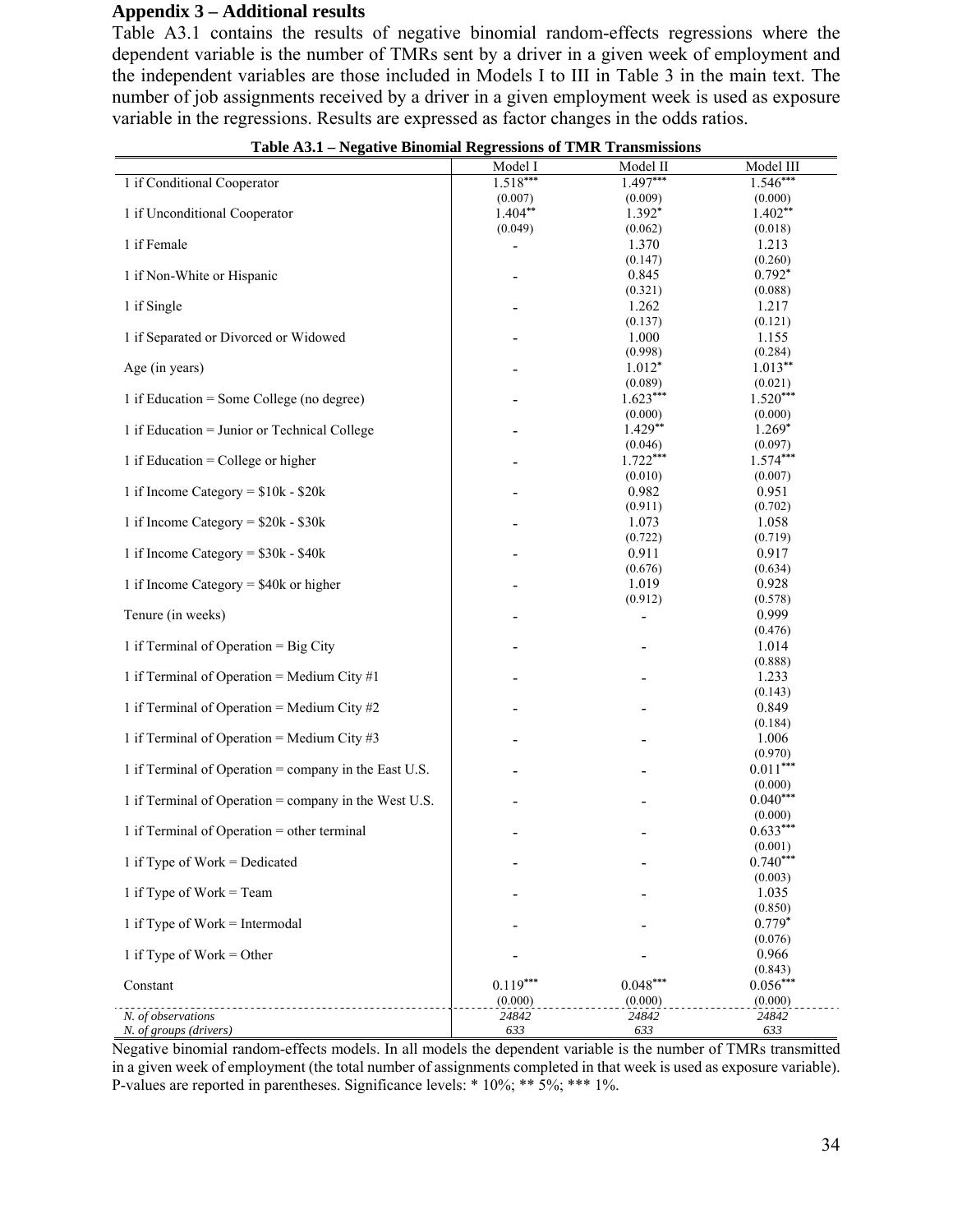#### **References**

- Abeler, J. and D. Nosenzo (2015). "Self-Selection into Laboratory Experiments: Pro-social Motives versus Monetary Incentives." Experimental Economics 18(2): 195-214.
- Akerlof, G. A. and R. E. Kranton (2000). "Economics and Identity." The Quarterly Journal of Economics 115(3): 715-753.
- Akerlof, G. A. and R. E. Kranton (2005). "Identity and the Economics of Organizations." Journal of Economic Perspectives 19(1): 9-32.
- Akerlof, G. A. and R. E. Kranton (2010). Identity Economics: How Our Identities Shape Our Work, Wages, and Well-Being, Princeton and Oxford: Princeton University Press.
- Anderson, J., S. Burks, et al. (2013). "Self-selection and variations in the laboratory measurement of other-regarding preferences across subject pools: evidence from one college student and two adult samples." Experimental Economics 16(2): 170-189.
- Baran, N. M., P. Sapienza, et al. (2010). Can we infer social preferences from the lab? Evidence from the trust game.
- Bardsley, N., R. Cubitt, et al. (2010). Experimental Economics: Rethinking the Rules. Princeton and Oxford, Princeton University Press.
- Barr, A., T. Lane, et al. (2015). "On the Social Sppropriateness of Discrimination." Manuscript, University of Nottingham.
- Barr, A., T. Packard, et al. (2014). "Participatory Accountability and Collective Action: Experimental Evidence from Albania." European Economic Review 68: 250-269.
- Barr, A. and A. Zeitlin (2010). Dictator games in the lab and in nature: External validity tested and investigated in Ugandan primary schools. University of Oxford Department of Economics. Oxford, UK, Economics Series Working Papers. CSAE WPS/2010-11.
- Benz, M. and S. Meier (2008). "Do people behave in experiments as in the field?—evidence from donations." Experimental Economics 11(3): 268-281.
- Bicchieri, C. (2006). The Grammar of Society: The Nature and Dynamics of Social Norms. Cambridge, Cambridge University Press.
- Blanco, M., D. Engelmann, et al. (2011). "A Within-Subject Analysis of Other-Regarding Preferences." Games and Economic Behavior 72(2): 321-338.
- Bowles, S. and S. Polania-Reyes (2012). "Economic Incentives and Social Preferences: Substitutes or Complements?" Journal of Economic Literature 50(2): 368-425.
- Bureau of Labor Statistics (2012) "SOC 53-3032: Heavy and Tractor-trailer Truck Drivers." Occupational Outlook Handbook 2010-11 Edition.
- Burks, S., J. Carpenter, et al. (2008). Using Behavioral Economic Field Experiments at a Firm: the Context and Design of the Truckers and Turnover Project. The Analysis of Firms and Employees: Quantitative and Qualitative Approaches. S. Bender, J. Lane, K. Shaw, F. Andersson and T. von Wachter. Chicago and London, NBER and University of Chicago 45-106.
- Burks, S. V., M. Belzer, et al. (2010) "Trucking 101: An Industry Primer." Transportation Research Circular Number E-C146 of the Transportation Research Board.
- Burks, S. V., J. Carpenter, et al. (2009). "Cognitive skills affect economic preferences, strategic behavior, and job attachment." Proceedings of the National Academy of Sciences 106: 7745-7750.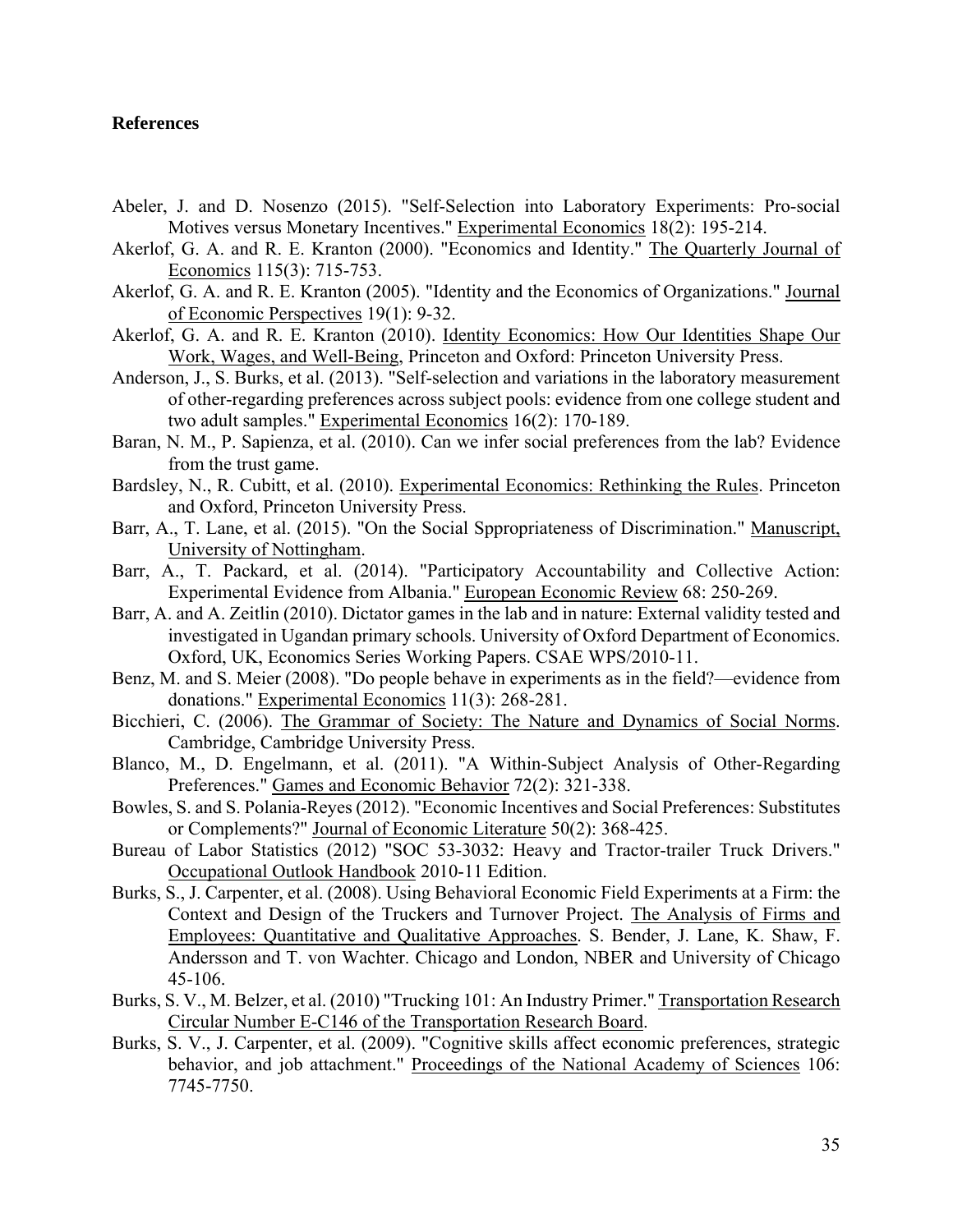- Burks, S. V. and E. Krupka (2012). "A Multi-Method Approach to Identifying Norms and Normative Expectations within a Corporate Hierarchy: Evidence from the Financial Services Industry." Management Science 1(58): 203-217.
- Camerer, C. (2015). The promise and success of lab-field generalizability in experimental economics: A critical reply to Levitt and List. Handbook of Experimental Economic Methodology. G. Frechette and A. Schotter. Oxford, UK, Oxford University Press.
- Capraro, V., J. J. Jordan, et al. (2014). "Heuristics guide the implementation of social preferences in one-shot Prisoner's Dilemma experiments." Scientific Reports 4: 6790.
- Carlsson, F., O. Johansson-Stenman, et al. (2014). "Social Preferences Are Stable over Long Periods of Time." Journal of Public Economics 117: 104-114.
- Carpenter, J. and C. K. Myers (2010). "Why volunteer? Evidence on the role of altruism, image, and incentives." Journal of Public Economics 94(11-12): 911-920.
- Carpenter, J. and E. Seki (2011). "Do Social Preferences Increase Productivity? Field Experimental Evidence from Fishermen in Toyama Bay." Economic Inquiry 49(2): 612- 630.
- Chang, D., R. Chen, et al. (2015). "Social norms and identity dependent preferences." Working paper, School of Information, University of Michigan.
- Chen, Y. and S. X. Li (2009). "Group Identity and Social Preferences." American Economic Review 99(1): 431-457.
- Cleave, B. L., N. Nikiforakis, et al. (2013). "Is There Selection Bias in Laboratory Experiments? The Case of Social and Risk Preferences." Experimental Economics 16(3): 372-382.
- Elster, J. (1989). "Social Norms and Economic Theory." The Journal of Economic Perspectives 3(4): 99-117.
- Falk, A., S. Meier, et al. (2013). "Do Lab Experiments Misrepresent Social Preferences? The Case of Self-selected Student Samples." Journal of the European Economic Association 11(4): 839-852.
- Fehr, E. and A. Leibbrandt (2011). "A field study on cooperativeness and impatience in the Tragedy of the Commons." Journal of Public Economics 95(9-10): 1144-1155.
- Fischbacher, U. (2007). "Z-Tree: Zurich Toolbox for Ready-Made Economic Experiments." Experimental Economics 10(2): 171-178.
- Gaechter, S., D. Nosenzo, et al. (2012). "Who Makes a Good Leader? Cooperativeness, Optimism, and Leading-by-Example." Economic Inquiry 50(4): 953-967.
- Gaechter, S., D. Nosenzo, et al. (2013). "Peer Effects in Pro-social Behavior: Social Norms or Social Preferences?" Journal of the European Economic Association 11(3): 548-573.
- Galizzi, M. M. and D. Navarro-Martinez (2015). On the external validity of social-preference games: A systematic lab-field study, Department of Economics and Business, Universitat Pompeu Fabra, Economics Working Papers.
- Gintis, H. and D. Helbing (2015). "Homo Socialis: An Analytical Core for Sociological Theory." Review of Behavioral Economics 2(1-2): 1-59.
- Goette, L., D. Huffman, et al. (2012). "The Impact of Social Ties on Group Interactions: Evidence from Minimal Groups and Randomly Assigned Real Groups." American Economic Journal: Microeconomics 4(1): 101-115.
- Harrison, G. W. and J. A. List (2004). "Field experiments." Journal of Economic Literature 42(4): 1009-1055.
- Hedinger, B. and L. Goette (2006). Cooperation in the cockpit: evidence of reciprocity and trust among Swiss air force pilots, University of Zurich Working Paper.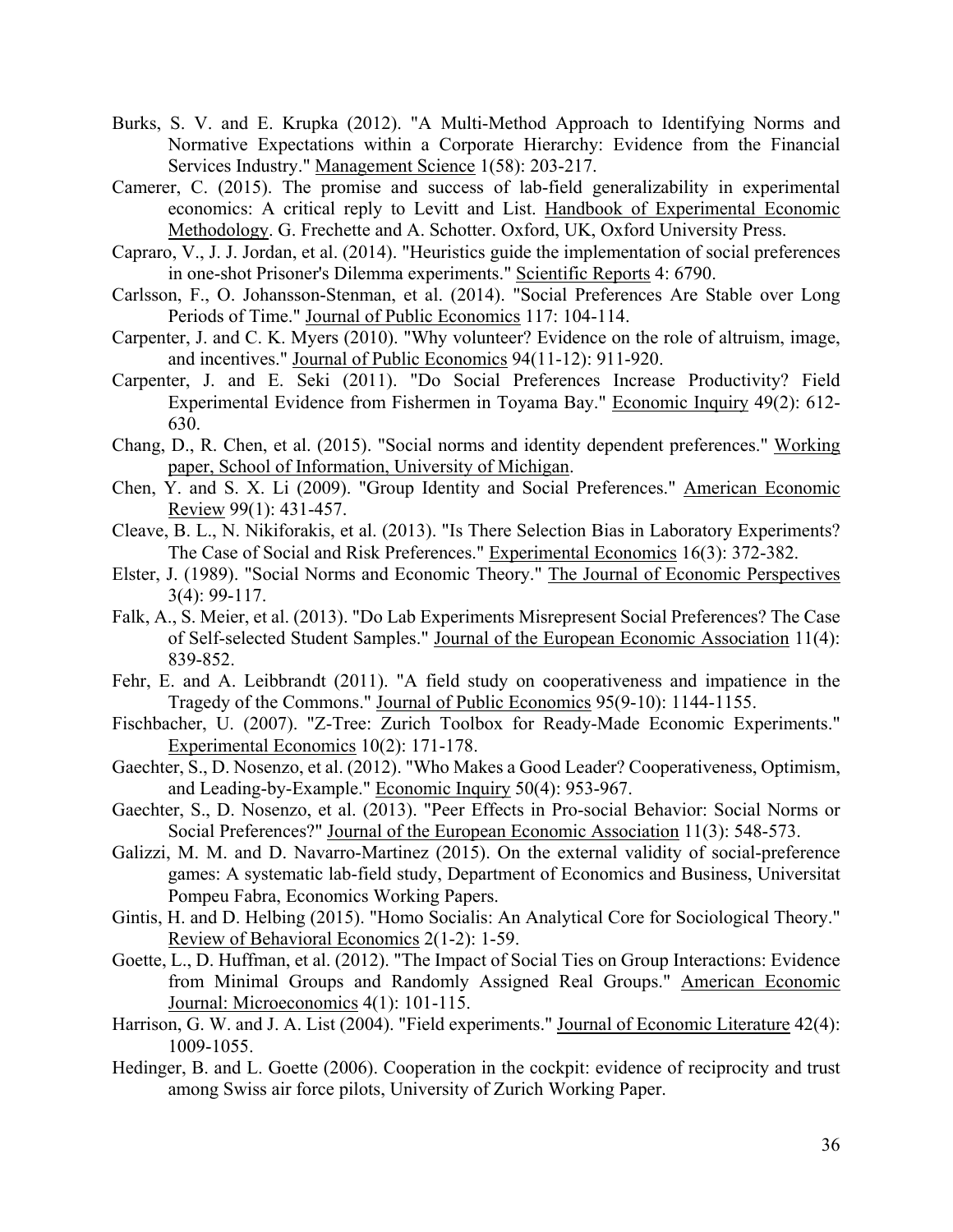- Herrmann, B. and H. Orzen (2008). The Appearance of Homo Rivalis: Social Preferences and the Nature of Rent-seeking. CeDEx Discussion Paper Series at the University of Nottingham.
- Hoffman, M. and S. V. Burks (2014). "Training Contracts and Worker Overconfidence." University of Toronto Working Paper.
- Huck, S. and W. Müller (2007). Allais for all: revisiting the paradox.
- Karlan, D. (2005). "Using Experimental Economics to Measure Social Capital and Predict Financial Decisions." American Economic Review 95(5): 1688-1699.
- Kosfeld, M. and D. Rustagi (2015). "Leader Punishment and Cooperation in Groups: Experimental Field Evidence from Commons Management in Ethiopia." American Economic Review 105(2): 747-783.
- Krupka, E., S. Leider, et al. (2011). A Meeting of the Minds: Contracts and Social Norms.
- Krupka, E. L. and R. A. Weber (2013). "Identifying Social Norms Using Coordination Games: Why Does Dictator Game Sharing Vary?" Journal of the European Economic Association 11(3): 495-524.
- Kurzban, R. and D. Houser (2005). "Experiments investigating cooperative types in humans: A complement to evolutionary theory and simulations." Proceedings of the National Academy of Sciences of the United States of America 102(5): 1803-1807.
- Lamba, S. and R. Mace (2011). "Demography and ecology drive variation in cooperation across human populations." Proceedings of the National Academy of Sciences 108(35): 14426-14430.
- Laury, S. K. and L. O. Taylor (2008). "Altruism spillovers: Are behaviors in context-free experiments predictive of altruism toward a naturally occurring public good?" Journal of Economic Behavior & Organization 65(1): 9-29.
- Levitt, S. D. and J. A. List (2007). "What do laboratory experiments measuring social preferences reveal about the real world?" Journal of Economic Perspectives 21(2): 153-174.
- List, J. A. (2004). "Young, selfish and male: Field evidence of social preferences." The Economic Journal 114(492): 121-149.
- List, J. A. (2006). "The behavioralist meets the market: Measuring social preferences and reputation effects in actual transactions." Journal of Political Economy 114(1): 1-37.
- Llaneras, R. E., J. P. Singer, et al. (2005). Assessment of Truck Driver Distraction Problem and Research Needs. Washington, DC, National Highway Safety Administration**:** pp. 1-84.
- Müller, L., M. Sefton, et al. (2008). "Strategic behavior and learning in repeated voluntarycontribution experiments." Journal of Economic Behavior & Organization 67: 782-793.
- Ostrom, E. (2000). "Collective action and the evolution of social norms." The Journal of Economic Perspectives 14(3): 137-158.
- Peysakhovich, A., M. A. Nowak, et al. (2014). "Humans display a 'cooperative phenotype' that is domain general and temporally stable." Nature Communications 5.
- Rustagi, D., S. Engel, et al. (2010). "Conditional Cooperation and Costly Monitoring Explain Success in Forest Commons Management." Science 330(6006): 961-965.
- Smith, V. L. (1982). "Markets as Economizers of Information Experimental Examination of the Hayek Hypothesis." Economic Inquiry 20(2): 165-179.
- Smith, V. L. (1982). "Microeconomic Systems as an Experimental Science." American Economic Review 72(5): 923-955.
- Stoop, J., C. N. Noussair, et al. (2012). "From the Lab to the Field: Cooperation among Fishermen." Journal of Political Economy 120(6): 1027-1056.